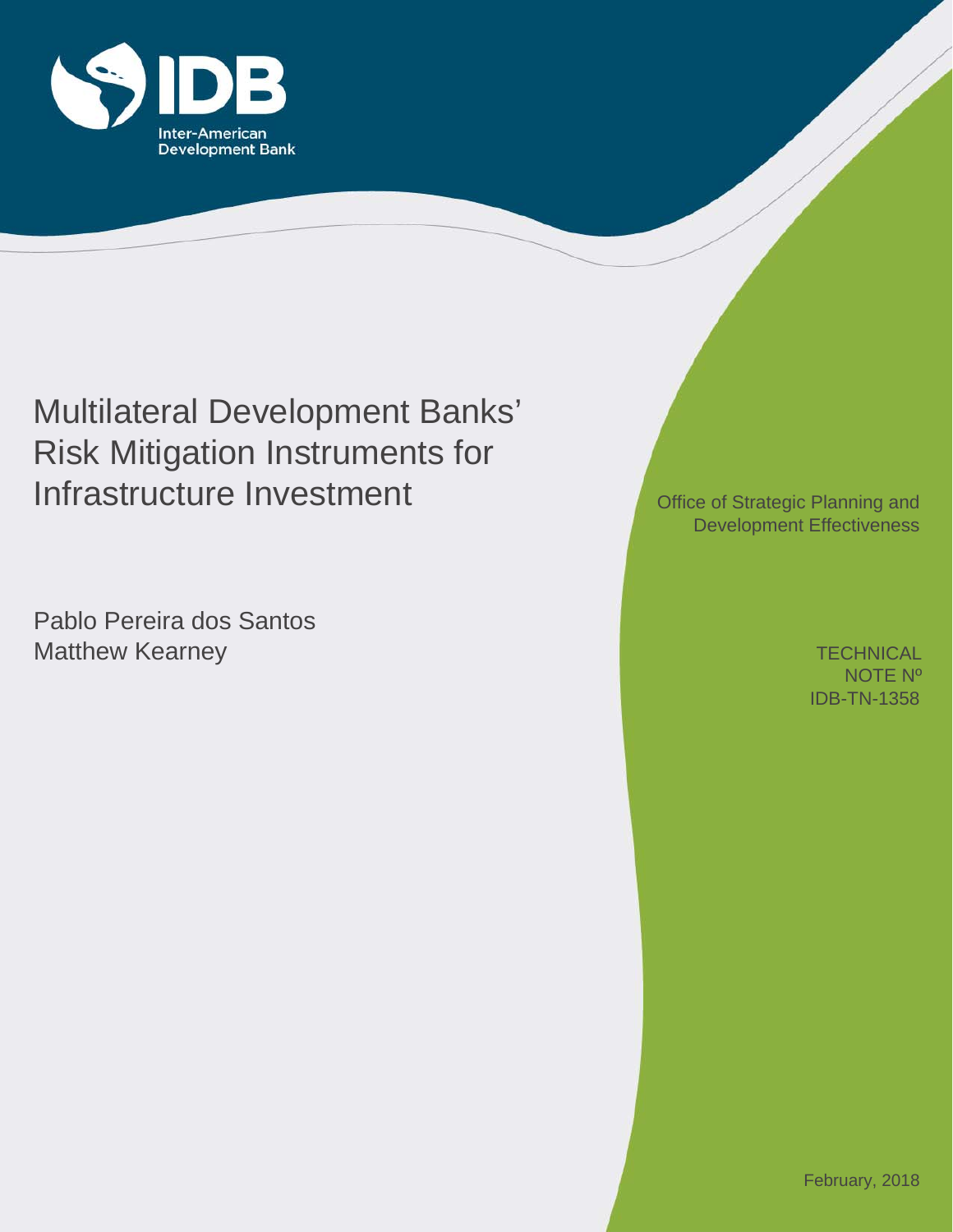# Multilateral Development Banks' Risk Mitigation Instruments for Infrastructure Investment

Pablo Pereira dos Santos Matthew Kearney

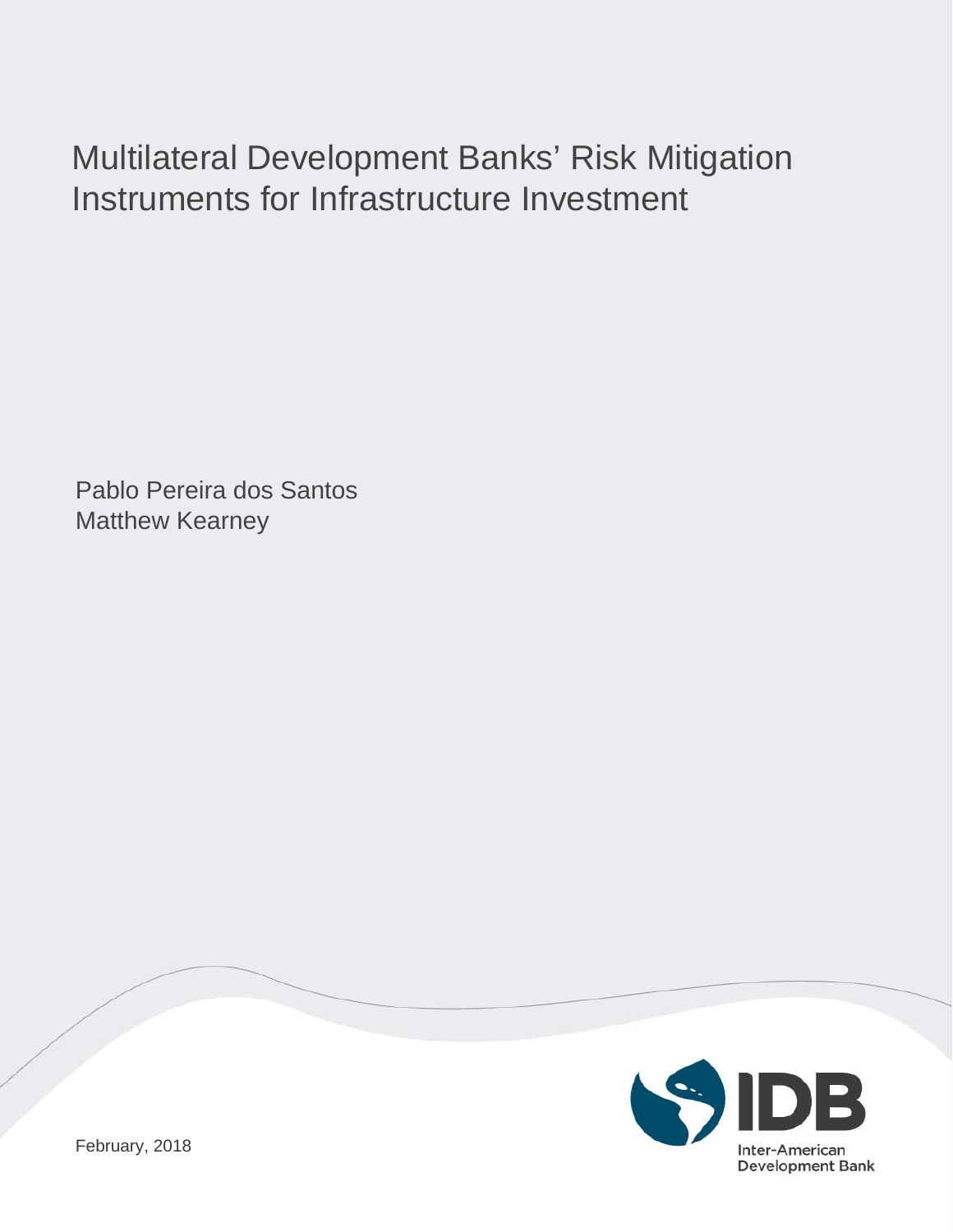Cataloging-in-Publication data provided by the Inter-American Development Bank Felipe Herrera Library

Pereira dos Santos, Pablo.

Multilateral Development Banks' risk mitigation instruments for infrastructure investment / Pablo Pereira dos Santos, Matthew Kearney.

p. cm. — (IDB Technical Note ; 1358)

Includes bibliographic references.

1. Development banks. 2. Infrastructure (Economics)-Finance. 3. Financial risk management. 4. Financial instruments. 5. Sustainable development. I. Kearney, Matthew C. II. Inter-American Development Bank. Office of Strategic Planning and Development Effectiveness. III. Title. IV. Series. IDB-TN-1358

#### http://www.iadb.org

Copyright © 2018 Inter-American Development Bank. This work is licensed under a Creative Commons IGO 3.0 Attribution-NonCommercial-NoDerivatives (CC-IGO BY-NC-ND 3.0 IGO) license (http://creativecommons.org/licenses/by-nc-nd/3.0/igo/ legalcode) and may be reproduced with attribution to the IDB and for any non-commercial purpose. No derivative work is allowed.

Any dispute related to the use of the works of the IDB that cannot be settled amicably shall be submitted to arbitration pursuant to the UNCITRAL rules. The use of the IDB's name for any purpose other than for attribution, and the use of IDB's logo shall be subject to a separate written license agreement between the IDB and the user and is not authorized as part of this CC-IGO license.

Note that link provided above includes additional terms and conditions of the license.

The opinions expressed in this publication are those of the authors and do not necessarily reflect the views of the Inter-American Development Bank, its Board of Directors, or the countries they represent.



1300 New York Avenue, NW Washington DC 20577 Pablo Pereira dos Santos: pereirap@iadb.org / Matthew Kearney: matthewk@iadb.org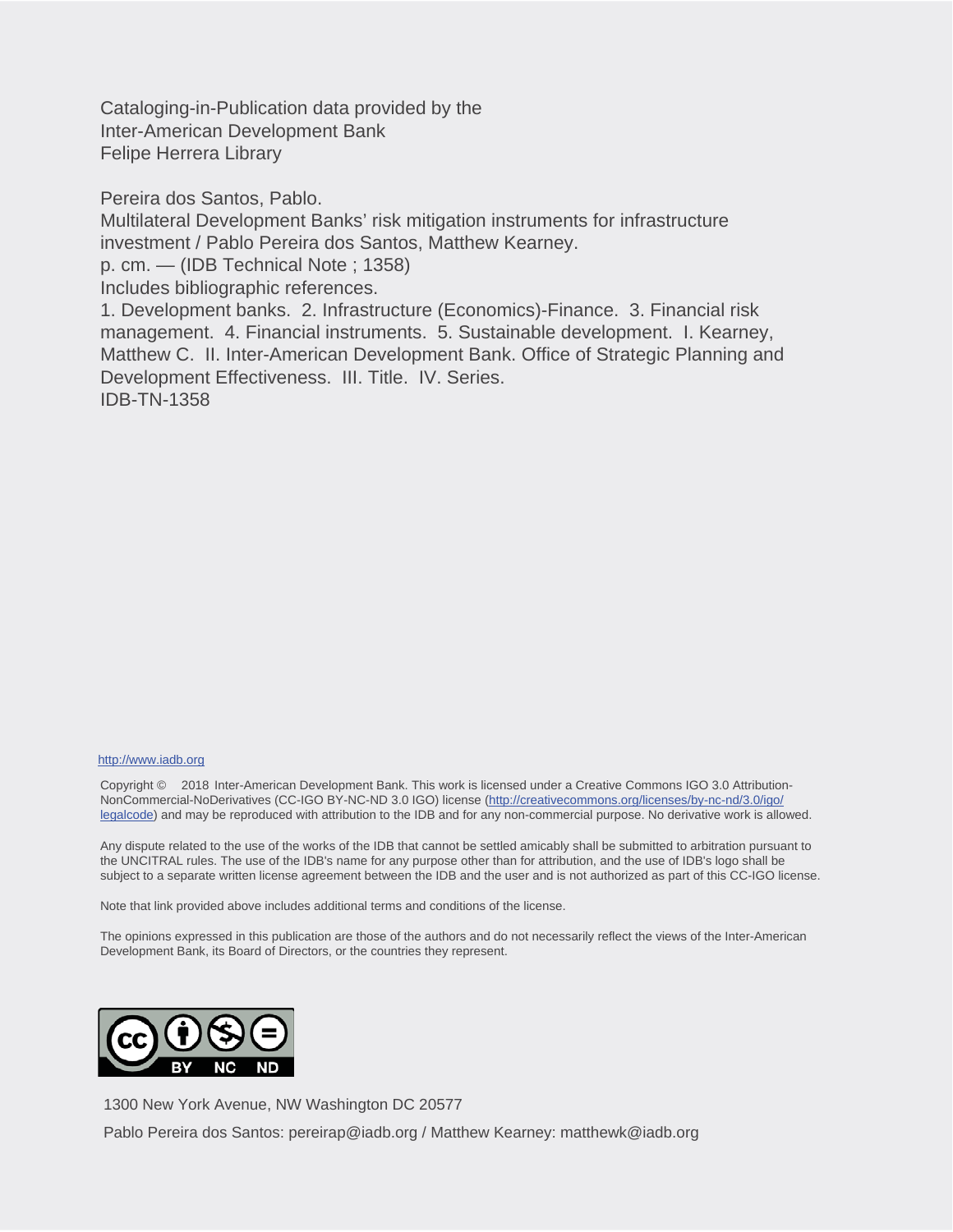# Multilateral Development Banks' Risk Mitigation Instruments for Infrastructure Investment<sup>1</sup>

**Pablo Pereira dos Santos Matthew C. Kearney**

**Inter-American Development Bank** 

#### **Abstract**

Risk mitigation instruments such as guarantees are attractive options for achieving the United Nations Sustainable Development Goals because they provide a way for multilateral development banks (MDBs) to strategically de-risk investments while crowding in private financial resources. However, despite the potential attractiveness of these instruments and their effectiveness in mobilizing private resources, their use has been relatively limited. According to private estimates, guarantees represent only 5 percent of MDB operations, although they account for 45 percent of total private resource mobilization. This paper considers supply and demand determinants of MDBs' current guarantee products, addresses the requirements of private sector investors, and identifies ways to close the gaps between private sector needs and the ability of MDBs to scale up risk mitigation mechanisms. The main conclusion from this analysis is that MDBs' business models impose significant limitations on the further use of guarantees. A possible alternative to overcome these limitations is the creation of specialized entities or off-balance-sheet facilities, learning from the experience of the Multilateral Investment Guarantee Agency.

**Keywords**: Sustainable Development Goals, multilateral development banks, risk mitigation, private financing, Multilateral Investment Guarantee Agency

**JEL Codes**: F33, F55, G15, H81

 $\overline{\phantom{0}}$ 

<sup>&</sup>lt;sup>1</sup> Pablo Pereira dos Santos [\(pereirap@iadb.org\)](mailto:pereirap@iadb.org) is a Special Advisor for Infrastructure and Matthew C. Kearney [\(matthewk@iadb.org\)](mailto:matthewk@iadb.org) is a Consultant in the Office of Strategic Planning and Development Effectiveness at the Inter-American Development Bank. The authors are thankful for contributions from Jose Luis Guasch, comments by Miguel Castilla, Arturo Galindo, Joan Prats, and Jonas Campino of the IDB, as well as for the assistance of Vania Pizano.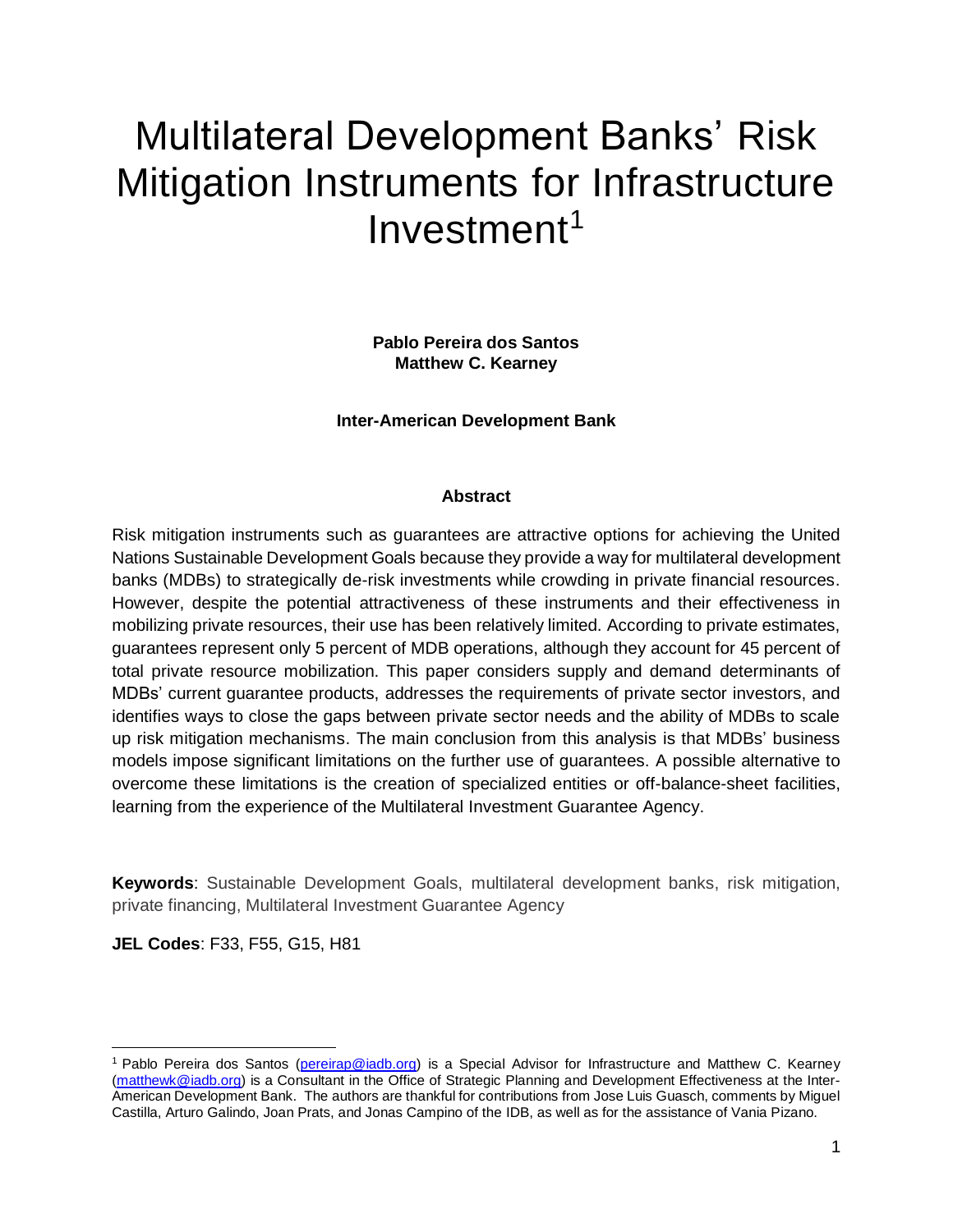## **Contents**

- I Introduction
- II. Recent Trends in Infrastructure Financing
- III. MDBs' Supply-side Constraints on Guarantees
- IV. Matching MDB Financial Products to Private Investors' Needs
- V. Conclusions and Recommendations
- Annex I: Provision of Guarantees in Agreements Establishing MDBs

Annex II: Types of MDB Infrastructure Guarantees

Annex III: The Unique Characteristics of the Multilateral Investment Guarantee Agency

Annex IV: Basel III Implications for Infrastructure Finance

Annex V: The MIGA-EBRD Guarantee to Fund the Elizag Hospital Public-Private Partnership in **Turkey** 

References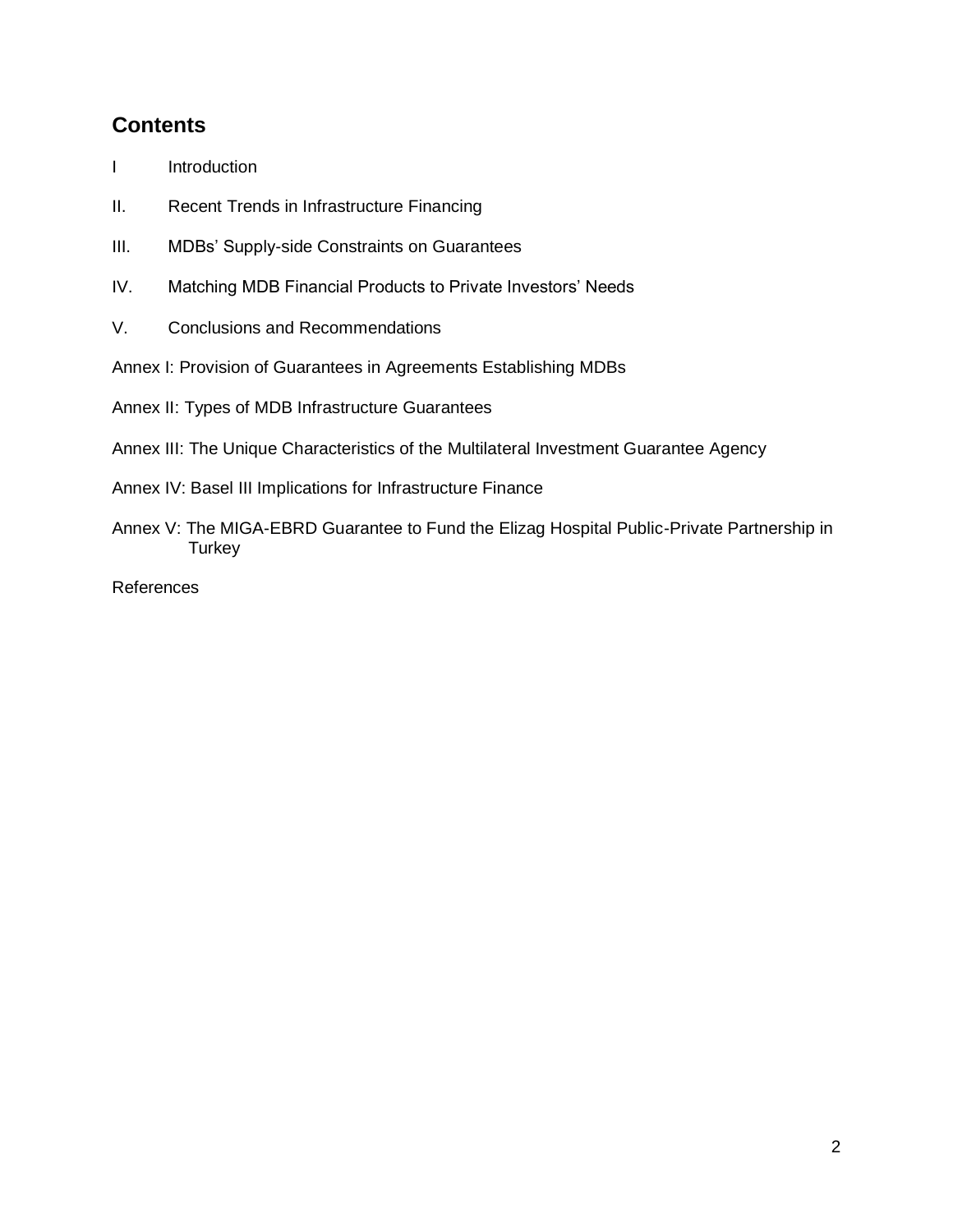## **Abbreviations**

| ADB          | Asian Development Bank                                |
|--------------|-------------------------------------------------------|
| <b>AfDB</b>  | African Development Bank                              |
| AIIB         | Asian Infrastructure Investment Bank                  |
| <b>BCBS</b>  | <b>Basel Committee on Banking Supervision</b>         |
| <b>BRICS</b> | Brazil, Russia, India, China and South Africa         |
| EBRD         | European Bank for Reconstruction and Development      |
| EIB          | European Investment Bank                              |
| <b>FSB</b>   | <b>Financial Stability Board</b>                      |
| G20          | Group of Twenty                                       |
| GIH          | Global Infrastructure Hub                             |
| <b>GTFP</b>  | Global Trade Finance Program                          |
| <b>HGLA</b>  | High-quality liquid assets                            |
| <b>IBRD</b>  | International Bank for Reconstruction and Development |
| <b>IDA</b>   | International Development Association                 |
| <b>IDB</b>   | Inter-American Development Bank                       |
| <b>IDBG</b>  | Inter-American Development Bank Group                 |
| <b>IFC</b>   | International Finance Corporation                     |
| IMF          | International Monetary Fund                           |
| <b>ISDB</b>  | <b>Islamic Development Bank</b>                       |
| <b>LCR</b>   | Liquidity coverage ratio                              |
| <b>MDB</b>   | Multilateral development bank                         |
| <b>MIGA</b>  | Multilateral Investment Guarantee Agency              |
| <b>NDB</b>   | New Development Bank                                  |
| <b>NSFR</b>  | Net stable funding requirement                        |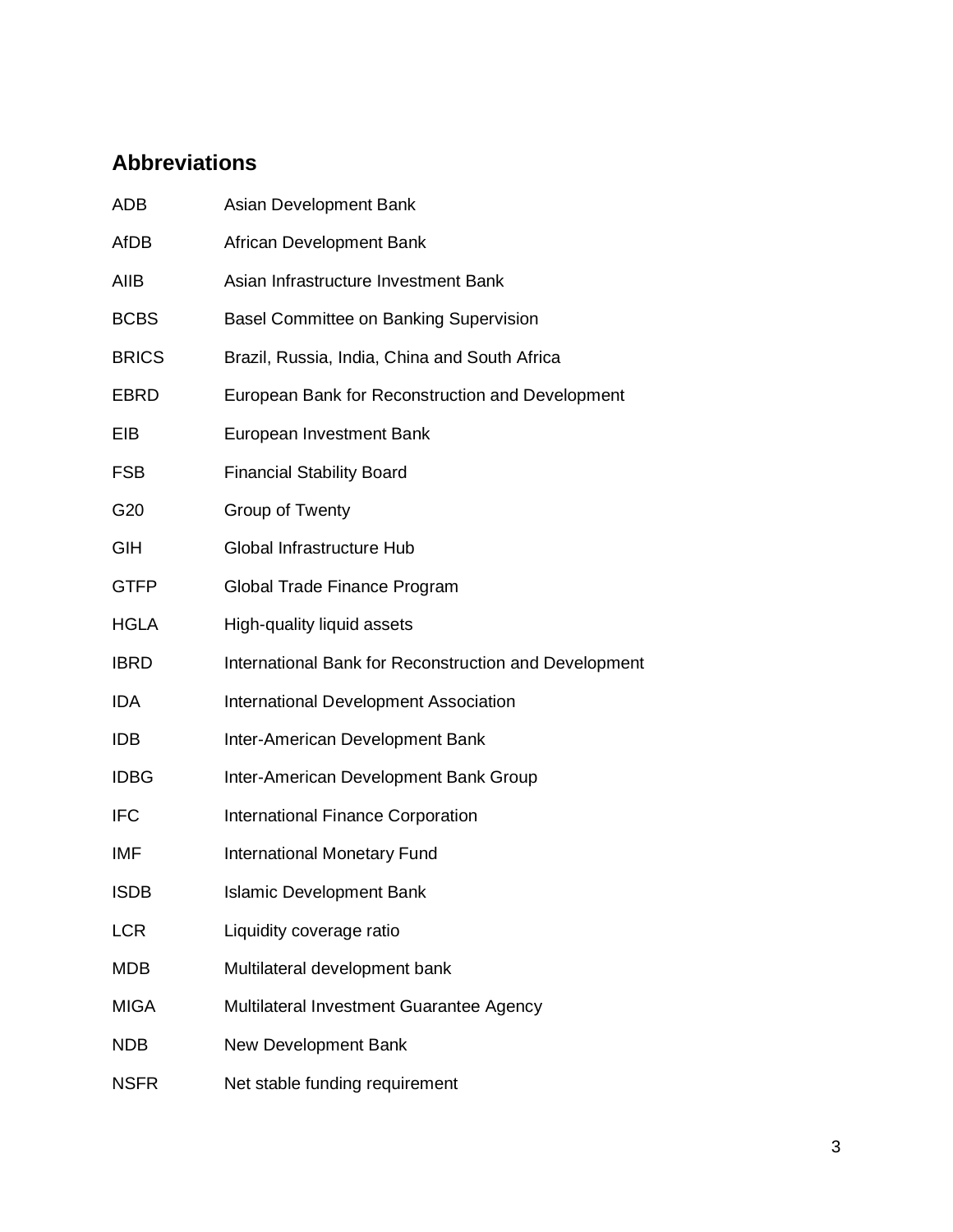| OС            | Ordinary capital                                       |
|---------------|--------------------------------------------------------|
| <b>OECD</b>   | Organisation for Economic Co-operation and Development |
| <b>PBG</b>    | Policy-based guarantee                                 |
| <b>PBL</b>    | Policy-based loan                                      |
| <b>PCG</b>    | Partial credit guarantee                               |
| <b>PPP</b>    | Public-private partnership                             |
| <b>PRG</b>    | Partial risk guarantee                                 |
| S&P           | Standard and Poor's                                    |
| <b>SDG</b>    | Sustainable Development Goal                           |
| SG            | Sovereign-guaranteed                                   |
| <b>SMEs</b>   | Small and medium-sized enterprises                     |
| <b>UNCTAD</b> | United Nations Conference on Trade and Development     |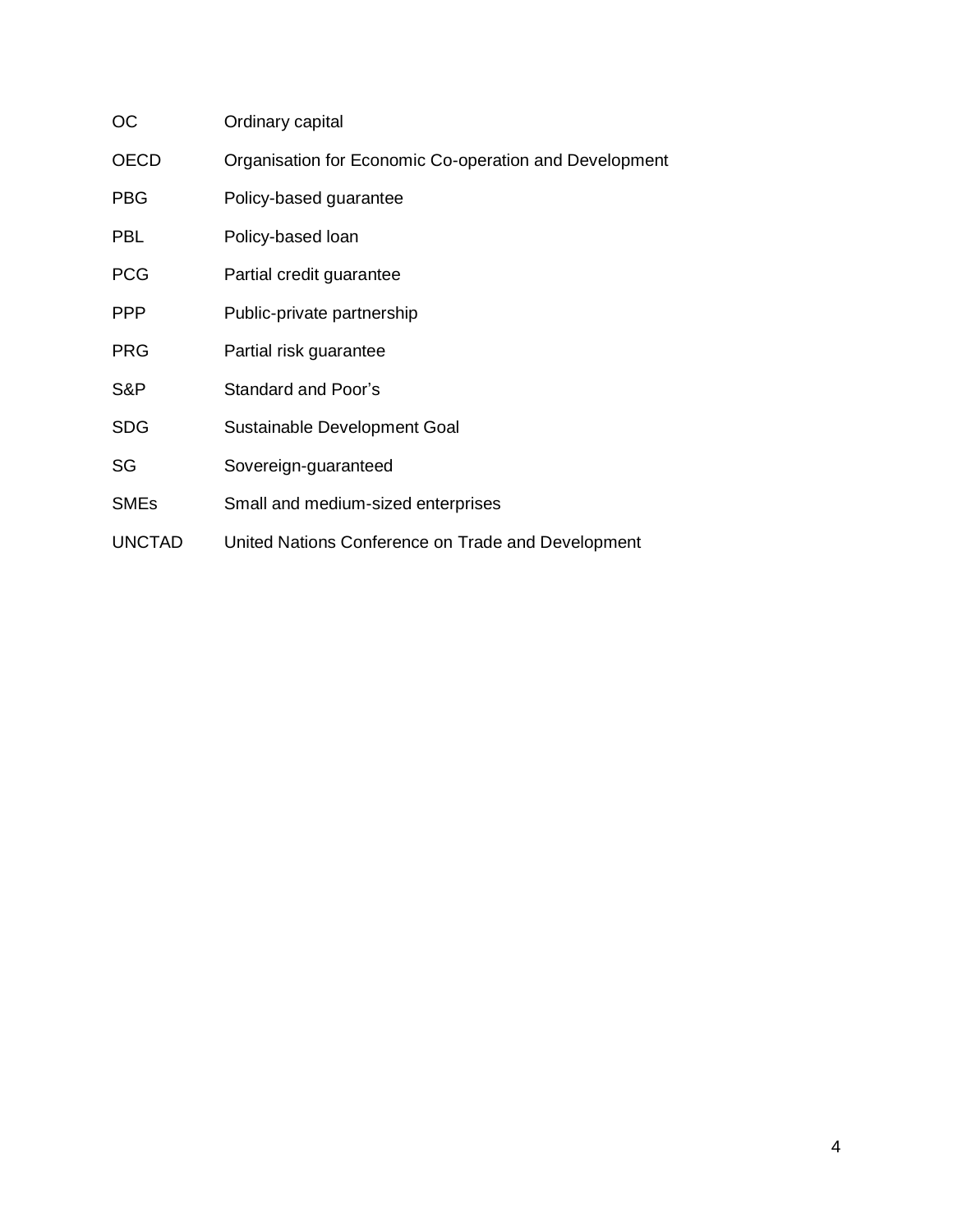## **I Introduction**

Guarantees by multilateral development banks (MDBs) can be an effective instrument for derisking infrastructure investments in order to crowd in private capital financing. Guarantees can provide lower borrowing costs and longer loan tenures to borrowers while minimizing the use of MDB capital-backed resources. Yet, such guarantees represent only 5 percent of MDB operations, although they account for 45 percent of total private resource mobilization (Betru 2017).

Table 1 depicts outstanding guarantees provided by selected MDBs as of 2016. The Multilateral Investment Guarantee Agency (MIGA) is the single most important provider of guarantees and is responsible for about half of all existing outstanding guarantees. This is not surprising, since the MIGA is the only MDB that specializes in risk mitigation products. For the other institutions, except the International Finance Corporation (IFC), guarantees do not represent a significant portion of their operations when compared to loans.

#### **Table 1. Multilateral Development Bank's Outstanding Guarantees, 2016**

|                           |       |             | World Bank Group |      |       |      |      |      |      |     |
|---------------------------|-------|-------------|------------------|------|-------|------|------|------|------|-----|
|                           | Total | <b>MIGA</b> | <b>IBRD</b>      | IDA  | IFC   | IDBG | ADB  | AfDB | EBRD | EIB |
| Guarantees (US\$ Billion) | 20.3  | 14.2        | '.5              |      | 3.5   | 0.2  |      | 0.5  | 0.6  | 7.5 |
| Percent of loans          | 6.2%  | n.a.        | 0.9%             | 0.8% | 15.9% | 0.3% | 3.1% | 2.5% | 2.4% | .6% |

Sources: S&P (2017); institutions' 2016 financial information statements; and authors' calculations. Note: IBRD figures are adjusted to remove Exposure Exchange Agreements (EEAs). Other banks do not include EEAs in their guarantee totals. IBRD figures also include guarantees provided under the Advance Market Commitment program. AfDB: African Development Bank; ADB: Asian Development Bank; EBRD: European Bank for Reconstruction and Development; EIB: European Investment Bank; IBRD: International Bank for Reconstruction and Development; IDA: International Development Association; IDBG: Inter-American Development Bank Group; IFC: International Finance Corporation; MIGA: Multilateral Investment Guarantee Agency.

Guarantees for infrastructure finance are an even smaller share of resources, as a significant portion of the guarantees shown in Table 1 support small and medium-sized enterprises (SMEs), trade finance, and other programs. In the case of the MIGA, 50 percent of the outstanding portfolio is in infrastructure projects. Other MDBs do not provide sector-specific exposure information, but report a significant share of guarantees as part of their trade finance programs. For example, the Asian Development Bank reports that about half of its guarantee exposures are trade-related (ADB 2016). The Inter-American Development Bank Group issued 57 trade finance guarantees in 2016 totaling US\$84 million, an amount that represents just under 50 percent of the volume of new guarantee approvals (IDB 2016). Nearly 80 percent of the outstanding guarantees of the European Bank for Reconstruction and Development are for trade finance (EBRD 2016), and 100 percent of the guarantees reported by the African Development Bank are for trade finance (AfDB 2016). While the focus of this paper is on guarantees for infrastructure finance, many of the findings and recommendations apply to all kinds of guarantees.

A few developments over the past decade have brought renewed attention to MDB risk mitigation instruments for infrastructure, namely (i) greater awareness of the urgency to scale up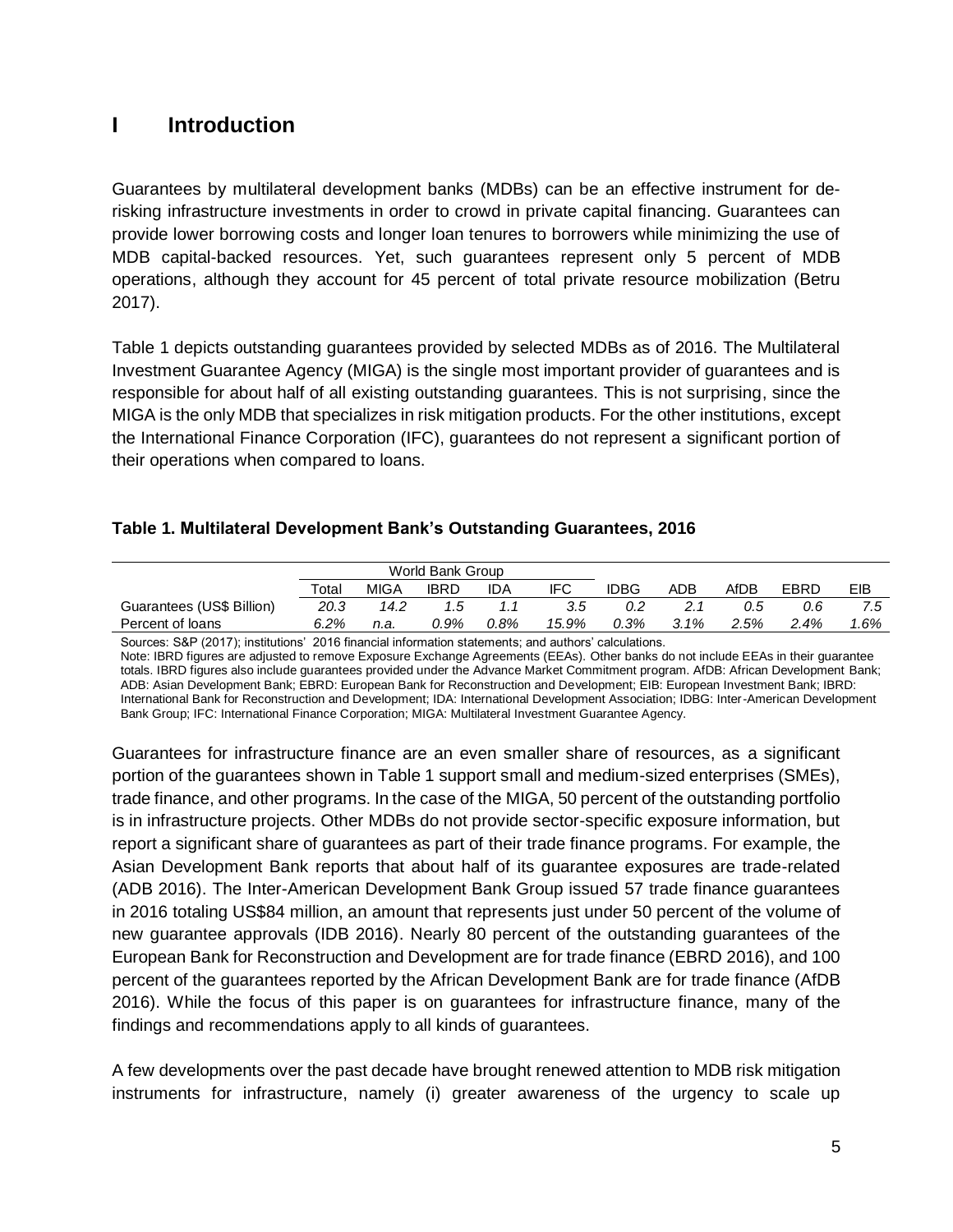investments in infrastructure to close existing gaps, especially in developing economies, in the wake of the establishment of the United Nations Sustainable Development Goals (SDGs); (ii) the lack of effective market mechanisms to mitigate residual infrastructure risks;<sup>2</sup> (iii) the mobilization potential of MDB guarantees, as previously mentioned; and (iv) the necessity to crowd in investments from pension funds and other institutional investors that manage pools of trillions of dollars invested mainly in low-yield assets in the face of aging populations and rising actuarial deficits. This paper also assesses the current status of MDB risk mitigation products, primarily guarantees, and concludes with suggestions to scale up their use in mobilizing private capital for infrastructure.

Section II describes existing infrastructure investment gaps and analyzes ways to finance them, hinting towards a potential role of MDB guarantees in contributing to close these gaps. This section also argues that very little of the high liquidity observed in the international financial markets since 2008 has been invested in infrastructure. These resources have not been channeled to finance infrastructure projects for several reasons, including the lack of "bankable" pipelines, inadequate risk-adjusted returns, and uncertain regulatory environments. Risk mitigation schemes, such as MDB guarantees, can be instrumental in addressing the latter two reasons by mitigating regulatory and policy risks and improving the risk-adjusted profile of infrastructure investments.

MDBs were established with a mandate to use both loans and guarantees as financial instruments to support the development of their borrowing member countries (Annex I). However, it was only in the 1980s that MDBs began offering guarantees to their clients (Humphrey 2014). Currently, these financial institutions provide a wide array of guarantee instruments covering political and credit risks. <sup>3</sup> However, as noted above, despite the availability of guarantee instruments, these instruments are not frequently used due to supply and demand constraints. These constraints are discussed in Sections III and IV.

Section III discusses the capital treatment of guarantees and the broader constraints imposed by the business models of MDBs, which limit their ability to take on risk in the form of contingent liabilities. This is related to the fact that MDBs cannot easily raise additional capital from investors, cannot liquidate portions of their portfolio, have a wide variety of mandates from their boards, and do not have access to a lender of last resort. A conservative accounting treatment of guarantees in this context is warranted and even desirable. This paper refers to capital-treatment-related restrictions as *supply-side constraints* to MDB guarantees. In fact, these types of restrictions explain why MDBs focus mostly on investment loans (as well as policy-based loans) as their main – and for many years only – financial activity. MDBs were aware very early on that guarantees

 $\overline{a}$ 

<sup>&</sup>lt;sup>2</sup> Residual risks are those not covered by insurance or contractual arrangements and which the private party cannot manage. They generally encompass the following risks: political and regulatory, expropriation, counterparty, demand, exchange rate, and construction. Some of these risks, such as construction and exchange rate risks, may be partially covered by insurance or swap arrangements. The uncovered part may lead to project distress and default on financial obligations.

<sup>&</sup>lt;sup>3</sup> Annex II presents MDBs' existing guarantee instruments and provides an overview of their main financial and nonfinancial characteristics.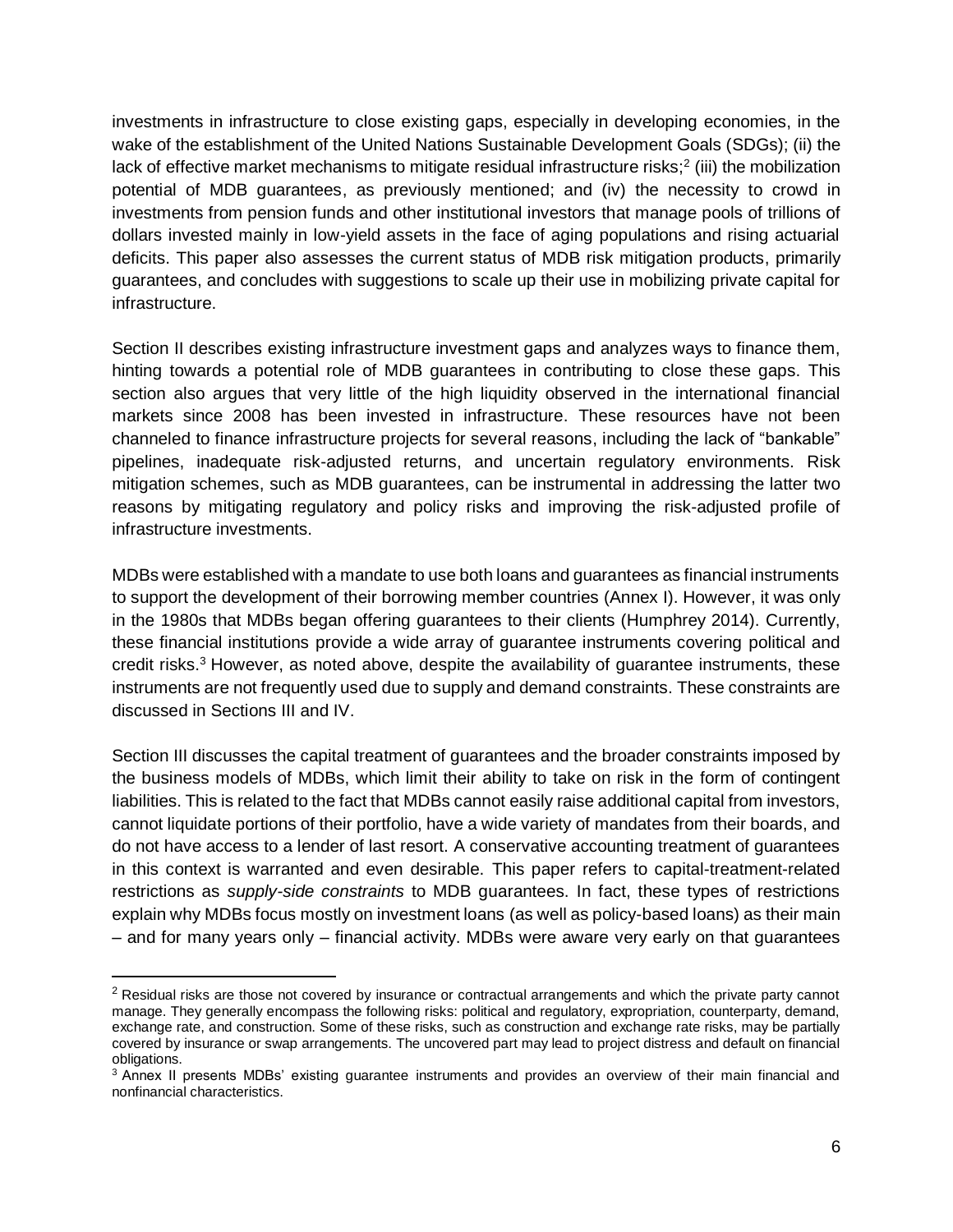would need to receive the same prudential treatment as loans in terms of capital adequacy requirements and provisioning, as they generate contingent obligations against their capital (Dell 1972). This results in a smaller appetite for guarantees, as they compete with lending limits and do not add to the total resources available to MDB member countries. 4

Section IV focuses on *demand-side constraints,* outlining client perceptions about the limitations of MDB guarantees. The private sector generally finds guarantees unattractive due to their inadequacy to meet investors' needs. Their complaints include high costs, complexity of the products' structure and conditions, lengthy negotiation and approval processes, limited risk coverage, low flexibility, and slow speed to claim payments, among others. 5

Section V concludes with preliminary recommendations for enhancing MDB guarantees with the goal of increasing their use. The main conclusion is that under their current business models, MDBs face structural limitations to further using risk mitigation mechanisms, limiting their ability to mobilize private resources to the levels required to meet infrastructure investment needs. We suggest that the Group of Twenty (G20) Infrastructure Working Group explore the creation of dedicated off-balance facilities, drawing from experiences such as the MIGA and other initiatives like the European Fund for Strategic Investments led by the European Investment Bank (EIB). This alternative may help MDBs cope with capital restrictions, enable expanding the use of guarantees and, at the same time, allow for more flexibility and agility to meet the private sector's needs. To provide a comprehensive view of the challenges associated with scaling up guarantees, future research should be pursued in coordination with other MDBs under the leadership of the G20 Infrastructure Working Group. Consultations with the private sector and rating agencies would also enrich the document and provide valuable feedback.

## **II. Recent Trends in Infrastructure Financing**

 $\overline{a}$ 

In recent years there has been increasing awareness of the need to scale up investments in infrastructure. It is broadly recognized that most countries, developed and developing alike, have underinvested in infrastructure since the 1980s, in spite of evidence that an increase in infrastructure spending has a positive impact on output in both the short and long runs (IMF 2014).

The McKinsey Global Institute (2016) has estimated the world's infrastructure investment gap in energy, water, communications, and transport at US\$800 billion annually. This is the annual additional amount of investment needed to support current projected GDP growth trends through 2030, and it implies that infrastructure investments need to increase from the current US\$2.5 trillion annually to US\$3.3 trillion annually by 2030, equivalent to 3.8 percent of GDP. The Global

<sup>4</sup> This constraint was one of the reasons MDBs did not develop guarantee products for several decades despite having the authority to do so (Dell 1972), and is perceived as an ongoing deterrent to the use of guarantees.

<sup>&</sup>lt;sup>5</sup> Some of the identified supply and demand constraints do not apply equally to all institutions. The most conspicuous case is the MIGA (Annex III). There are other aspects that derive from each institution's structure that make certain generalizations misleading. Throughout the text we highlight relevant exceptions.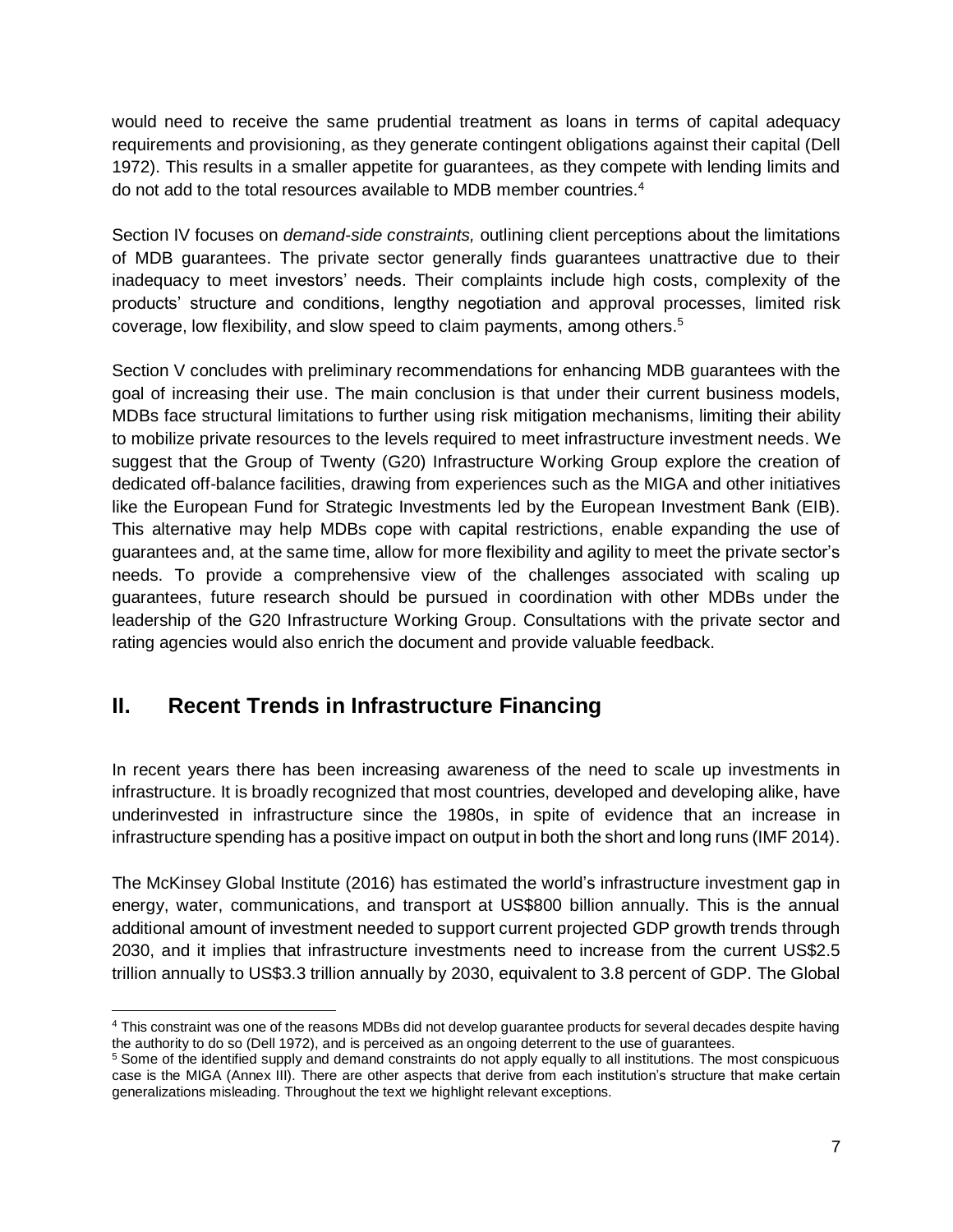Infrastructure Hub (GIH), using different assumptions and a different timeframe and approach, arrived at a lower annual estimate for the world infrastructure gap of around US\$700 billion annually until 2040. Both developed and developing countries have underinvested in infrastructure, as evidenced by the fact that the largest gaps in absolute terms are found in the United States, followed by China, Brazil, Russia, and India (GIH 2017).<sup>6</sup>

The United Nations Conference on Trade and Development (UNCTAD) estimates that current spending on economic infrastructure will need to increase by US\$1.1 trillion a year to meet the SDGs in developing economies, on top of the investments required to close the investment gap mentioned above. Around 80 percent would need to be invested to ensure universal access to electricity supply, mostly in Africa (50 percent) and Asia (40 percent). Additionally, some US\$1.4 trillion annually would be needed to meet SDGs for climate change and adaptation, health, education, food security, and biodiversity. Currently, the private sector contributes about a third of the financing for SDG-related investments (UNCTAD 2014).

Moreover, it is important to reckon with the fact that infrastructure investment needs are much greater than governments' fiscal capacity to finance them, and that the financial capacity of MDBs and other official sources of development financing is also limited. Official development partners finance 6 to 7 percent of infrastructure investments, which amounted to about US\$60 billion in 2014. Of official development partners' total financing, 46 percent came from bilateral institutions and 54 percent from multilateral institutions (OECD 2016). In other words, MDBs represent only around 3.6 percent of total infrastructure investments, so their direct contribution to closing the infrastructure gap is marginal. In order to close financing gaps in infrastructure investment, private capital markets need to be more aggressively tapped.<sup>7</sup>

Infrastructure finance is attractive for private financial investors, particularly institutional ones, as it provides long-term tenors, a high degree of regulation, diversification benefits (due to a relatively lower correlation with the economic cycle compared to other asset classes), and hedges against inflation, and it also ensures cash flow stability, among other benefits (World Bank 2017a). In a recent survey that asked institutional investors how they foresaw their exposure to emerging market infrastructure in the next three to five years, about 70 percent of respondents reported that they were planning to increase that exposure "somewhat" or "a lot" (EDHECinfra 2016).

Additionally, monetary policy measures implemented in the wake of the 2008 financial crisis led to a substantial increase in global financial liquidity. However, despite infrastructure assets having features that are attractive to financial investors, and the substantial infrastructure needs in

l

<sup>&</sup>lt;sup>6</sup> Infrastructure gap estimates have at least two important limitations. The first is related to data availability and shortcomings, particularly in developing countries. The second is related to the methodology of calculation, which is based on historical investments and an implied growth trajectory of those investments that do not take into consideration countries' policy objectives, their citizens' aspirations, and how much they can afford, taking into account available funding and financing alternatives. See Fay (2016).

 $7$  Recognizing this need, UNCTAD proposed a target of doubling the level of private sector finance. The greatest potential for further private sector contribution is in infrastructure and climate change-related investments (power, climate change mitigation, telecommunications and transport). See UNCTAD (2014).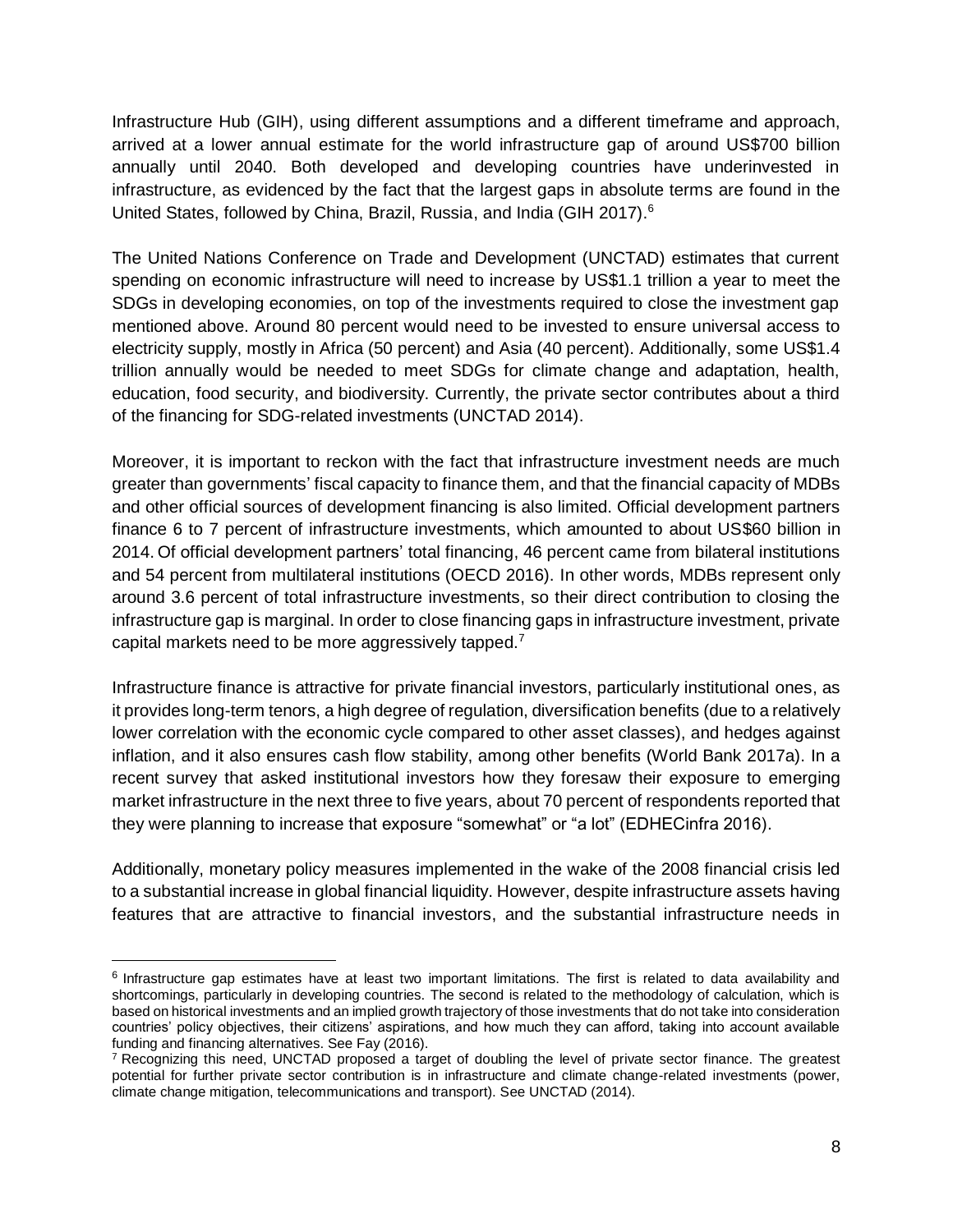developed and developing economies, most of this excess liquidity has been invested in lowyielding instruments and very little in higher-yielding infrastructure assets. <sup>8</sup> Even with growing interest by fund managers, a 2015 OECD survey of large pension funds found that only around 1.1 percent of total assets under management were invested in infrastructure in the form of unlisted equity and debt.<sup>9</sup>

Over the past five years there has been much debate about the reasons behind the mismatch between the infrastructure gap (including SDG-related investments) and the significant liquidity position on very low-yielding assets. The most commonly noted factors by the private sector include (McKinsey Center for Business Development 2016):

- Lack of transparent and "bankable" pipelines
- High development and transaction costs, which are particularly relevant in small and midsized projects where economies of scale are limited
- Lack of viable funding models, specifically in sectors and projects that do not generate enough cash flows through user charges
- Inadequate risk-adjusted returns

l

• Unfavorable and uncertain regulations and policies.

The substantial increase in liquidity in the wake of the 2008 financial crisis also came along with the disappearance of the monolines and more stringent banking regulations that considerably reduced commercial banks' appetite for operating in developing markets (Betru 2017). In fact, bank lending and capital market financing wrapped in monoline guarantees were two key pillars of infrastructure finance in many countries until 2007. Since then, debt/bond market participants have turned to governments and MDBs to provide guarantees as a means of mitigating infrastructure-specific risks such as expropriation, regulatory, demand, and exchange rate risk, among others.

In the past, such guarantees were provided by AAA monoliners that assumed "residual risk" (not covered by private insurers). This scheme allowed for large-scale participation of institutional investors in debt-financing infrastructure. The 2008 financial crisis, however, resulted in the loss of monoliners' AAA rating and significantly reduced the interest of institutional investors in infrastructure assets. Also, more conservative lending strategies by commercial banks and the phasing in of higher capital requirements for long-term loans shortened loan tenures and dampened banks' willingness to hold infrastructure assets (Annex IV).

In this context, MDBs could play an important role by providing risk-mitigating instruments that substitute for monoline facilities and contribute to mobilizing private global liquidity in support of infrastructure financing.

<sup>&</sup>lt;sup>8</sup> According to the International Monetary Fund (IMF), the low interest rate environment prevalent since 2008 has stimulated a search for yield, compressing spreads, reducing volatility, and facilitating financial leverage. In 2007, about 80 percent of the Bank of America Global Bond Market Index (US\$15.8 trillion) yielded over 4 percent. While the size of the index has increased from about US\$19.5 trillion in 2007 to US\$45.7 trillion in 2017, the portion of bonds with yields of more than 4 percent has shrunk to less than 5 percent (US\$1.8 trillion). See IMF (2017).

<sup>&</sup>lt;sup>9</sup> This figure might be underestimated, as it does not include listed infrastructure assets. See OECD (2015).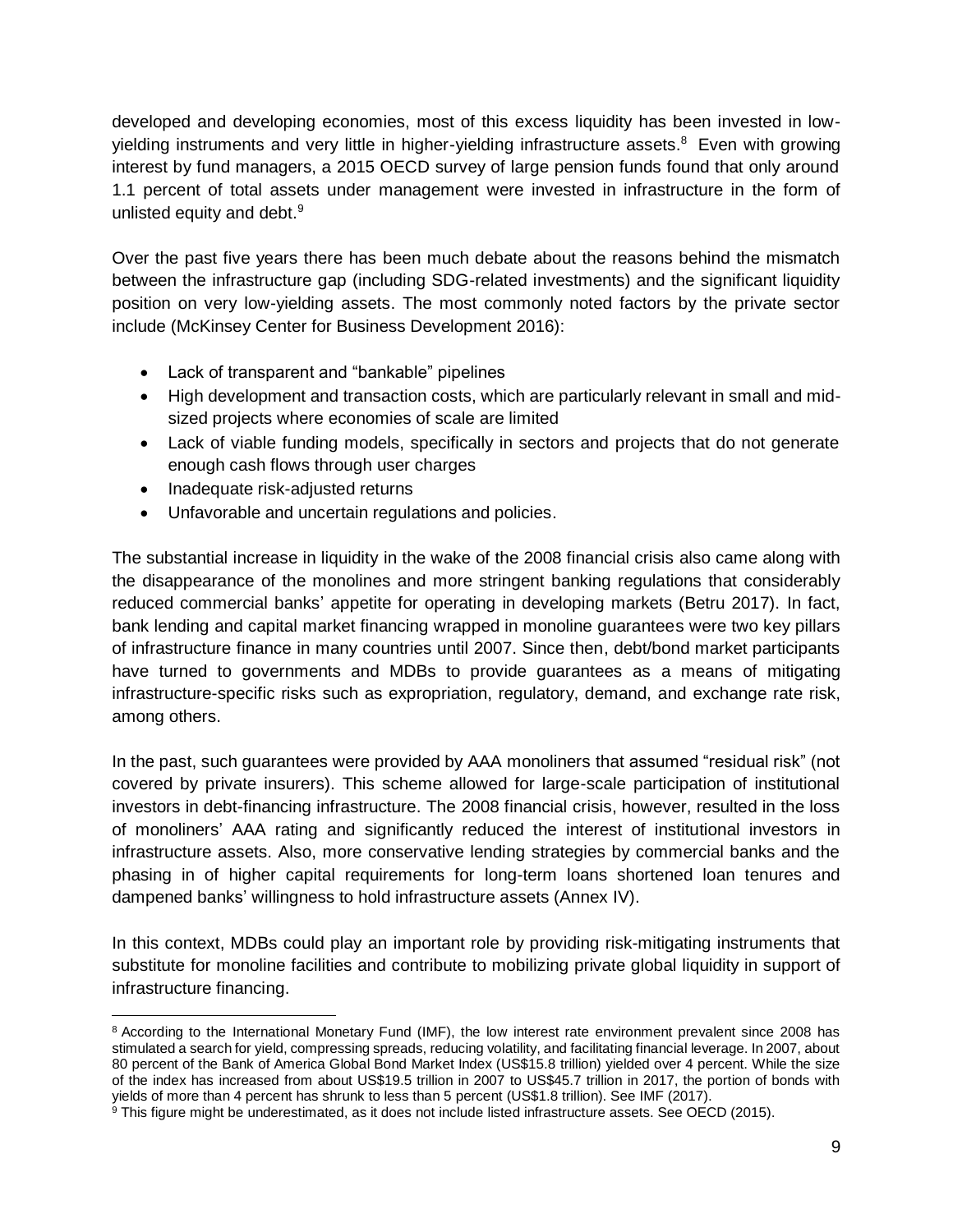## **III. MDBs' Supply-side Constraints on Guarantees**

MDB guarantees can be grouped under two categories: risk guarantees and credit guarantees. Guarantees can be full or partial, depending on the proportion of the amount of the transaction or the financial obligation that is covered (Humphrey 2014). Due to moral-hazard-related concerns, some institutions only provide partial guarantees. That is the case of the MIGA. Others such as the IFC, ADB, and IDB have no restriction in their policies on providing full guarantees. The difference between a risk and a credit guarantee is the type of event that may give cause to a claim. A risk guarantee covers all or part of a financial obligation that stopped being paid due to a specific event, such as expropriation, breach of contract, war, or currency inconvertibility, among other reasons. A credit guarantee may be called regardless of the event that gave cause to a default. A failure to pay a financial obligation such as interest or principal is enough to call a credit guarantee. Annex IV provides more details on the types of guarantees offered by MDBs.

Investors and sovereign borrowers cite two main reasons for not using MDB guarantee products more extensively: pricing (Section IV) and the accounting policies against sovereign borrowing envelopes. Table 2 summarizes pricing and accounting policies for guarantees for an array of MDBs. It shows that lending charges for guarantees are determined by the principal of equivalency with loans (which leads countries to perceive them as more expensive instruments, since they pay the same rate yet still need to find another financier to fund a particular project), and the fact that guarantees result in a one-to-one reduction of the country lending envelope.<sup>10</sup> Given these policies, most borrowers prefer to receive finance in the form of investment loans rather than in the form of guarantees.

Unfortunately, the regulations underpinning these policies are not easy to change. The pricing and envelope accounting policies for guarantees flow directly from their capital treatment: guarantees are counted on a one-to-one basis against the lending capacity of a bank. Equivalent capital provisioning of guarantees has long been the policy pursued by MDBs and is consistent with international standards (BIS 2006), based on the notion that there is a high correlation between a guarantee being triggered and a sovereign default. Furthermore, banks must carry high-quality liquid assets to cover callable guarantees. The remainder of this section will outline the specific constraints imposed by capital and liquidity policies and their relationship to guarantee pricing.

### *The MDB Business Model*

l

While all MDBs contain references to guarantees in their founding charters (Annex I), their business models have historically focused almost exclusively on the provision of investment loans. MDBs benefit from strong shareholder support, preferred creditor status with borrowers, strong governance, and years of experience in the market that—in conjunction with robust and conservative financial policies—enable them to maintain AAA credit ratings. Favorable credit ratings allow them to borrow on their equity at very low rates, then intermediate those resources to their borrowing member countries at lower rates and longer tenors (20 to 40 years, depending

<sup>&</sup>lt;sup>10</sup> Except in the case of the International Development Association lending window of the World Bank Group.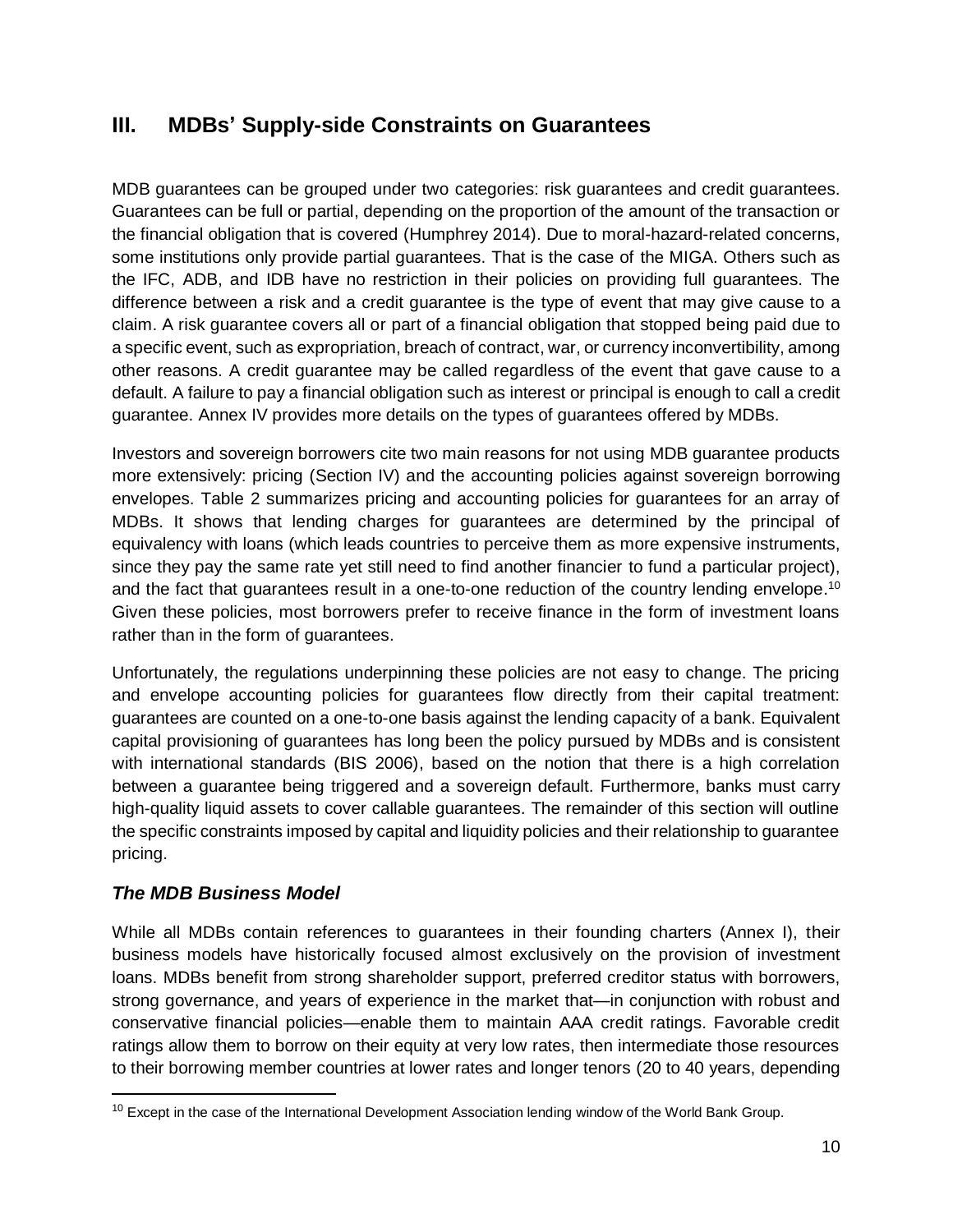on the country and lending instrument) than would normally be available on the market. While commercial banks may choose to hold a portfolio of assets with diverse maturities or mitigate risks using reinsurance or other risk mitigation products, nearly all the assets of MDBs are held in long-term, low-yielding investment loans that they retain on their books.

MDB business models also impose some unique challenges. MDBs cannot easily raise additional capital from investors, cannot liquidate portions of their portfolio, have a wide variety of mandates from their shareholders, and have no lender of last resort. While their preferred creditor status means MDBs are very reliable in collecting long-term debt owed to them, they have little ability to change their capital or liquidity profiles in the short or even medium term.

|                                        | <b>IDB</b>                                                                                                                                                              |            | <b>IBRD</b>                                                                                                                                                                                                                                                                                                                                                                                                  |                                                      | <b>ADB</b>                                                                                                                                                                                                                                                                 |                                                                                                                                                                                             | <b>AfDB</b>                                                                                                                                                                                                                     |                                                                                                                           |                                                                                 |            |
|----------------------------------------|-------------------------------------------------------------------------------------------------------------------------------------------------------------------------|------------|--------------------------------------------------------------------------------------------------------------------------------------------------------------------------------------------------------------------------------------------------------------------------------------------------------------------------------------------------------------------------------------------------------------|------------------------------------------------------|----------------------------------------------------------------------------------------------------------------------------------------------------------------------------------------------------------------------------------------------------------------------------|---------------------------------------------------------------------------------------------------------------------------------------------------------------------------------------------|---------------------------------------------------------------------------------------------------------------------------------------------------------------------------------------------------------------------------------|---------------------------------------------------------------------------------------------------------------------------|---------------------------------------------------------------------------------|------------|
| <b>Product</b><br>Name/Fees            | <b>PCG</b>                                                                                                                                                              | <b>PRG</b> | <b>PBG</b>                                                                                                                                                                                                                                                                                                                                                                                                   | <b>PCG</b>                                           | <b>PRG</b>                                                                                                                                                                                                                                                                 | <b>PBG</b>                                                                                                                                                                                  | <b>PCG</b>                                                                                                                                                                                                                      | <b>PRG</b>                                                                                                                | <b>PCG</b>                                                                      | <b>PRG</b> |
| <b>Guarantee fee</b><br>(basis points) | Ordinary capital<br>sovereign-guarantee<br>variable lending spread<br>(presently 85 basis<br>points), charged on the<br>callable amount                                 |            | Sovereign-guarantee<br>lending spread based on<br>average maturity (up to 8<br>years: 50 basis points; 8-10<br>years: 60 basis points; 10-<br>12 years: 70 basis points;<br>12-15 years: 80 basis<br>points; 15-18 years: 90<br>basis points; 18-20 years:<br>100 basis points) charged<br>on the present value of<br>exposure for PCGs and<br>PBGs, on the maximum<br>disbursed and outstanding<br>for PRGs |                                                      | Sovereign-guarantee<br>lending spread (50 basis<br>points for 0-13 years; 60<br>basis points for 13.1 to 16<br>years; and 70 basis<br>points for 16.1 years and<br>thereafter) charged on the<br>guaranteed percentage of<br>outstanding principal and<br>accrued interest |                                                                                                                                                                                             | Sovereign-guarantee<br>lending spread (80 basis<br>points) charged on the<br>guarantee exposure.<br>Accrues on a daily basis<br>and is payable<br>according to an<br>approved schedule or as<br>a one-time, up-front<br>payment |                                                                                                                           |                                                                                 |            |
| <b>Standby fee</b><br>(basis points)   | Equal to credit fee<br>(currently 50 basis<br>points), charged on the<br>difference between the<br>maximum quarantee<br>amount and actual<br>guarantee amount           |            |                                                                                                                                                                                                                                                                                                                                                                                                              | charges on IBRD loans<br>(currently 25 basis points) | Same level as commitment                                                                                                                                                                                                                                                   | Percentage of guarantee<br>fee; charged on<br>undisbursed principal. If<br>a risk transfer participant<br>is involved, a fee may<br>also be charged for<br>interest that has not<br>accrued |                                                                                                                                                                                                                                 |                                                                                                                           | Same level as<br>commitment charges on<br>a loan (presently 25<br>basis points) |            |
| <b>Front-end fee</b><br>(basis points) | Ordinary capital<br>sovereign-guarantee<br>inspection and<br>supervision fee<br>(currently zero) is<br>charged as a one-time<br>up-front fee on the<br>quarantee amount |            | 25 basis points charged on<br>the full guarantee exposure                                                                                                                                                                                                                                                                                                                                                    |                                                      |                                                                                                                                                                                                                                                                            | Applicable front-end fee<br>(currently zero)                                                                                                                                                |                                                                                                                                                                                                                                 | 50-100 basis points of<br>maximum possible<br>exposure (recovery of<br>to compensate for<br>additional deployed<br>staff) | development costs and                                                           |            |
| <b>Other fees</b>                      | N/A                                                                                                                                                                     |            | For private projects only:<br>Initiation fee - greater than<br>15 basis points on<br>guaranteed amount or<br>US\$100,000                                                                                                                                                                                                                                                                                     |                                                      |                                                                                                                                                                                                                                                                            | Case-by-case basis                                                                                                                                                                          |                                                                                                                                                                                                                                 | Late payment fee to<br>in receiving payments<br>on the front end,<br>per annum above<br>applicable guarantee<br>fee)      | cover the cost of delays<br>standby and guarantee<br>fees (at least 2 percent   |            |

**Table 2. Comparison of MDB Pricing on Guarantees with a Sovereign Counter-Guarantee**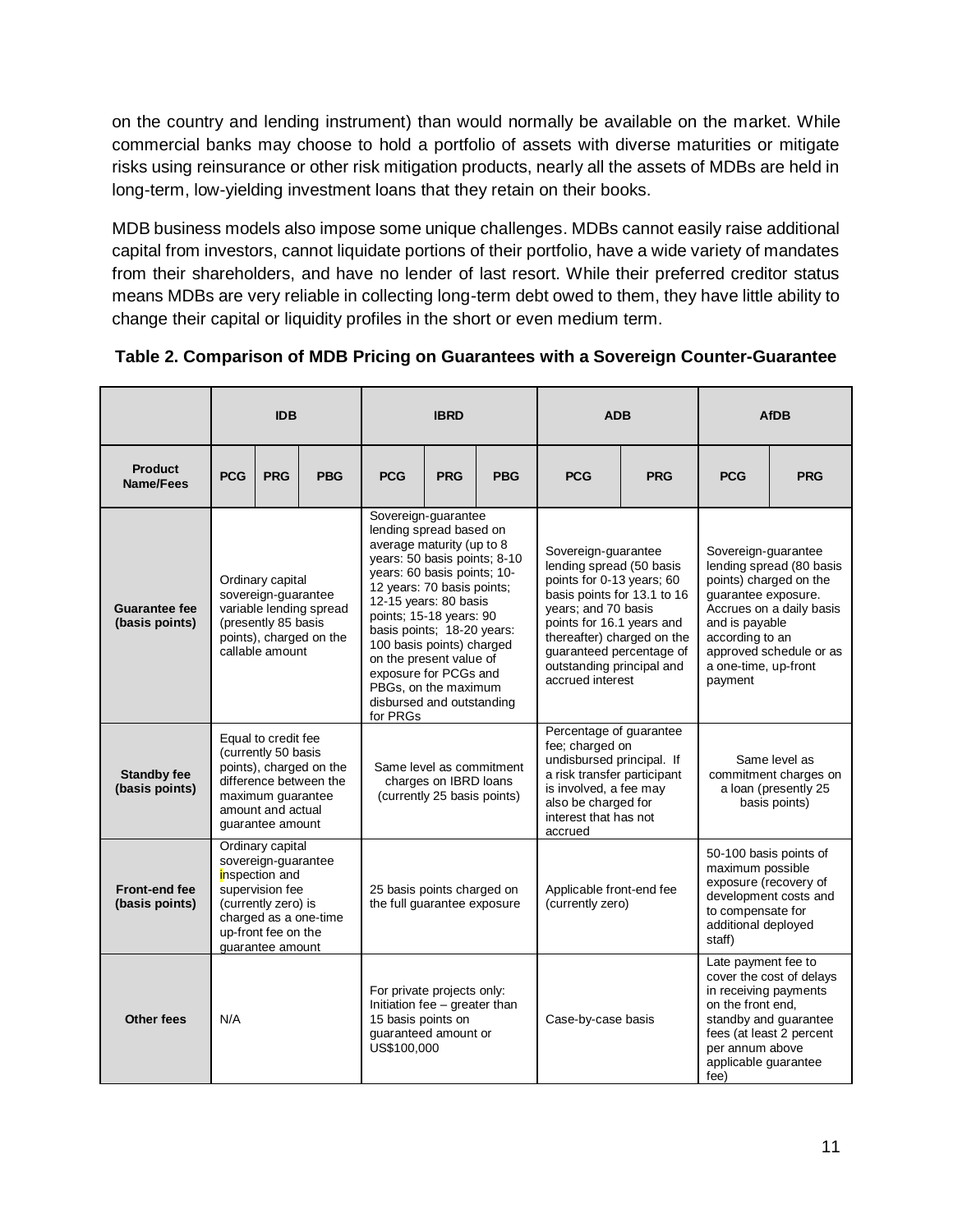| Cost<br>reimbursement | Due diligence cost and<br>legal expenses incurred<br>by the bank to be<br>reimbursed by<br>beneficiary and/or the<br>counter-guarantor | For private projects only:<br>Processing fee - up to 50<br>basis points of quaranteed<br>amount, against invoice and<br>on a cost-reimbursement<br>basis | Legal fees may be<br>charged to the borrower                        | Legal and other<br>expenses incurred by<br>the bank in processing<br>the quarantee will be<br>charged in addition to<br>the bank's traditional<br>operations expenses |
|-----------------------|----------------------------------------------------------------------------------------------------------------------------------------|----------------------------------------------------------------------------------------------------------------------------------------------------------|---------------------------------------------------------------------|-----------------------------------------------------------------------------------------------------------------------------------------------------------------------|
| Source*               | <b>Flexible Guarantee</b><br>Instrument for<br>Sovereign Guaranteed<br>Operations                                                      | <b>IBRD</b> and <b>IDA</b> quarantee<br>pricing                                                                                                          | <b>ADB Partial Credit</b><br>Guarantees and ADB<br>indicative rates | Bank Policy on<br>Guarantees and Lending<br>Rates                                                                                                                     |

Note: ADB: Asian Development Bank; AfDB: African Development Bank; IDB: Inter-American Development Bank; IBRD: International Bank for Reconstruction and Development; IDA: International Development Association; PCG: Partial credit guarantee; PRG: Partial risk guarantee; PBG: Policy-based guarantee.

\* Links to each of the documents are provided in the pdf version.

 $\overline{\phantom{0}}$ 

Table 3 considers these constraints in the context of rating agencies' reviews of MDBs' liquidity profiles. The table also shows the specific sources of liquidity that Standard and Poor's (S&P) considers when rating MDBs (grouped with the larger set of supranational institutions) and commercial banks. Four of the five sources considered are either very small relative to the balance sheet of MDBs or may not apply to them (as opposed to other supranational entities): repayment of exposures, drawdown of committed facilities, drawdown of cash or inter-bank placements, and scheduled disbursement of paid-in capital. While markets provide a range of options for traditional banks, MDBs are largely limited to using their liquid assets, thus limiting their lending capacity.

Given the limitations imposed by their business model, legal status, and credit ratings, as well as the need to play a countercyclical or acyclical  $11$  role for borrowing members, MDBs have traditionally been conservative in their capital adequacy and liquidity treatment of guarantees.

<sup>11</sup> Whereas commercial lenders may tighten credit during financial crises to shore up potential losses, and national treasuries may engage in expansionary fiscal and monetary policy, MDBs have traditionally played a countercyclical (or at least acyclical) role by ensuring access to credit for their borrowing members during crisis periods. The importance of this role makes changes to lending activity in response to crises an unpalatable option.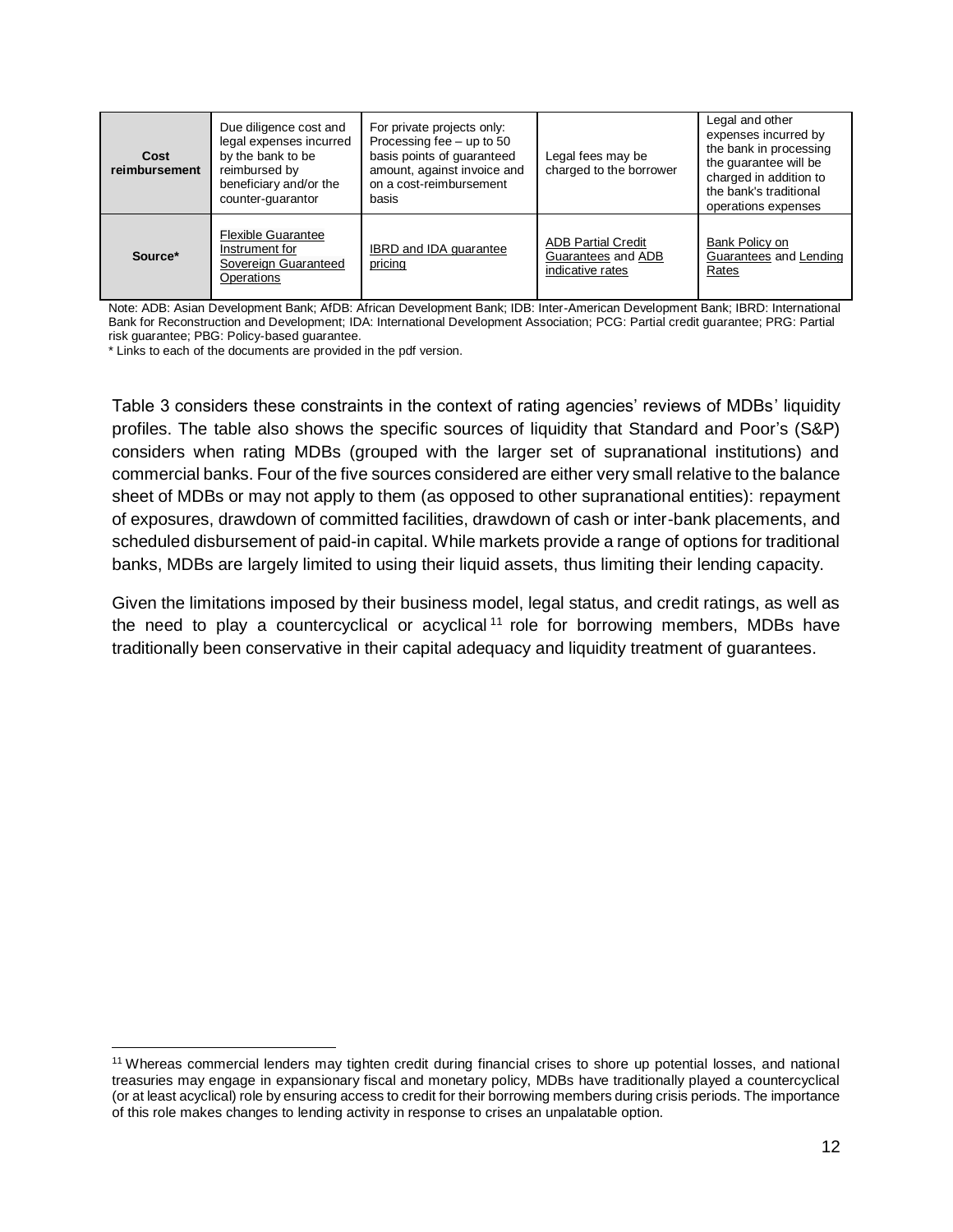| <b>Potential Sources of Liquidity for Commercial Banks</b>                                                                                                     | <b>Potential Sources of Liquidity for Supranationals</b>                                                               |
|----------------------------------------------------------------------------------------------------------------------------------------------------------------|------------------------------------------------------------------------------------------------------------------------|
| Drawdown of unrestricted cash and short-term deposits                                                                                                          | Repayment of purpose-related exposures                                                                                 |
| System-wide liquidity facilities at central banks or other<br>government sources                                                                               |                                                                                                                        |
| Drawdown of committed credit facilities, subject to financial<br>covenants and headline considerations                                                         | Drawdown of committed credit facilities, subject to<br>conditionality and headline considerations                      |
| The sale or repo of unencumbered high-quality liquid securities in<br>the open markets                                                                         | The repayment, repo, or sale of unencumbered high-quality<br>liquid securities in the open market                      |
| Within corporate groups, the ability to access funds from affiliates<br>in the form of advances or capital, subject to regulatory and<br>covenant restrictions |                                                                                                                        |
| Liquidation of short-term advances to other financial institutions'<br>sold and reverse repos                                                                  | Drawdown of unrestricted cash and short-term inter-bank<br>placements                                                  |
| Cash available from maturing advances to customers                                                                                                             |                                                                                                                        |
| Accessing the debt and stock markets to the extent still possible                                                                                              |                                                                                                                        |
| Accessing securitization or covered bond markets through<br>established facilities or asset sales programs                                                     |                                                                                                                        |
| Whole loan sales                                                                                                                                               |                                                                                                                        |
|                                                                                                                                                                | Disbursement of paid-in capital in line with scheduled<br>general capital increases cheduled general capital increases |

#### **Table 3. Sources of Liquidity for Commercial Banks and MDBs**

Sources: S&P (2011, 2017).

#### *Capital Provisioning and Liquidity Coverage of Guarantees*

Two financial policies determine the volume of guarantees or loans that MDBs can finance and the cost of doing so: capital provisioning and liquidity management. Treatment of guarantees under both policies is consistent with the Basel accords and credit rating agency methodologies, but MDB policies were in place long before the Basel II accords went into effect.

Capital adequacy policies define an overall lending volume for MDBs given their current level of equity (including paid-in equity, retained earnings, and reserves). A strong capital position ensures their solvency, even if some assets deteriorate (which is seldom the case). A one-to-one provisioning of guarantees means that these instruments may "crowd out" their lending capacity. The reason for this provisioning is that lending and providing a guarantee carry the same underlying exposure to default. This is based on the assumption of a high correlation between a sovereign default event and guarantee triggers. MDBs have long seen one-to-one accounting as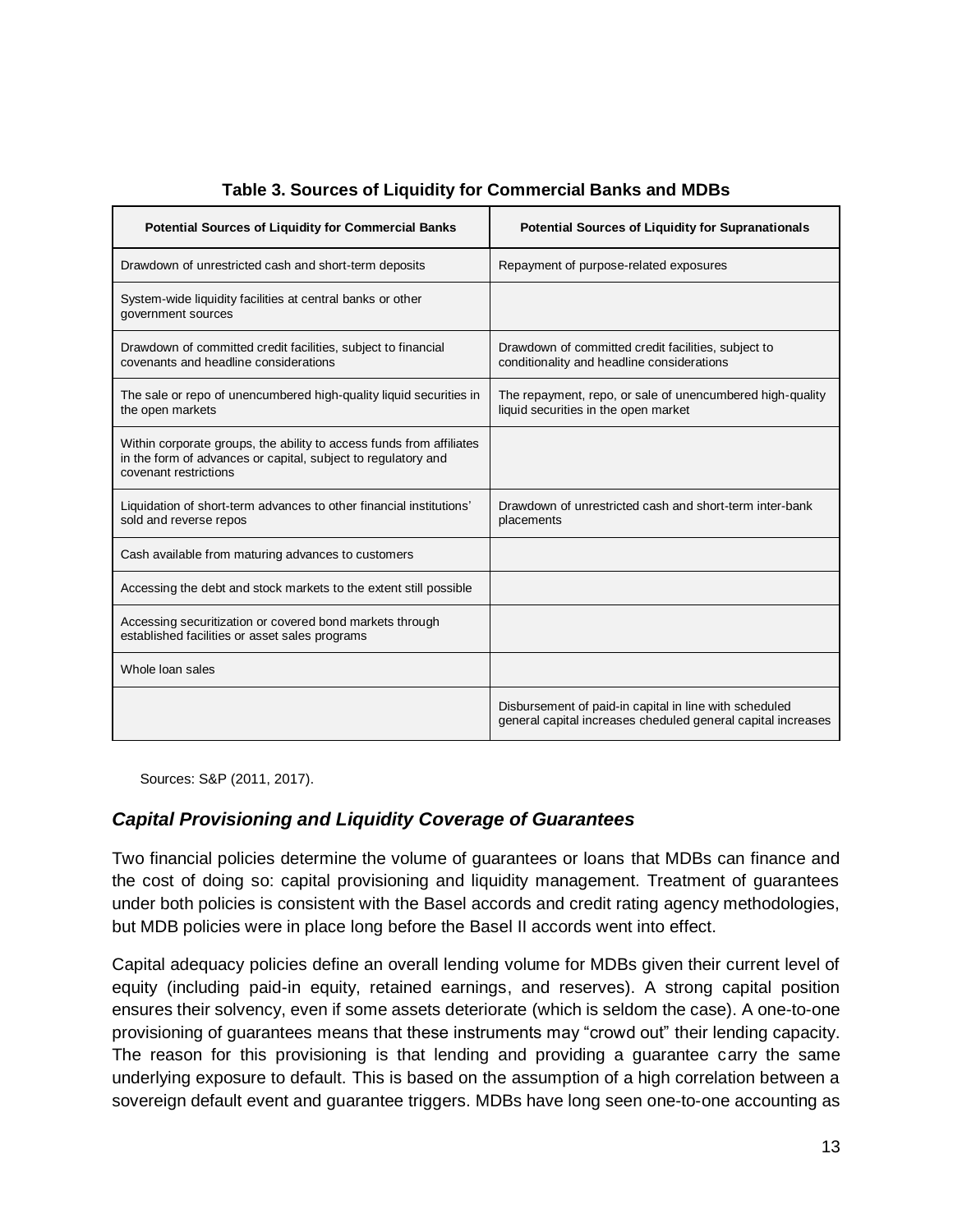the best way to ensure capital ratios that appropriately reflect the underlying risk exposure (Dell 1974; Ashoka 1995). It is also consistent with the Basel II accords, which specify that 100 percent of guarantees should be reflected in credit exposures.<sup>12</sup>

Indeed, the irrevocable nature of guarantee contracts makes issuing them in some ways riskier than making investment loans. When a borrowing country's arrears meet specific thresholds, an MDB may place the borrower on nonaccrual status and stop disbursements of loans or stop issuing new loans. The irrevocable nature of guarantee contracts means that even if a borrower were to enter into nonaccruals, an MDB would be obligated to continue to meet calls on guarantees issued on behalf of that borrower.<sup>13</sup>

Liquidity policies add further costs for carrying guarantee obligations. MDBs have policies governing the amount of liquid assets they hold to cover potential short-term liabilities. The strength of these policies is assessed by rating agencies (S&P 2017) and is consistent with the Basel III framework (BIS 2013).<sup>14</sup> For example, both the IDB and the World Bank hold liquid assets to cover at least 12 months of liabilities, consistent with S&P requirements for a "very strong" funding and liquidity profile (IDB 2016; World Bank 2017b. Under this policy, an amount equal to or greater than any guarantee obligations callable in the next year must be held by the MDB treasury in liquid assets.

The practical implication of these capital and liquidity treatments is that, once issued, guarantees occupy the same lending space as loans, but rather than disbursing the resources to borrowers, MDBs hold the amount in their treasury until it is either called or the guarantee contract is ended. The pricing of guarantees and the country envelope treatment are the result of these underlying costs.

### *Pricing and Its Relationship to Capital Treatment*

 $\overline{a}$ 

MDB pricing for guarantees flows directly from their capital treatment. All MDBs currently price guarantees according to their lending charges. Most MDBs cite two reasons for this. First, given that capital provisioning is the same for a guarantee as for a loan, the financing costs should also be the same. Second, pricing reflects the cooperative nature of an MDB given that it does not differentiate its sovereign-guaranteed lending pricing among its country members (AfDB, undated).

Table 2 contains the specific pricing information for the currently available instruments. While the World Bank adjusts pricing according to the maturity of the guarantee, most MDBs structure charges in such a way that they directly match the equivalent lending spread for a loan. This pricing reflects the fact that since the capital required to cover the guarantee is being held in the

<sup>&</sup>lt;sup>12</sup> Guarantees are regulated as part of the broader category of off-balance-sheet liabilities under Basel (although all MDBs report guarantee exposures on their balance sheets). See section 83 of BCBS (2006).

 $13$  Such a scenario is not far-fetched. For example, the only call on an IBRD quarantee was in 2002 when it paid out a call on a US\$250 million policy-based guarantee in Argentina the same year that the country went into arrears on its IBRD debt (World Bank 2003). The overall portfolio share of guarantee exposures was limited in several institutions precisely for this reason.

<sup>&</sup>lt;sup>14</sup> The Basel accords are nonbinding guidelines that the members of the Basel Committee on Banking Supervision commit to implement in their domestic regulatory frameworks. The accords are not direct constraints on MDBs.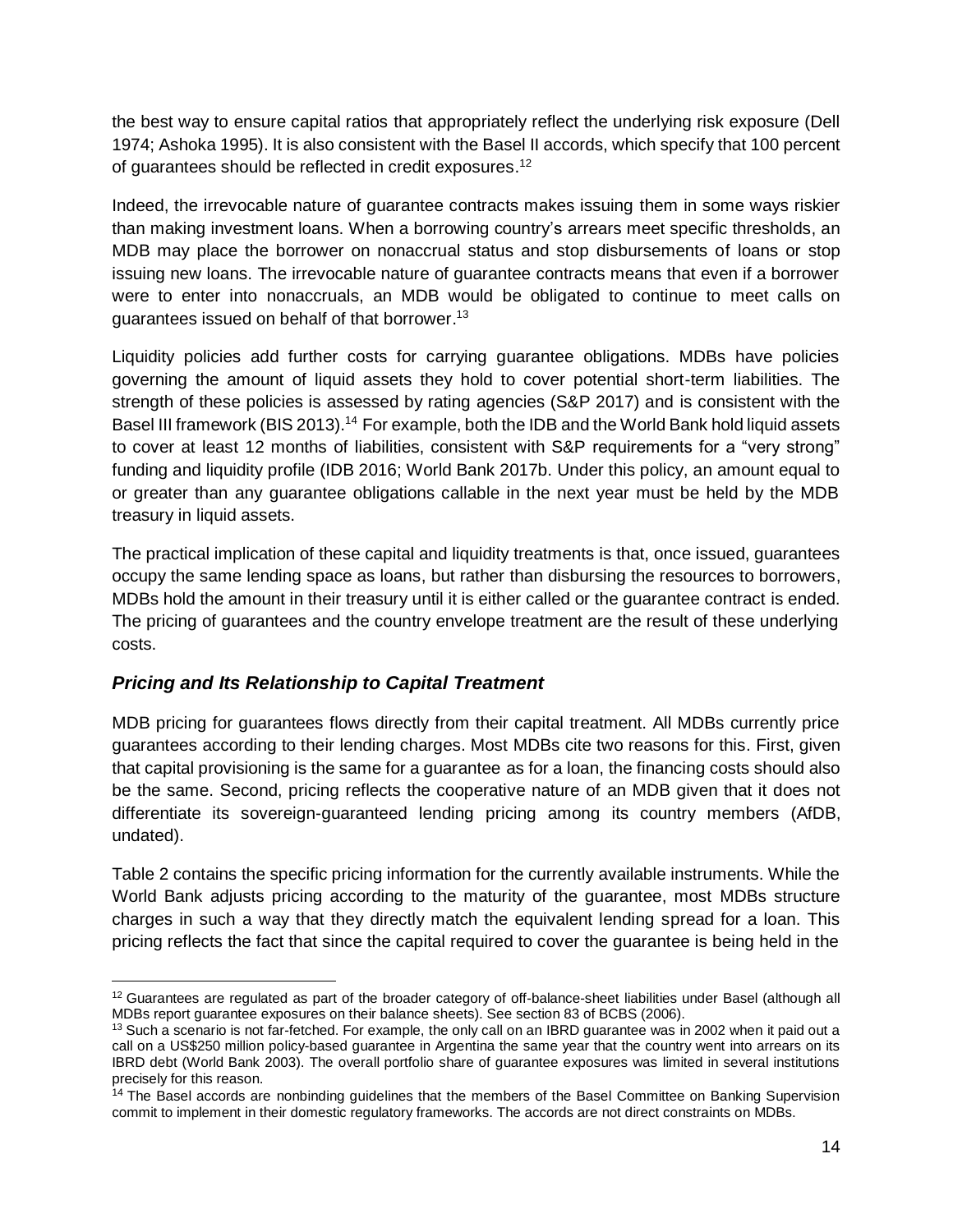treasury, the carrying cost is the same as if that capital were simply disbursed to the country as a loan. Charging less would mean granting a subsidy to guarantees vis-à-vis loans from the perspective of an MDB.

#### *Internal Incentives and Lending Envelopes*

 $\overline{a}$ 

The final factor affecting the attractiveness of guarantees to borrowers is their accounting in the country lending envelope. Borrowing countries are typically constrained by country lending envelopes determined by MDBs as a way of distributing resources proportionally to their members' sizes and stakes in the cooperative. Given that, as shown above, guarantees crowd out loans on a one-to-one basis, countries operating at their envelope typically have a preference for receiving a loan rather than demanding a guarantee.<sup>15</sup>

The country lending envelope also generates somewhat perverse internal incentives within MDBs. Guarantees typically involve higher administrative costs than loans because of the need to negotiate contracts with the private sector clients whose investments are being guaranteed. Given higher administrative costs and borrowing government counterparts who prefer loans, MDB staff have few incentives to persuade countries to reserve lending space for guarantee coverage.

In summary, prudential financial regulations lead to a one-to-one substitution effect between loans and guarantees, and determine the pricing of the latter. This, combined with a limited country envelope, leads to a low supply-and-demand equilibrium in the market of MDB guarantees. In order to unleash the potential of this instrument, either capital adequacy rules need to be revisited, or off-balance-sheet mechanisms that are not directly affected by such rules need to be developed.

## **IV. Matching MDB Financial Products to Private Investors' Needs**

Beyond regulations that limit the supply of and demand for MDB guarantees, there are aspects that are specific to projects and investors that also limit the demand for these instruments. The final beneficiaries of a guarantee are private investors. They can be sponsors of projects, commercial banks, or bond investors. Investors may acquire guarantee coverage for different reasons. For instance, sponsors may benefit from reduced financing costs and longer tenures; commercial banks could leverage their capital by the mitigating impact on regulatory capital requirements arising from guarantees; and bond investors, such as pension funds and

<sup>&</sup>lt;sup>15</sup> The exception to the lending envelope policy is the World Bank, which has experimented with various methods of incentivizing the use of guarantees beginning since 2004 by counting only 25 percent of IDA guarantees against the envelope (World Bank 2009). The policy has changed several times in the intervening years (World Bank 2013). Presently, both the IDA and World Bank count only 25 percent of guarantees against the lending envelope, with some discretion based on resource availability (World Bank 2009).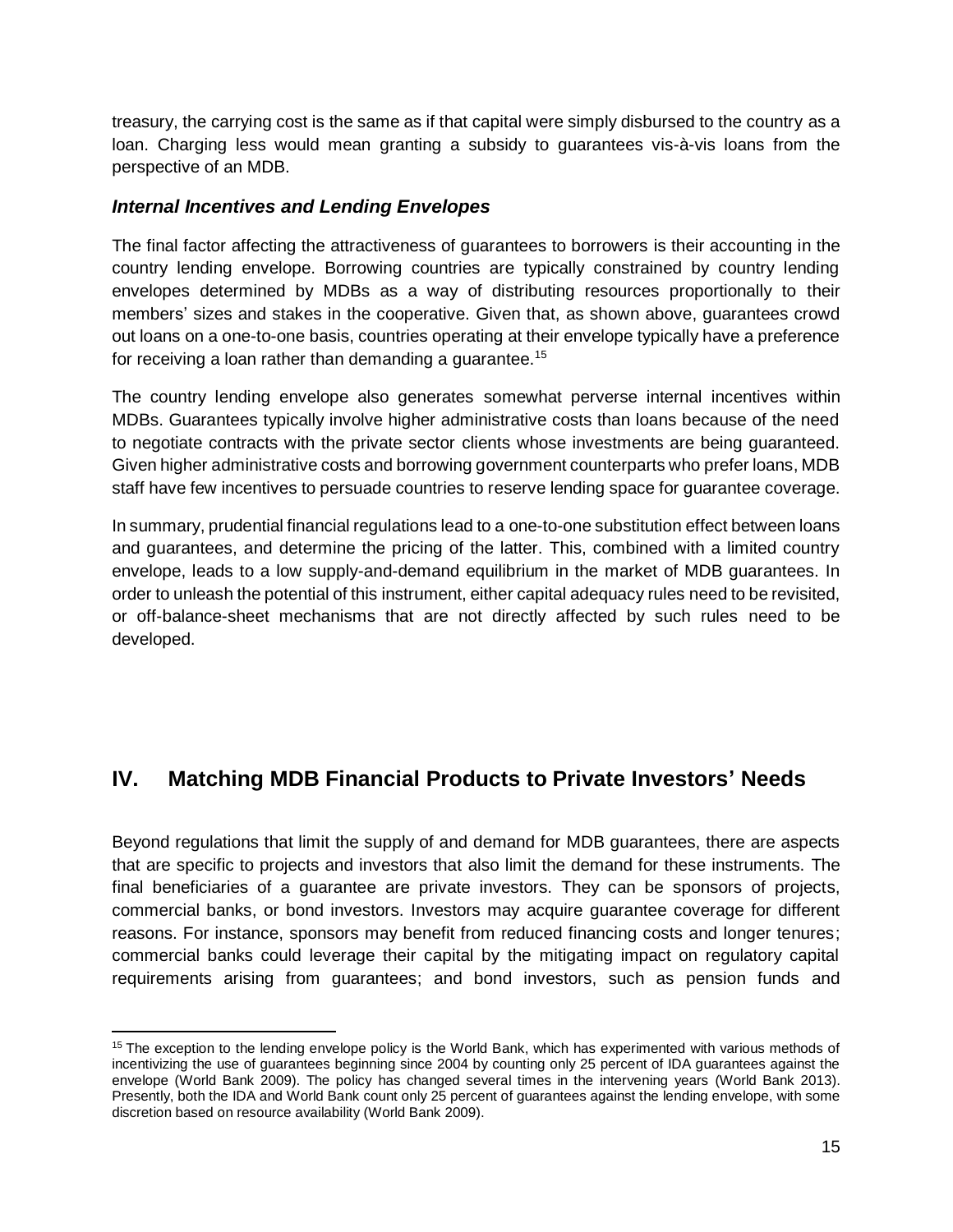commercial banks, may be willing to buy investment-grade, credit-enhanced bonds because internal regulations limit their capacity to buy speculative-grade debt instruments.

However, private investors contend that MDB guarantees fail to deliver these desirable outcomes, making such guarantees unattractive instruments. The following factors have been taken from various sources (Betru 2017; WEF 2016; World Bank 2012) and reflect how private investors perceive the problems of MDB guarantees:<sup>16</sup>

- *Limited risk coverage.* Guarantees typically only partially cover credit or political risks. The rationale for offering partial guarantees is to make investors have "skin in the game" to mitigate moral hazard issues. However, some lenders would rather have instruments that fully isolate and transfer these risks elsewhere. They might find it difficult to price the value of partial coverage, consider it too costly to evaluate and mitigate risks not covered, and/or may not have the required human resources with expertise to perform these assessments.
- *Complexity of products and lengthy preparation periods.* When consulted, private investors always point to a need to streamline negotiation and approval processes. The partial nature of guarantees, in which some risks are covered and others not, leads to time-consuming negotiations and delays in approval as the parties work to understand the scope of a particular guarantee. Additionally, MDB guarantees are generally required for more complex projects in challenging political and economic contexts. A case in point is the guarantee given by the MIGA and the EBRD to the Elazig Hospital public-private partnership (PPP) in Turkey, presented in Annex V. This guarantee successfully enhanced the credit of the bonds issued to finance the undertaking, but negotiations and preparation took three years.<sup>17</sup>
- *Low certainty and speed of claim payments.* Guarantee provisions generally require a due diligence administrative process once a claim is triggered before any payment is made. That is, payment is not on demand, which affects its certainty and access to liquidity. Months can go by before the claim is paid, a delay that might permanently affect a project's financial viability, depending on the size of the claim.
- *Low flexibility and transferability*. Guarantees have limited flexibility and limited scope to be tailored to the needs of final beneficiaries. In the case of bank financing, hurdles to transferability, such as the requirement of guarantor approval, imply that banks cannot easily sell their exposures. Banks that originate infrastructure assets might not want to hold loans to maturity, and regulatory requirements penalize illiquid assets.
- *High financial costs*. The price of MDBs' guarantees range from 0.5 to 1 percent a year, including fees, depending on the product and the provider (Table 2). This can be expensive for many transactions, because the yearly fees add to the interest rate of the enhanced financing, as explained below. To be financially attractive, the reduction in the

 $\overline{\phantom{0}}$ 

 $16$  It should be noted that some of the perceived shortcomings described above might not apply equally to all MDBs and guarantees products. It is likely that most of them reflect the MIGA's products and way of doing business, since that entity is by far the largest provider of MDB guarantees. For instance, the IFC, IDB, and ADB are allowed to provide full guarantees (Humphrey 2014), so in those cases problems related to limited risk coverage might not be present. Also, internal policies may allow the tailoring of products that provide for timely and on-demand payment of credit risk. The limited number of guarantees issued by other MDBs may be leading to a misrepresentation of private investors' views, and the issue should be further investigated.

<sup>&</sup>lt;sup>17</sup> This information was provided by EBRD staff involved in the operation.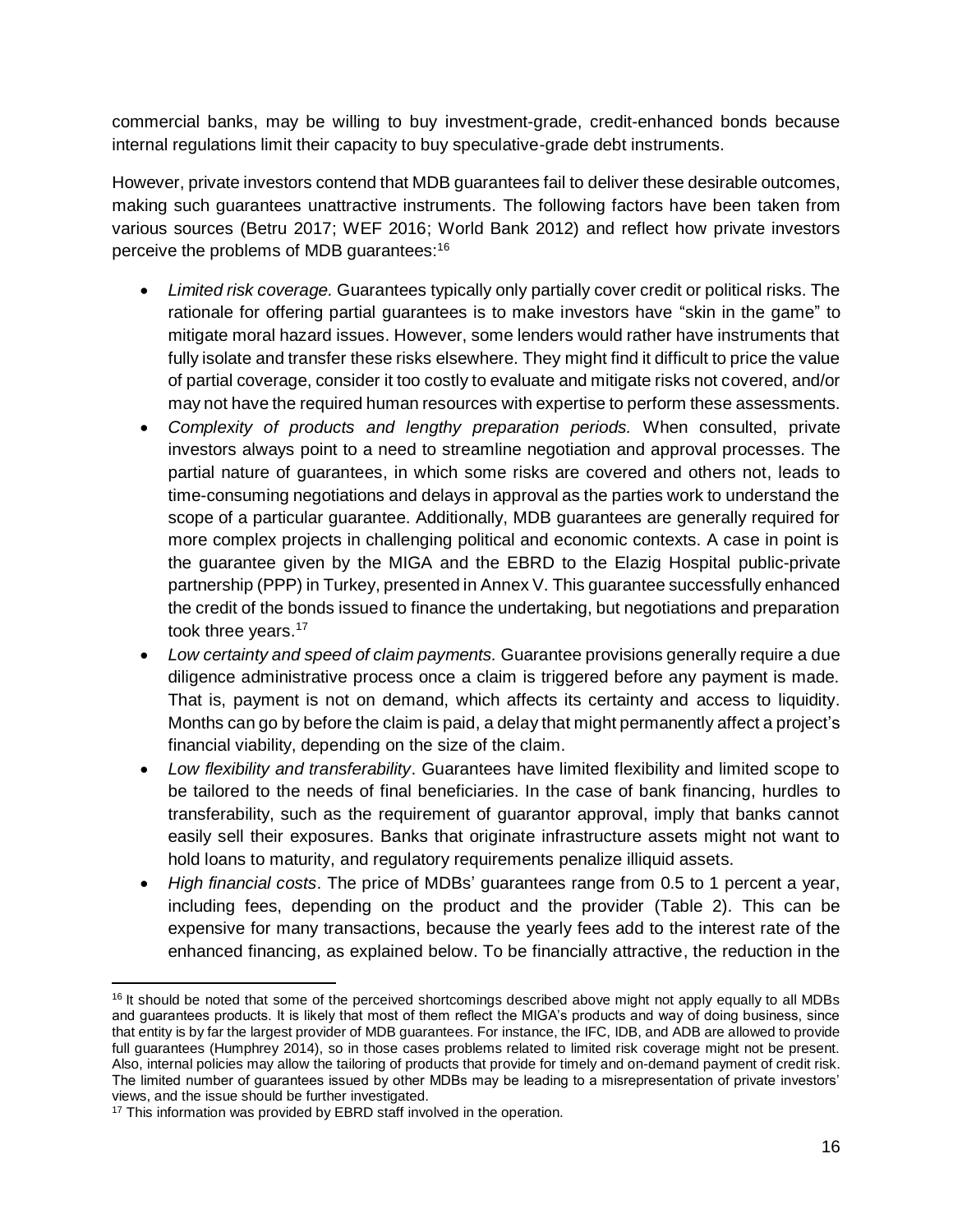interest rate from the enhanced credit has to offset the additional cost of the guarantee. In many cases this is not possible. However, pricing issues notwithstanding, there may be factors that make guarantees more rather than less attractive. For example, guarantees can be very effective in extending the term of a loan or bond issuance, a desirable feature for private investors. Also, having MDBs behind an operation may create positive reputational effects, rendering it more attractive.

• *Safeguards*. Environment, social, and financial safeguards apply equally to loans and guarantees. Despite the benefits of these safeguards, they introduce additional transaction costs and preparation and negotiation time, particularly for operations with the private sector.

#### *The Role of Basel III in Determining Investor Restrictions*

As shown in Section III, capital adequacy regulations tend to limit the use of MDB guarantees due to the substitution effect with the loans they generate. However, once Basel III regulations are fully in force, an additional demand force for guarantees may come into play. Basel III might considerably restrict commercial banks' ability and willingness to lend long term due to the higher costs the regulations will impose on banks' balance sheets (Annex IV).<sup>18</sup>

There has been a process of deleveraging since the 2008 financial crisis, due in part to more stringent regulations and to banks' increased risk aversion, that has led to more conservative strategies. The scope for long-term lending has indeed narrowed in many countries. A review of MDB guarantee instruments should consider how they might be tailored to mitigate the impact of this new reality. The need for this derives from the importance of commercial banks to structure infrastructure finance and facilitate the participation of institutional investors. Many infrastructure projects are not suited to capital market finance, especially greenfield projects. Most institutional investors have neither the structure nor the capacity to assess complex infrastructure projects, so banks remain the essential coordinators and organizers of infrastructure finance.

In a report to the G20 Finance Ministers and Central Bank Governors, the Financial Stability Board (FSB) committed to evaluate the unintended consequences of Basel III on the provision of longterm finance (FSB 2014). According to a survey conducted by the FSB, some of its members expressed concern over the liquidity framework in the liquidity coverage ratio (LCR) and the net stable funding requirement (NSFR). Under this framework, banks may have incentives to hold shorter-term assets to better align the average maturity of their total assets and liabilities. Infrastructure assets are by definition long-term and illiquid, hence the corresponding negative impact to infrastructure finance.

A third rule under discussion, in addition to the LCR and the NSFR, is related to the standardized approach towards credit risk. The Basel Committee is considering revisions that may limit the situations in which banks can determine their regulatory capital requirements for project finance under the internal-risk-based approach. Banks will have to instead use the standardized approach or the slotting approach. In the former case, if external ratings are available, project finance will

 $\overline{a}$ 

<sup>&</sup>lt;sup>18</sup> Nonetheless, many of the proposed revisions to Basel might not come to fruition or impact infrastructure finance, as they are still being implemented or in the process of being developed.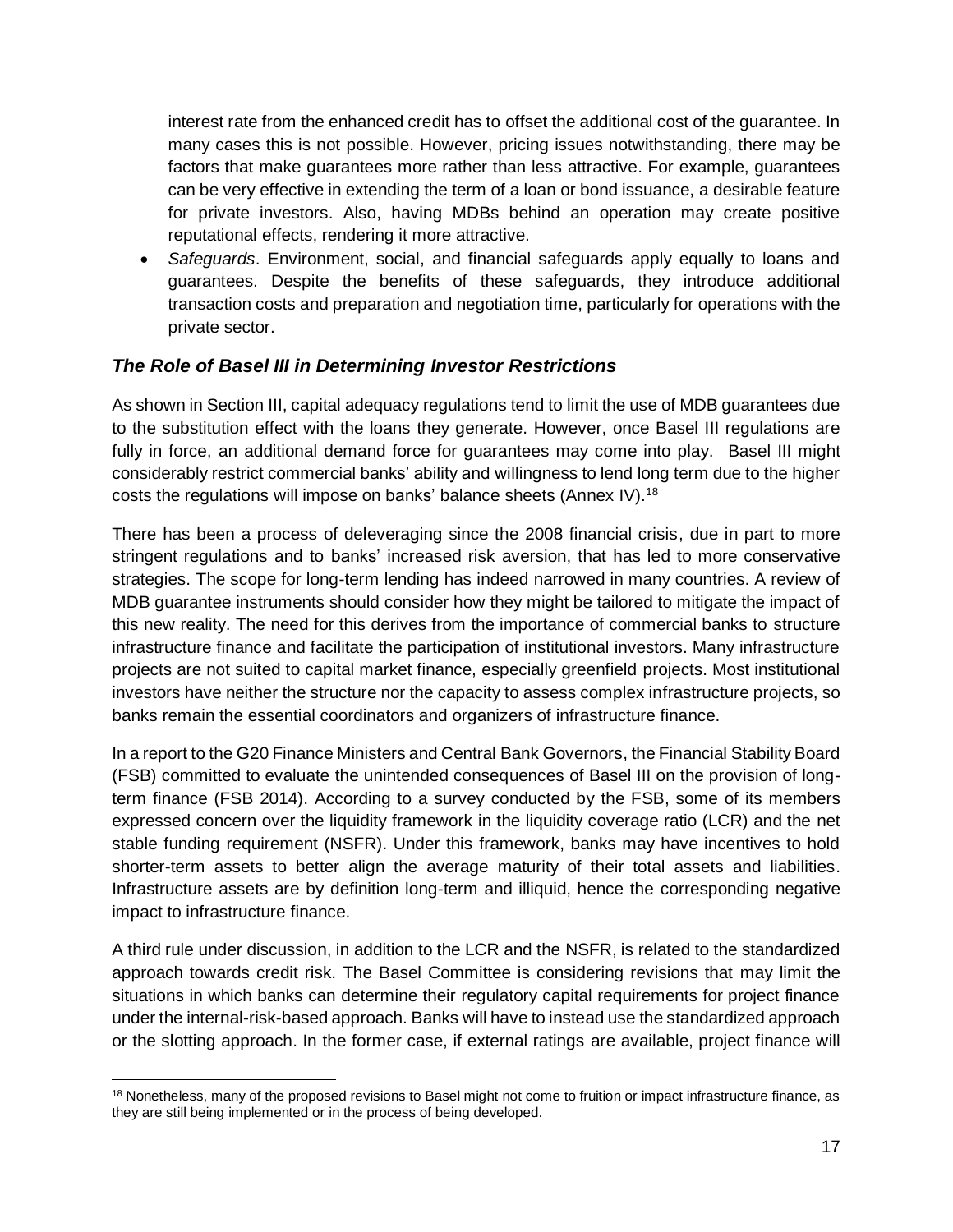have the same risk weights as corporate finance; if external ratings are not available, project finance will have higher risk weights (150 percent in the pre-operational phase and 100 percent in the operational phase). In the latter case, risk weights may vary between 70 and 250 percent (Garcia-Kilroy 2017).

MDB guarantees may help mitigate these impacts if adequately designed and if regulators see them as compliant with their liquidity requirements. It is not the intention of this paper to indicate how precisely this can be done. However, two proposals may provide guidance for future discussions. First, the liquidity framework gives preferential treatment for sovereign assets and government bonds. <sup>19</sup> MDB guarantees with a sovereign counter-guarantee could be considered a sovereign asset for the purpose of liquidity treatment. Second, in operations supported by MDB guarantees, the issuer and/or the issuance could be externally rated so as to facilitate commercial banks' compliance with the standardized approach to credit risk.

### *Ratings and Costs of MDB Guaranteed Bond Issuances*

In bond issuances backed by MDB guarantees, rating agencies consider, among other things, the structure of the guarantee, the own structure of the debt being covered, the quality of the borrower, and the standing of the guarantor in assessing the scope to provide a rating upgrade (credit enhancement). Both Moody's and S&P require guarantees to be an unconditional promise of full and timely payment of the guaranteed obligation. In order words, a mere promise to pay the remaining amount after the beneficiary has exhausted all collection efforts does little to improve the issuance rating (S&P 2013; Moody's Investor Service 2016a).

S&P made its methodology more stringent as of May 2013 and now gives no credit enhancement to sovereign borrowers backed by partial guarantees. As mentioned above, the great majority of the guarantees provided by MDBs are partial, and this is a desirable trait to better align incentives and prevent moral hazard. S&P's rather conservative understanding limits the effectiveness of guarantees provided by most institutions, in particular the MIGA, which is by far the largest provider of guarantees.

Moreover, rating improvements due to an MDB guarantee are limited. Normally, ratings are improved two to three notches, as shown in the example of the MIGA-EBRD guarantee in Annex IV, where guarantees that were provided to two bond issuances to fund the Elazig Hospital PPP in Turkey increased ratings from Ba1 to Baa2 on Moody's scale.

While the Elazig Hospital PPP is a successful case, it is not easily replicable in other countries. Investment-grade-rated emerging economies would probably not find it financially attractive to engage in a complex and lengthy negotiation unless it enhanced their credit rating to the AAA or AA vicinity, where the biggest pockets of money are. Also, the reduction of the credit cost would need to compensate for the costs added by the guarantees. As will be seen below, this is not easily attainable unless current prices of guarantees are significantly reduced or they provide for AAA or AA equivalent yields. MDB guarantees seem to be better suited for operations in

 $\overline{a}$ 

<sup>&</sup>lt;sup>19</sup> Between 10 and 30 percent of drawdown in comparison to 100 percent in the case of a special-purpose vehicle or special-purpose entity.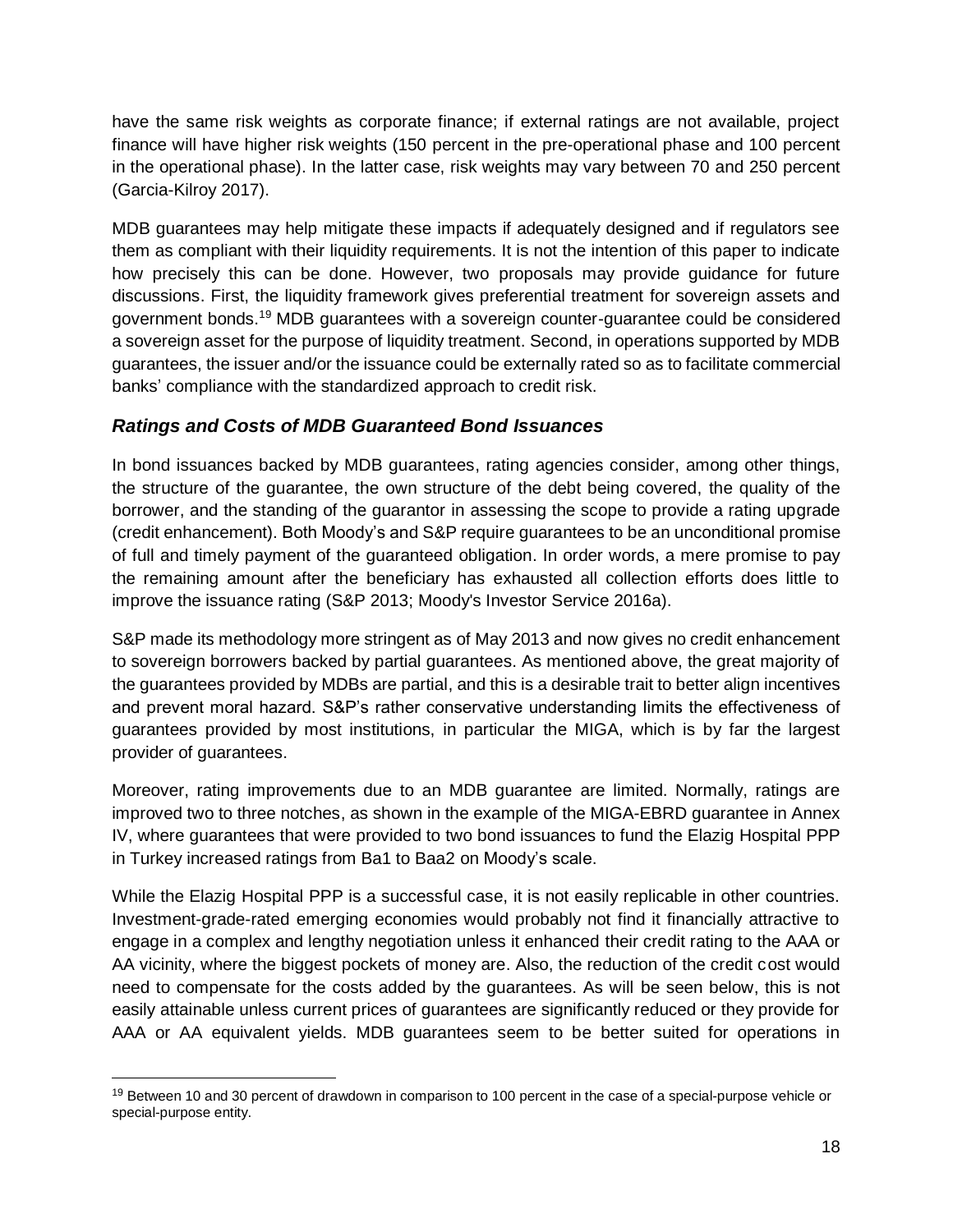speculative-grade countries, as they may provide for significant extensions of loan terms and a considerable reduction in costs that more than compensates for guarantee fees.

Finally, the market structure of potential buyers of credit-enhanced instruments may pose additional challenges. Humphrey (2014, p. 26) has noted that "the investor base for an international issue is fragmented: certain sets of investors normally seek high-risk, high-yield emerging market risk, while other, more conservative, investors prefer standard AAA paper. An emerging market issue with an MDB guarantee falls in neither category and thus has no natural investor base."

#### *Costs of MDB Guarantees*

 $\overline{\phantom{0}}$ 

Figure 1 illustrates the financial impact of guarantees provided by the World Bank in selected countries that are in the speculative-grade rating range or not rated at all at the time of the operation.<sup>20</sup> The provision of guarantees significantly extended loan terms and reduced financing spreads. The figure supports the claim that the term impact is more relevant than the financing cost impact. For example, the Ivory Coast extended its loan term from 1 to 12 years, while reducing its spread by only 0.25 percentage points.

To better illustrate the impact of guarantee fees on the all-in cost of a bond issuance, we performed a simple hypothetical numerical exercise with selected Latin American countries, using the cost of IDB guarantees with a sovereign counter-guarantee (0.85 percent a year). The numbers are depicted in Table 4. The last column (break-even spread) shows the spread that needs to be achieved after credit enhancement in order to financially compensate for the guarantee cost. The higher the sovereign spread of a country, the greater the financial benefit from a guarantee.

 $^{20}$  Vietnam was the only country rated at the time of the contracting of the guarantee in 2002 (B1 by Moody's). The guarantees were contracted by Uganda, Bangladesh, and the Ivory Coast in 2007, 2002, and 1999, respectively. None of those countries were rated at the time, and this is probably why they benefited the most from term extension and spread reduction.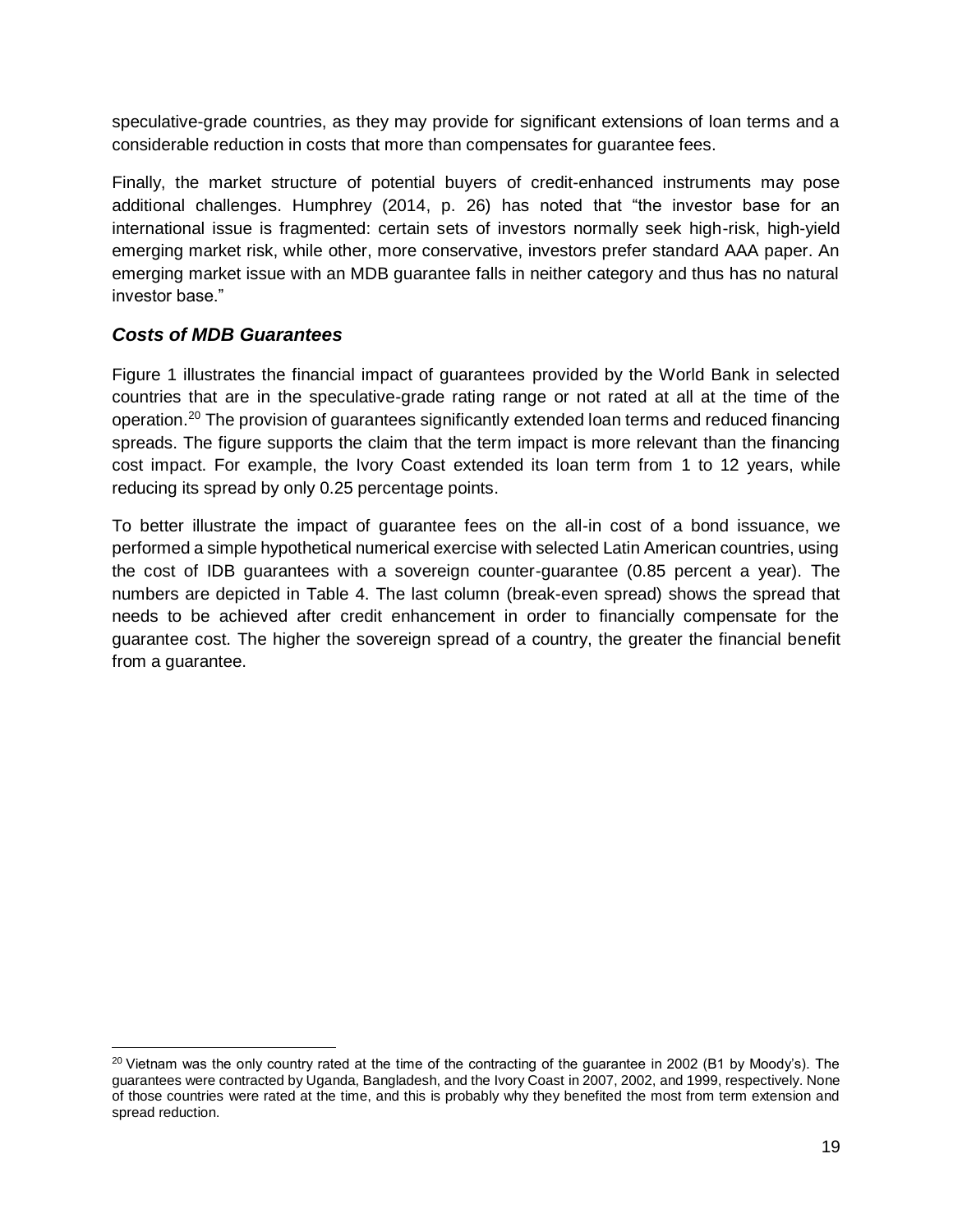

#### **Figure 1. Financial Impact of Guarantees Provided by the World Bank**

Source: World Bank.

 $\overline{a}$ 

As an example, take the case of Argentina. Suppose the federal government structures a toll road project to be delivered as a PPP in which the sponsor issues bonds to finance the construction phase. Without the credit enhancement, the sponsor would raise financial resources at a cost of 373 basis points over the U.S. Treasury bond of similar maturity. The financial benefit depends on the credit upgrade provided by the guarantee. A three-notch enhancement would take the cost of borrowing close to that of Brazil, rendering the operation financially advantageous, with a 43 basis point all-in cost reduction.<sup>21</sup> In the case of Colombia, a three-notch enhancement would drive its borrowing costs close to those of Chile, 20 basis points above its break-even spread and therefore not financially advantageous. This exercise illustrates that credit enhancements are cost-effective from a purely financial point of view to countries below the investment-grade threshold.

There are, however, a couple of caveats that should be noted. First, these examples consider that the guarantee covers the full value of the issuance (full guarantee), which is not the case for partial guarantees. In this situation, the annual fee cost would be lowered proportionally to the value covered. Partial guarantees, as noted in Annex II, are not particularly appealing to commercial banks and rating agencies. S&P does not even consider them in its credit rating analysis. Second, there are policy reasons for contracting a guarantee beyond financial cost considerations. Governments might want to use the guarantee to develop infrastructure finance through capital markets or attract international banks that do not normally operate in their countries. MDB support may be particularly useful in facilitating infrastructure finance at the subnational level. A significant part of infrastructure needs is in cities, where credit standing is

<sup>&</sup>lt;sup>21</sup> Current spread of  $373 - 245$  basis points (Brazil's spread) + 85 basis points (quarantee cost).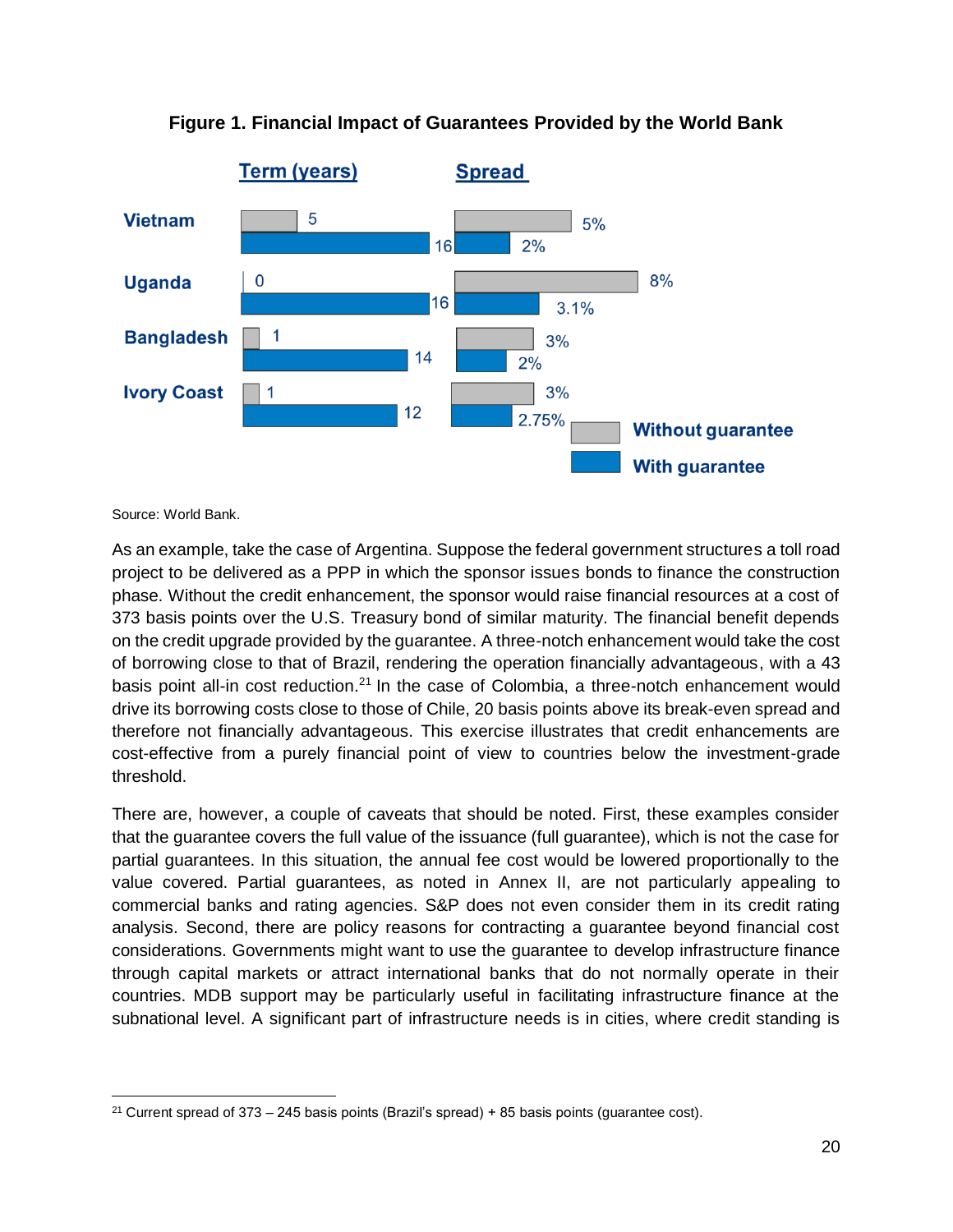generally weaker, infrastructure long-term funding through user tariffs is more uncertain, and the benefits from sustainable infrastructure are greater.

|               | <b>S&amp;P Rating</b> | <b>EMBI Spread</b> <sup>†</sup><br>(basis points) | <b>Guarantee Cost</b><br>(basis points) | <b>Guarantee Cost</b><br>(percent of EMBI<br>spread) | Break-even Spread*<br>(basis points) |
|---------------|-----------------------|---------------------------------------------------|-----------------------------------------|------------------------------------------------------|--------------------------------------|
|               |                       | (a)                                               | (b)                                     |                                                      | (a - b)                              |
| Argentina     | B                     | 373                                               | 85                                      | 22.8                                                 | 288                                  |
| Mexico        | BBB+                  | 249                                               | 85                                      | 34.1                                                 | 164                                  |
| <b>Brazil</b> | BB                    | 245                                               | 85                                      | 34.7                                                 | 160                                  |
| Colombia      | <b>BBB</b>            | 188                                               | 85                                      | 45.2                                                 | 103                                  |
| Peru          | BBB+                  | 140                                               | 85                                      | 60.7                                                 | 55                                   |
| Chile         | A+                    | 131                                               | 85                                      | 64.9                                                 | 46                                   |

#### **Table 4. Impact of Guarantees on the Cost of Borrowing**

Sources: IDB; and authors' calculations. Note: EMBI: Emerging Market Bond Index.

**†** Spread as of November 17, 2017.

\* Spread after credit enhancement that compensates for guarantee costs.

## **V. Conclusions and Recommendations**

MDB guarantees are particularly well suited for mobilizing resources because they constitute a way to strategically de-risk investments while crowding in private capital. However, despite the appetite for MDB guarantees and their effectiveness in mobilizing private resources, their use has been relatively limited.

This paper has highlighted two sets of limitations to the further use of guarantees: supply-side constraints and demand-side constraints. On the supply side, restrictions are related to prudential rules adopted as a result of MDBs' capital adequacy policies, which require booking guarantees as if they were loans, independent of their probability of being called. This treatment is directly related to MDB business models that, on the one hand, provide for remarkable resilience in collecting long-term debt owed to them but, on the other, considerably limit the ability of MDBs to change their capital or liquidity short-term profiles in case a guarantee is called. As argued in Section III, while this is a desirable practice from a risk management perspective, particularly in the absence of a lender of last resort, it implies that guarantees consume as much capital as loans, competing with member countries' lending programming. It also determines how guarantees are priced: because of the capital equivalency of both instruments, guarantee fees are set at par with loan spreads.

On the demand side, the general perception of private investors is that MDB guarantees generally do not fulfill important prerequisites such as low cost, simplicity of products and broad risk coverage, on-demand payment, and expeditious time of negotiation and preparation. These perceptions should be further understood and investigated to assess how much they can be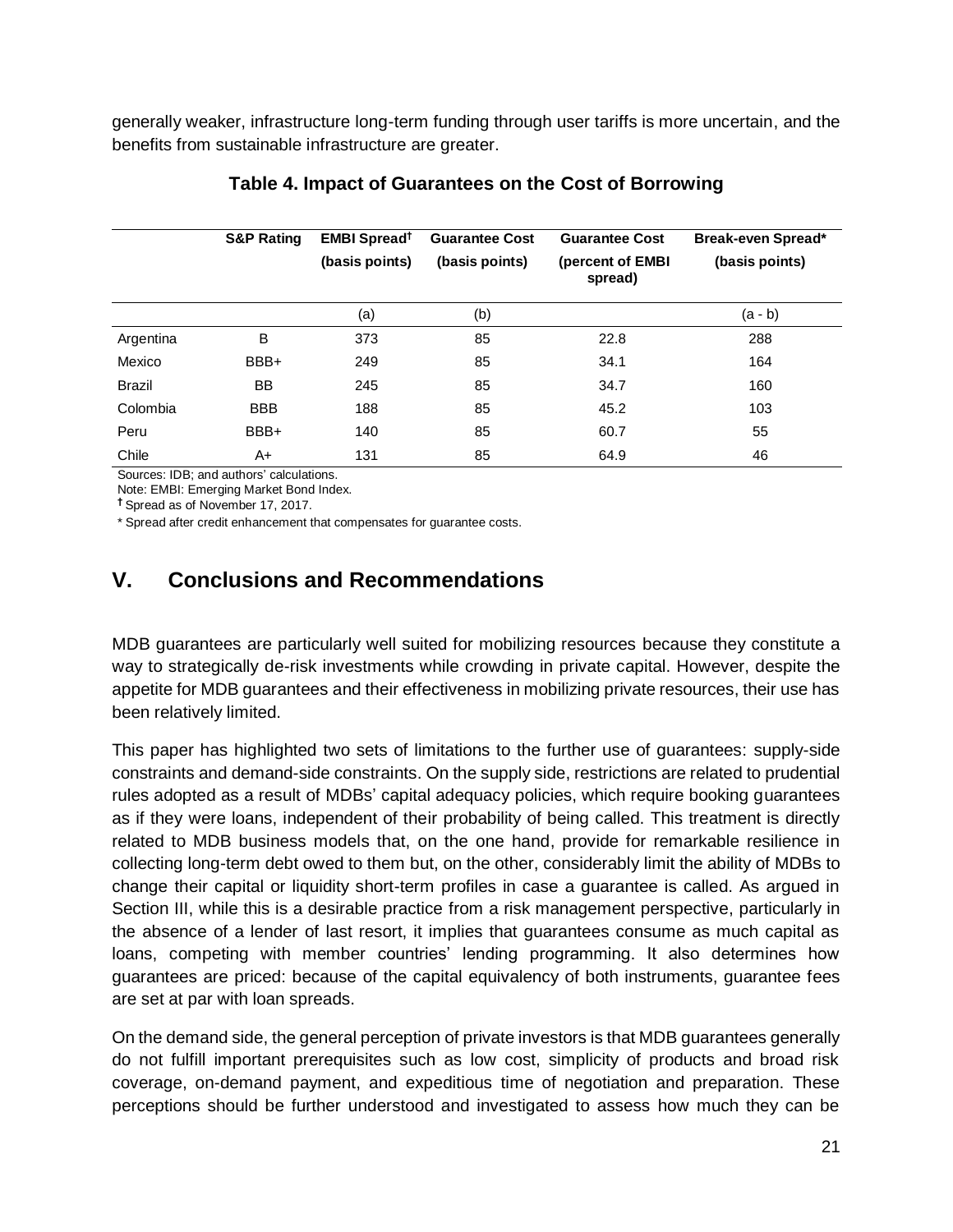generalized to all institutions. Considering the overwhelming weight of the MIGA in the supply of MDB guarantees, the perceptions might be predominantly reflecting characteristics of its products and way of doing business.

Section IV discussed some of the benefits arising from MDB guarantees that should be weighed against their costs and limitations. Credit enhancements result in significant extensions of loan terms, a rarely mentioned positive outcome. Also, credit enhancements can be particularly attractive financially to countries below the investment-grade rating threshold. However, credit spread reductions may not compensate for credit enhancement costs in operations in investmentgrade-rated countries. This makes intuitive sense, since there is less credit to be enhanced in that category. Governments might also use MDB guarantees to achieve other policy objectives, such as developing local capital markets, attracting new players to their markets, and facilitating private finance at the subnational level. Reputational effects arising from the involvement of MDBs is instrumental in supporting client countries in achieving these goals.

In light of these findings, a few conclusions and recommendations follow. Depending on the level of agreement around them, these conclusions and recommendations should be further explored under the leadership of the G20 Infrastructure Working Group in close coordination with other MDBs and consultations with the private sector and rating agencies, with the aim of enhancing the potential use of MDBs' infrastructure risk mitigation instruments.

#### *Alternative Funding Mechanisms for Financing Guarantees*

 $\overline{a}$ 

An alternative to overcome supply-side constraints is the creation of off-balance-sheet funds or facilities dedicated to mitigating risks. The aim is to crowd in private capital and shift risks away from MDBs' balance sheets. This option should be considered to further leverage the MDBs' own capital.

There are two additional initiatives that should be considered in light of each institution's mandates and structures:

- Designing off-balance-sheet, multi-donor funds to provide guarantees without facing the prudential regulation restrictions applicable to MDBs. Such funds could be set up to cover subsidy costs of guarantees, with any retained earnings from these guarantees after administrative costs paid back into the fund. Such an arrangement would be far more capital efficient and "cheaper" for MDBs.<sup>22</sup> Funding for such a vehicle could be via direct country contributions or through mechanisms that would bind the guarantees provided by the fund directly to national treasuries.
- Designing bilateral mechanisms from highly rated donor countries to guarantee certain types of MDB loans. An example of such intervention is the pilot program developed by

 $22$  An example of such a mechanism is the European Fund for Strategic Investments, which works as a first-loss guarantee covering credit risk on a portfolio basis of the European Investment Bank's lending operations to SMEs, midcaps, and "strategic investments." With capital of €21 billion, the fund is expected to support the direct mobilization of €60.8 billion of additional financial investment by the European Investment Bank Group and a further mobilization of €315 billion of additional investments from 2015 through 2018.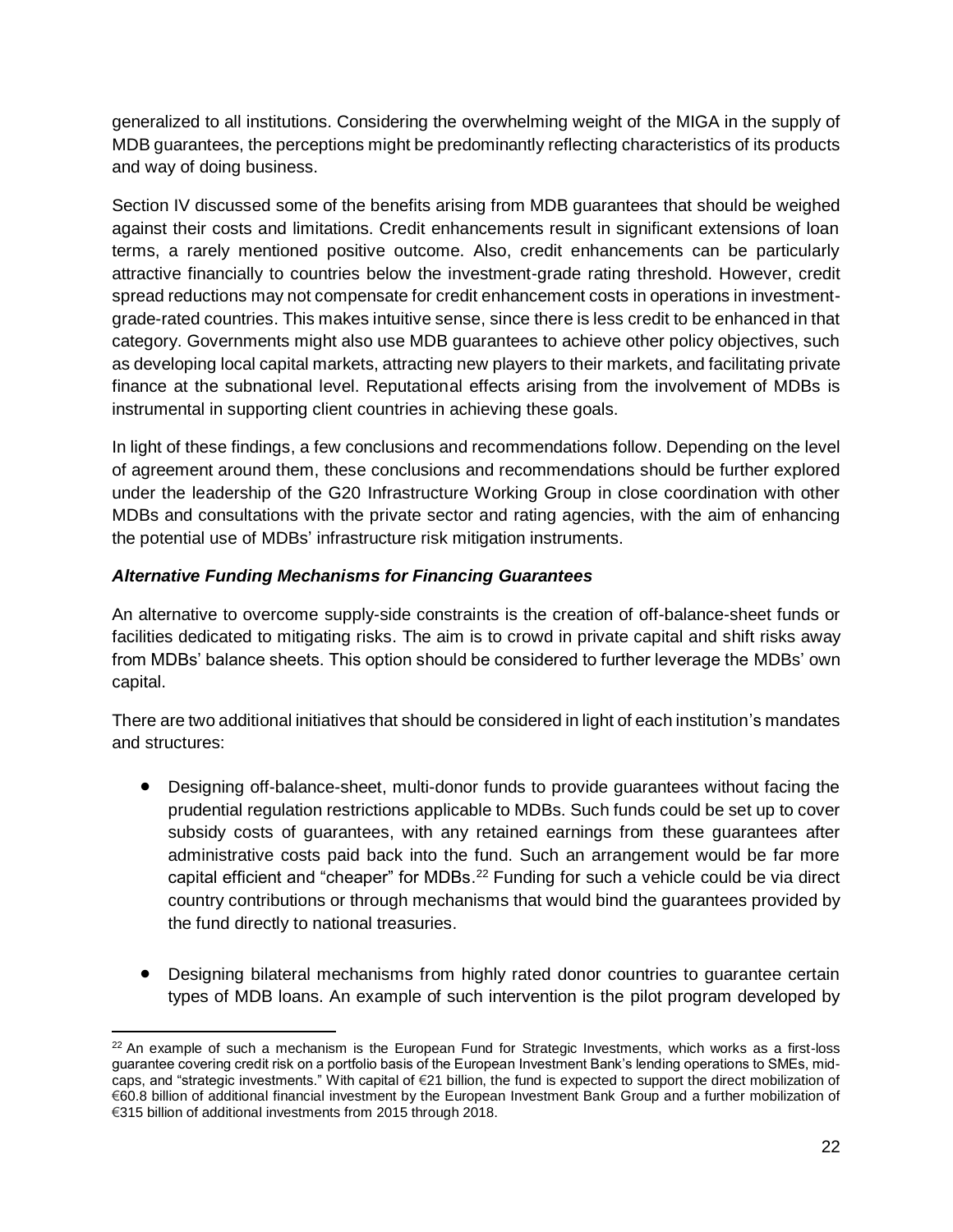the Swedish International Development Cooperation Agency and the ADB, in which the former, backed by Sweden's AAA, assumes the credit risk of five outstanding ADB sovereign loans worth US\$155 million at the time of its launching. The operation provided the ADB with additional lending head room.

In addition, regional development banks make very limited use of reinsurance, a traditional method for defraying guarantee risk that has been successfully employed by the MIGA since 1997. Regional development banks could explore – both jointly and independently – commercial products that would shift risk off their books and allow the expansion of existing guarantee offerings.

#### *Expanding the Use of Existing Products*

Both borrowers and MDB staff have limited knowledge of the potential financial advantages of guarantees and where those advantages are greatest. Borrowers with the most capacity to structure guarantees are often middle-income countries that have other attractive options for issuing debt. MDBs can conduct assessments to help understand which sectors and sovereign environments stand to benefit most from guarantees and develop capacity-building exercises for staff and borrowers.

Investors and rating agencies often cite the dearth of information about historical performance as a reason for a conservative approach. MDBs could strengthen their position by developing a unified database of risk mitigation instruments and their performance.

#### *Complementary Ways to Support the Use of Guarantees for Development*

One constraint identified is the status of MDBs as institutions without a lender of last resort. MDBs can strengthen the leveraging capacity of their guarantees by financing guarantee facilities indirectly through national development banks and other local financial institutions that benefit from the backing of national treasuries or lenders of last resort.

In countries where capacity to issue or absorb guarantee financing is low, MDBs can use policybased lending to deepen financial markets, with the goal of expanding the availability and liquidity of risk mitigation instruments locally.

#### *Changes to the International Financial Architecture*

The S&P rating methodology for guarantees does not consider the risk mitigation benefit of guarantees if they only provide partial coverage. MDBs typically provide only partial risk guarantees because they view the shared risk as mitigating moral hazard on the part of the investor. MDBs and shareholders can engage in a joint dialogue with credit rating agencies on how to ensure that risk mitigation instruments are both incentive-compatible and provide credit enhancements.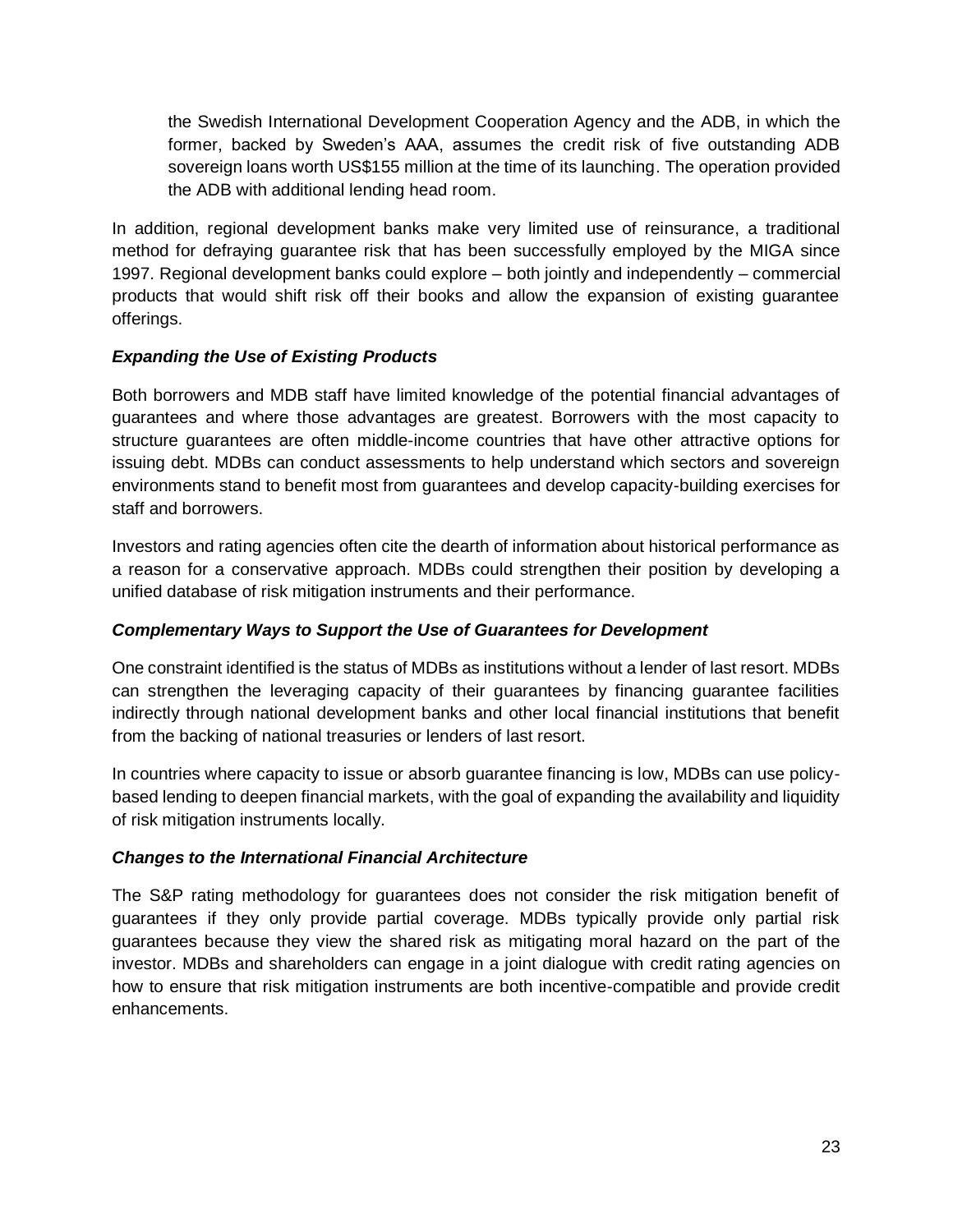## **Annex I: Provision of Guarantees in Agreements Establishing MDBs**

All MDBs, with the exception of the Islamic Development Bank (IsDB), have explicit wording in their agreements providing for the use of both loans and guarantees as a means to support the development of their member countries. Below is a summary of the provisions of each MDB agreement in which we found relevant reference to guarantees.

| <b>ADB</b>  | Article 11. Recipients and Methods of Operations (ADB 1966)                                                                                                                             |
|-------------|-----------------------------------------------------------------------------------------------------------------------------------------------------------------------------------------|
|             | Subject to the conditions stipulated in this Agreement, the Bank may provide or facilitate<br>financing to any member, or any agency, instrumentality or political subdivision thereof, |
|             | or any entity or enterprise operating in the territory of a member, as well as to                                                                                                       |
|             | international or regional agencies or entities concerned with economic development of                                                                                                   |
|             | the region. The Bank may carry out its operations in any of the following ways:<br>(iv) by guaranteeing, whether as primary or secondary obligor, in whole or in part,                  |
|             | loans for economic development participated in by the Bank.                                                                                                                             |
| <b>AfDB</b> | Article 14. Recipients and Methods of Operations (AfDB 2002)                                                                                                                            |
|             | In its operations, the Bank may provide or facilitate financing for any regional member,                                                                                                |
|             | political subdivision or any agency thereof or for any institution or undertaking in the                                                                                                |
|             | territory of any regional member as well as for international or regional agencies or                                                                                                   |
|             | institutions concerned with the development of Africa. Subject to the provisions of this                                                                                                |
|             | chapter, the Bank may carry out its operations in any of the following ways:<br>(e) By guaranteeing, in whole or in part, loans made by others.                                         |
| <b>AIIB</b> | Article 11. Recipients and Methods of Operations (AIIB 2015)                                                                                                                            |
|             | The Bank may carry out its operations in any of the following ways(iii) by                                                                                                              |
|             | guaranteeing, whether as primary or secondary obligor, in whole or in part, loans for                                                                                                   |
|             | economic development                                                                                                                                                                    |
| <b>EBRD</b> | Article 11: Methods of Operation (EBRD 2013)                                                                                                                                            |
|             | The Bank shall carry out its operations in furtherance of its purpose and functions as set                                                                                              |
|             | out in Articles 1 and 2 of this Agreement in any or all of the following ways:(iii) by<br>facilitating access to domestic and international capital markets by private sector           |
|             | enterprises or by other enterprises referred to in sub paragraph (i) of this paragraph for                                                                                              |
|             | the ends mentioned in that sub paragraph, through the provision of guarantees, where                                                                                                    |
|             | other means of financing are not appropriate, and through financial advice and other                                                                                                    |
|             | forms of assistance;                                                                                                                                                                    |
|             | Article 20: General Powers                                                                                                                                                              |
|             | The Bank shall have, in addition to the powers specified elsewhere in the Agreement,<br>the power to(iv) guarantee securities in which it has invested in order to facilitate their     |
|             | sale;                                                                                                                                                                                   |
| <b>EIB</b>  | Article 16 (EIB 2013)                                                                                                                                                                   |
|             | Within the framework of the task set out in Article 309 of the Treaty on the                                                                                                            |
|             | Functioning of the European Union, the Bank shall grant finance, in particular                                                                                                          |
|             | in the form of loans and guarantees to its members or to private or public<br>undertakings for investments to be carried out in the territories of Member                               |
|             | States, to the extent that funds are not available from other sources on reasonable                                                                                                     |
|             | terms.                                                                                                                                                                                  |
| IDB         | Section 4. Methods of Making or Guaranteeing Loans (IDB 2015)                                                                                                                           |
|             | Subject to the conditions stipulated in this article, the Bank may make or guarantee                                                                                                    |
|             | loans to any member, or any agency or political subdivision thereof, to any enterprise in                                                                                               |
|             | the territory of a member, and to the Caribbean Development Bank, in any of the                                                                                                         |
|             | following ways:<br>(i) by making or participating in direct loans with funds corresponding to the unimpaired                                                                            |
|             | paid-in ordinary capital and, except as provided in Section 13 of this article, to its                                                                                                  |
|             | reserves and undistributed surplus; or with the unimpaired resources of the Fund;                                                                                                       |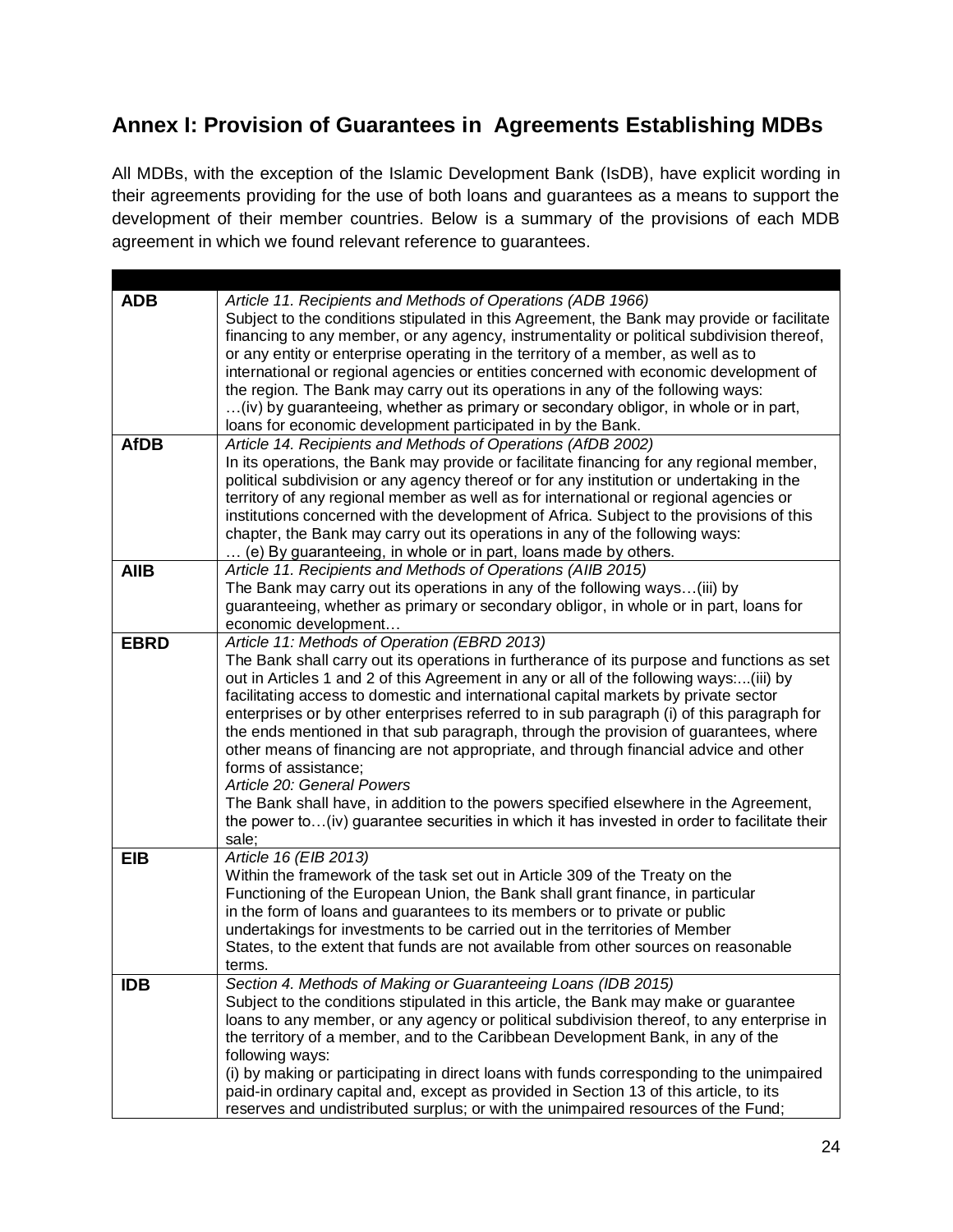|                                | (ii) by making or participating in direct loans with funds raised by the Bank in capital<br>markets, or borrowed or acquired in any other manner, for inclusion in the ordinary<br>capital resources of the Bank or the resources of the Fund; and<br>(iii) by guaranteeing, with the ordinary capital resources or the resources of the Fund, in<br>whole or in part loans made, except in special cases, by private investors.                                                                                                                                                                                                                                                                                                                                                                                                                                                                                                                                                                                                                                                                                                                                                    |
|--------------------------------|-------------------------------------------------------------------------------------------------------------------------------------------------------------------------------------------------------------------------------------------------------------------------------------------------------------------------------------------------------------------------------------------------------------------------------------------------------------------------------------------------------------------------------------------------------------------------------------------------------------------------------------------------------------------------------------------------------------------------------------------------------------------------------------------------------------------------------------------------------------------------------------------------------------------------------------------------------------------------------------------------------------------------------------------------------------------------------------------------------------------------------------------------------------------------------------|
| <b>IFC</b>                     | Section 6. Miscellaneous Operations (IFC 2012)<br>In addition to the operations specified elsewhere in this Agreement, the Corporation<br>shall have the power to:(iii) guarantee securities in which it has invested in order to<br>facilitate their sale (iv) buy and sell securities it has issued or guaranteed or in which it<br>has invested                                                                                                                                                                                                                                                                                                                                                                                                                                                                                                                                                                                                                                                                                                                                                                                                                                  |
| <b>IDB Invest</b>              | Section 3. Operating Principles (IIC 2002)<br>The operations of the Corporation shall be governed by the following principles:<br>(f) It shall apply financial, technical, economic, legal and institutional feasibility criteria<br>to justify investments and the adequacy of the guarantees offered;<br>Section 7. Other Powers<br>The Corporation shall also have the power to:<br>(a) Borrow funds and for that purpose furnish such collateral or other security as the<br>Corporation shall determine, provided that the total amount outstanding on borrowing<br>incurred or guarantees given by the Corporation, regardless of source, shall not exceed<br>an amount equal to three times the sum of its subscribed capital, earned surplus and<br>reserves(c) Guarantee securities in which it has invested in order to facilitate their<br>sale; (d) Buy and/or sell securities it has issued or guaranteed or in which it has<br>invested;                                                                                                                                                                                                                              |
| <b>IsDB</b>                    | Article 2. Functions and Powers (IsDB 2001)<br>To fulfill its purpose the Bank shall have the following functions and powers:<br>(xiii) to undertake any other activities which may advance its purpose                                                                                                                                                                                                                                                                                                                                                                                                                                                                                                                                                                                                                                                                                                                                                                                                                                                                                                                                                                             |
| <b>NDB</b>                     | Article 3. Functions (NDB 2013)<br>To fulfill its purpose, the Bank is authorized to exercise the following functions:<br>(i) to utilize resources at its disposal to support infrastructure and sustainable<br>development projects, public or private, in the BRICS and other emerging market<br>economies and developing countries, through the provision of loans, guarantees, equity<br>participation and other financial instruments;<br>Article 19. Methods of Operation<br>a) The Bank may guarantee, participate in, make loans or support through any other<br>financial instrument, public or private projects, including public-private partnerships, in<br>any borrowing member country, as well as invest in the equity, underwrite the equity<br>issue of securities, or facilitate the access of international capital markets of any<br>business, industrial, agricultural or services enterprise with projects in the territories of<br>borrowing member countries.<br>b) The Bank may co-finance, guarantee or co-guarantee, together with international<br>financial institutions, commercial banks or other suitable entities, projects within its<br>mandate. |
| World<br><b>Bank</b><br>(IBRD) | Section 4. Conditions on which the Bank may Guarantee or Make Loans (IBRD 1989)<br>The Bank may guarantee, participate in, or make loans to any member or any political<br>sub-division thereof and any business, industrial, and agricultural enterprise in the<br>territories of a member, subject to the following conditions:<br>(i) When the member in whose territories the project is located is not itself the borrower,<br>the member or the central bank or some comparable agency of the member which is<br>acceptable to the Bank, fully guarantees the repayment of the principal and the<br>payment of interest and other charges on the loan.<br>(ii) The Bank is satisfied that in the prevailing market conditions the borrower would be<br>unable otherwise to obtain the loan under conditions which in the opinion of the Bank<br>are reasonable for the borrower.<br>(iii) A competent committee, as provided for in Article V, Section 7, has submitted a<br>written report recommending the project after a careful study of the merits of the<br>proposal.                                                                                                  |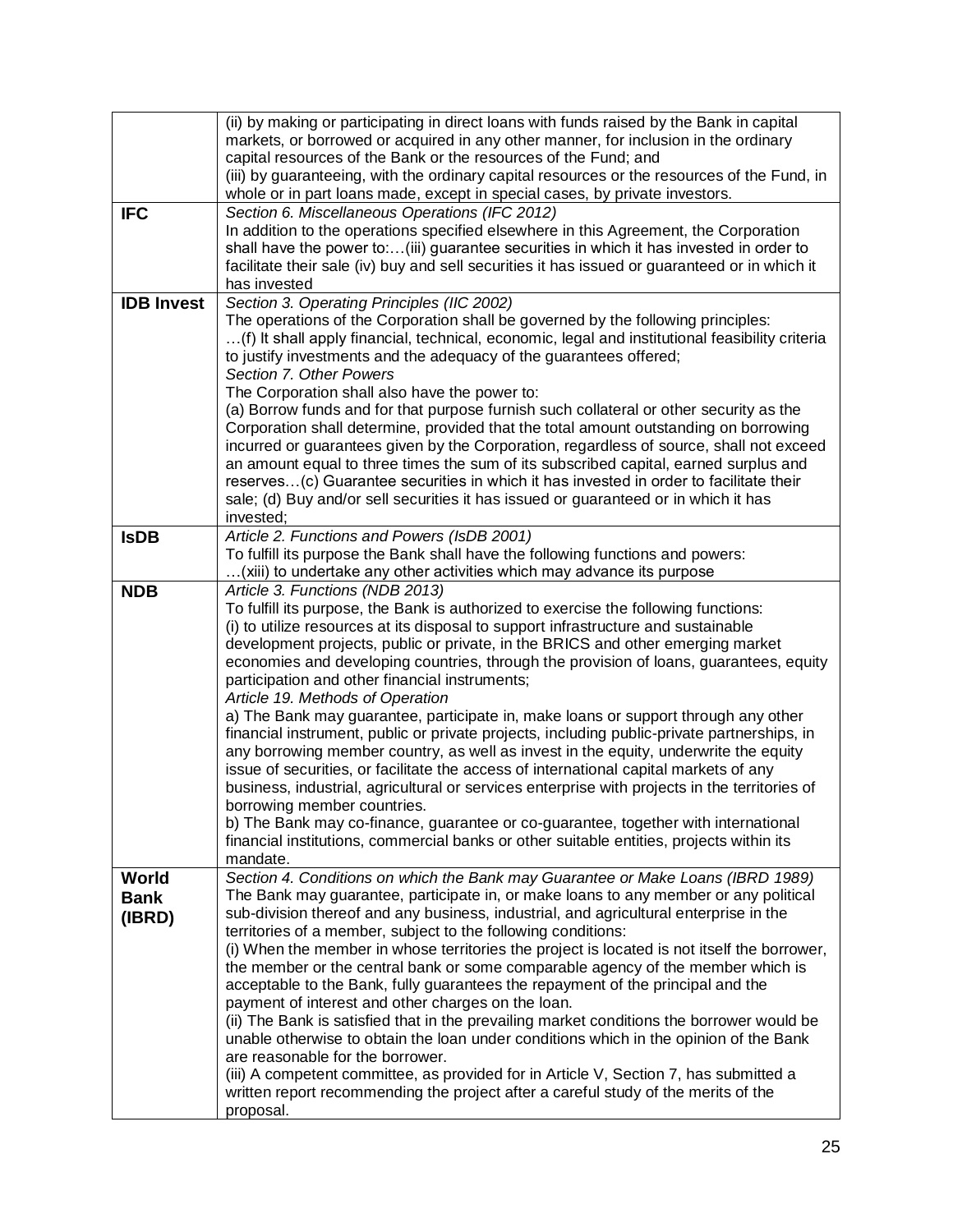| (iv) In the opinion of the Bank the rate of interest and other charges are reasonable and<br>such rate, charges and the schedule for repayment of principal are appropriate to the                                                                                                                                                                                        |
|---------------------------------------------------------------------------------------------------------------------------------------------------------------------------------------------------------------------------------------------------------------------------------------------------------------------------------------------------------------------------|
| project.                                                                                                                                                                                                                                                                                                                                                                  |
| (v) In making or guaranteeing a loan, the Bank shall pay due regard to the prospects<br>that the borrower, and, if the borrower is not a member, that the guarantor, will be in<br>position to meet its obligations under the loan; and the Bank shall act prudently in the<br>interests both of the particular member in whose territories the project is located and of |
| the members as a whole.                                                                                                                                                                                                                                                                                                                                                   |
| (vi) In guaranteeing a loan made by other investors, the Bank receives suitable<br>compensation for its risk.                                                                                                                                                                                                                                                             |
| (vii) Loans made or guaranteed by the Bank shall, except in special circumstances, be                                                                                                                                                                                                                                                                                     |
| for the purpose of specific projects of reconstruction or development.                                                                                                                                                                                                                                                                                                    |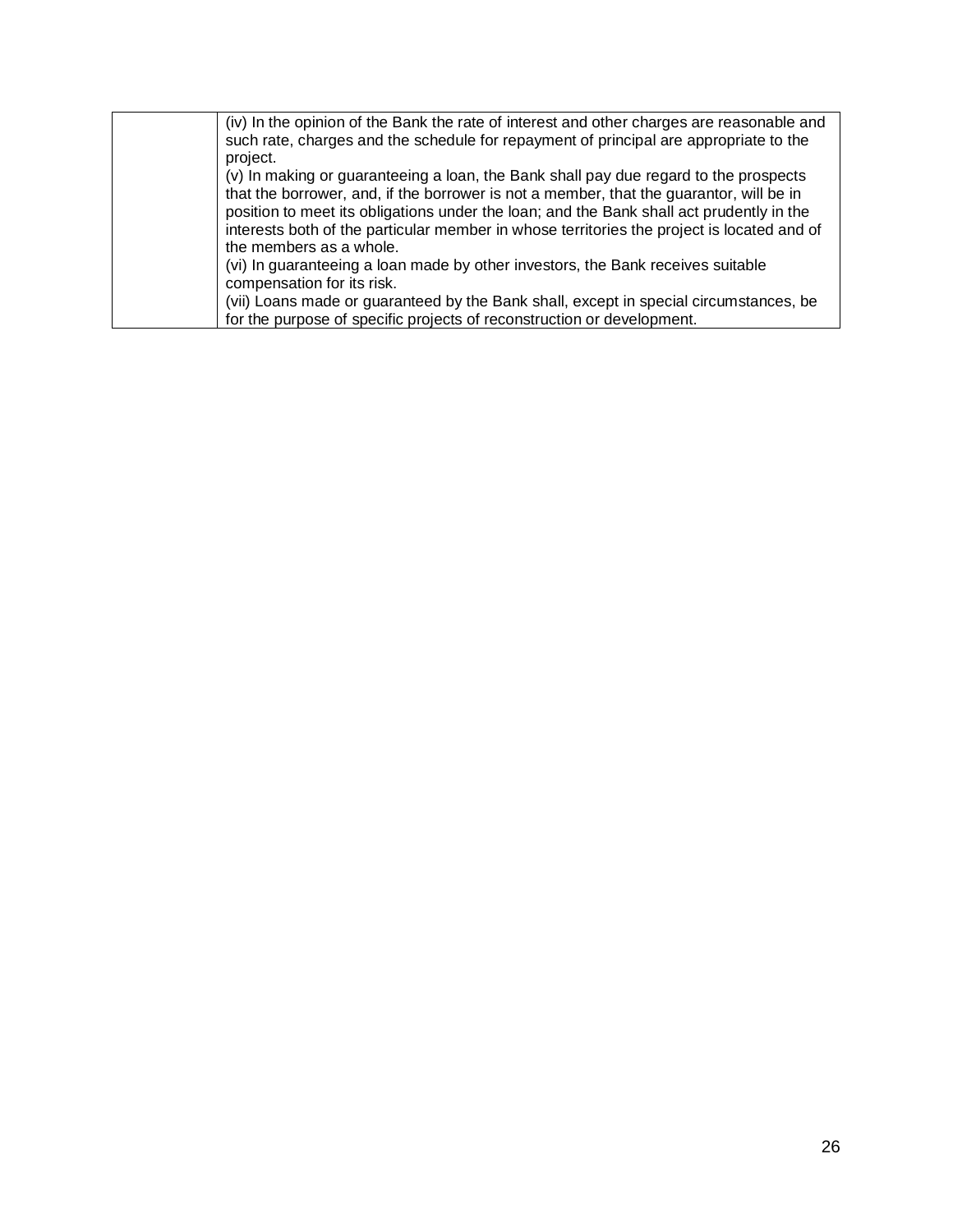## **Annex II: Types of MDB Infrastructure Guarantees**

This annex outlines key characteristics of the various guarantees products offered by MDBs from a project finance perspective. These instruments may cover contractual, regulatory, currency, and political risks.

#### **Partial Risk Guarantees**

Partial risk guarantees (PRGs) are credit-raising and risk-palliating instruments designed to improve the bankability of infrastructure projects developed as public-private partnerships (PPPs), where the private partner plays a major role in mobilizing project funding. PRGs eliminate or mitigate credit risk exposures, as they ensure that private lenders get repayment in case of default as a result of nonperformance of contractual obligations by governments.

There are four kinds of PRGs:

- *A revolving PRG* covers a determined amount of consecutive payments. As soon as the obliged government makes one of those payments, the covered amount is reinstated, covering the subsequent payment periods. For example, if a government owes 40 payments (one per month), and the guarantee covers four periods, what is initially guaranteed are the first four months, but as soon as the government makes the first month's payment, the guarantee will reinstate itself and cover payments of the following four months (that is, months two to five).
- *A PRG for specific cash flows* covers determined specific payments only. For example – taking the previous example – a government can decide that only the payments of specific months are guaranteed, and all the rest remaining uncovered.
- *A proportional PRG*, covers a constant percentage of payments during the entire commitment period, but that coverage may not be reinstated.
- Finally, *interest only* and *principal only* PRGs ensure the debt servicing of the principal or the interest, respectively.

PRGs help fill financing gaps in PPPs. Under most PPP arrangements, governments and private sector parties share construction costs. Governments typically provide a fixed annual payment for construction, while the private party provides the remainder, typically with support from an outside financier. Securing support from such a financier for brownfield projects with little underlying assets often requires mitigating risks associated with either the government's contractual performance, the sovereign operating environment, or both. PRGs are an effective way of ensuring payment flows to PPP projects to ensure the projects are finalized. The guarantees are typically focused on a specific set of risks as outlined in the guarantee contract.

MDBs mitigate their own risks by subscribing an indemnity agreement (i.e., a sovereign counterguarantee) with the host government. In the event the guarantee is called, the counter-guarantee establishes the host government's responsibilities for the debt incurred by the MDB in fulfilling the call as determined in the agreement.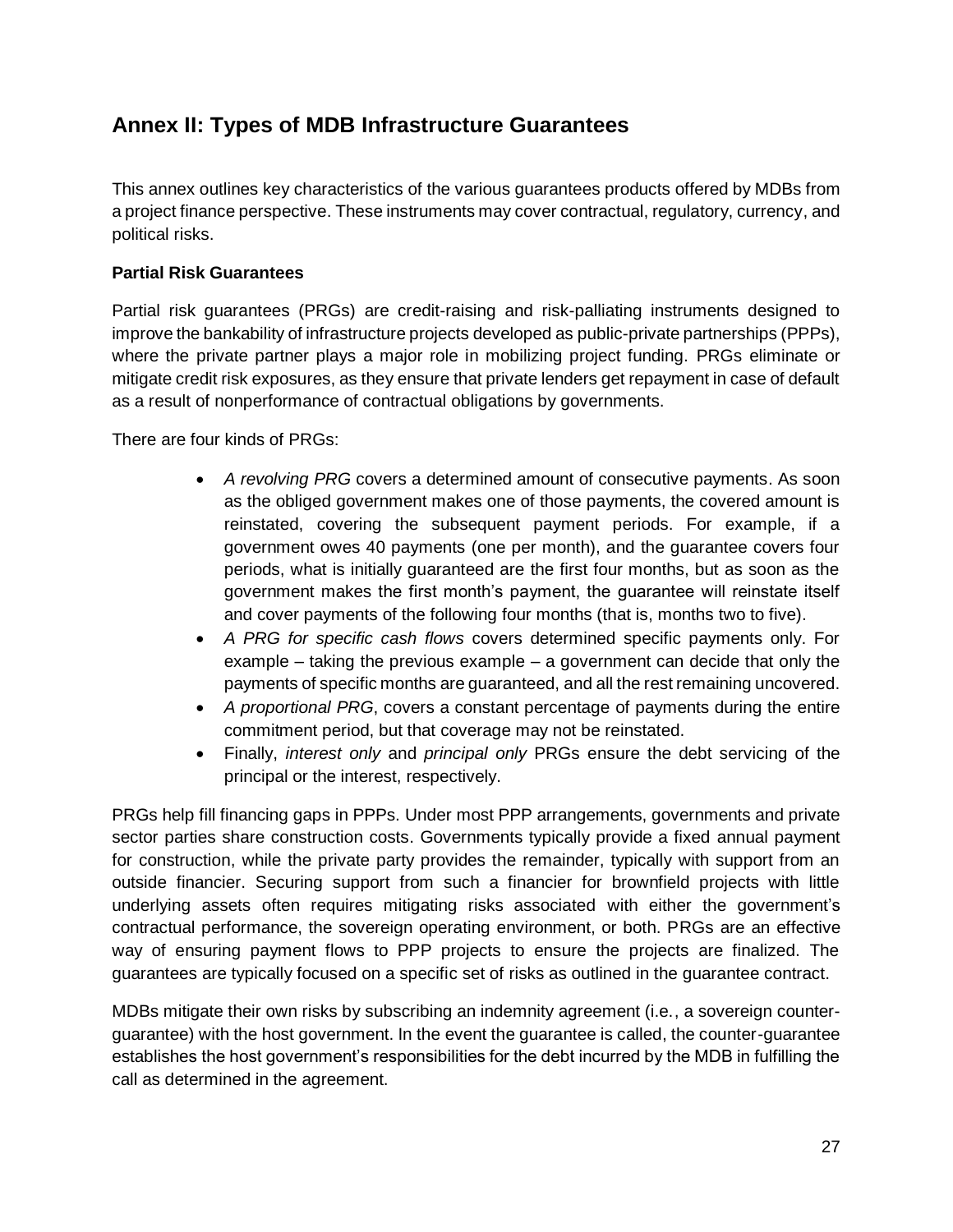#### **Partial Credit Guarantees**

Partial credit guarantees (PCGs) cover private lenders against default on a specific portion of debt (loans or bonds), normally for a public investment project, regardless of the cause of default. Guarantee structure and coverage can be determined flexibly on a case-by-case basis at the level required by a specific debt instrument and the market. This happens as long as the commercial lenders share the credit risk of the borrower in a meaningful manner, and allow the extension of debt maturity and/or lower interest rate costs. PCGs have typically covered later date payments, but other structures are also possible. PCGs allow the government and public sector borrowers to achieve extended maturities, lower their interest rate costs, access higher amounts of commercial debt, and/or access to different markets. PCGs may be offered along with an MDB loan to the same borrower for the same project, or on a stand-alone basis. However, a common issue to address is the short loan tenures offered by financiers. In this regard, these guarantees offer longer loan tenors. For example, if a bank provides a five-year loan, a PCG could roll over the loan for 5 to 10 years

#### **Policy-based Guarantees**

Policy-based guarantees play a valuable role in easing the entry of emerging economies into international capital markets or syndicated loan markets, improving borrowing terms, maintaining market access even during financial crises, and developing new creditor bases. They extend the MDB's partial credit guarantee instrument beyond project financing to enable countries to access private foreign financing. Like the MDB's policy-based loans (PBLs), PBGs help a borrower address actual or anticipated development financing requirements and support governments' policy programs and institutional actions. These guarantees share PBL requirements, except that eligibility is limited to countries that have a strong track record of adequate performance and access to international markets on their own in the medium term.

#### **Guarantee Facilities**

Guarantee facilities provide an agreed-upon amount of funding to be used by a second institution to extend guarantees to other projects of a specified nature. The institution is typically a national development bank or other local lending institution. An agreement establishing a guarantee facility defines a period of use, establishes criteria for project eligibility, and requires only one approval at the onset rather than individual guarantee approvals. For example, a US\$200 million facility of this type may leverage about US\$1.5 billion in investment.

#### **Enclave Guarantees**

MDB enclave partial-risk guarantees are typically offered for export-oriented, foreign-exchangegenerating commercial projects in very low-income countries. Eligibility for MDB enclave operations in relatively highly rated IDA-only countries recently has been extended to projects that do not themselves generate foreign exchange, but have clear economic and financial benefits with strong financial flows in local currency through an off-take to a strongly creditworthy party. In such cases, foreign-exchange-related credit enhancements are made by a pre-existing alternative definite source of foreign exchange, ring-fenced into a dedicated debt service payment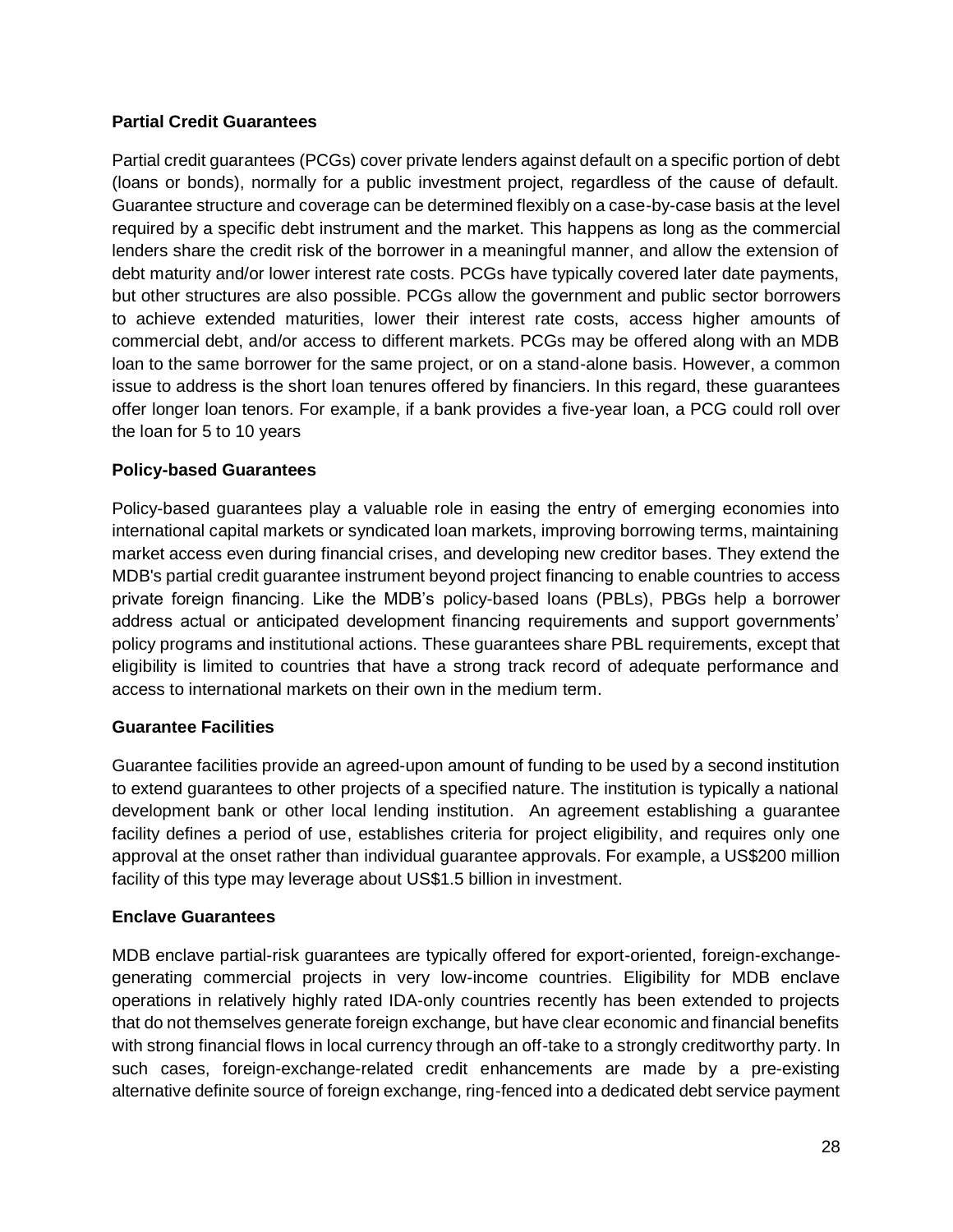escrow account. Like PRGs, enclave guarantees cover the government's contractual obligations to the project, though as a matter of practice the MDB will not cover contractual obligations, if any, related to transfer risk or to off-take payment obligations of foreign parties. MDB enclave guarantees are generally nonaccelerable (that is, the MDB's payment obligations to the lenders under such guarantees are limited to the annual principal and interest obligations originally scheduled under the guaranteed loan).

#### **Global Trade Guarantees/Finance**

There are also guarantees such as the Global Trade Finance Program (GTFP), a product of the International Finance Corporation (IFC), which extends and complements the capacity of banks to deliver trade financing by providing risk mitigation in new or challenging markets where trade lines may be constrained. The GTFP guarantees the trade-related payment obligations of approved financial institutions in emerging markets across all regions of the world. Through the GTFP bank network, local financial institutions can establish working partnerships with a vast number of major international and regional banks in the program, thus broadening access to finance. By tapping the risk mitigation provided by the GTFP, international trade finance providers can enhance their global reach, gain familiarity in new markets, and build relationships with quality counterpart banks in growth markets around the world. The GTFP extends and complements the capacity of banks to deliver trade finance by providing risk mitigation on a per-transaction basis in challenging markets where trade lines may be limited. With the GTFP's global mandate, dedicated trade specialists, and more than 250 participating banks, participants can conveniently finance their imports and exports by accessing a program that links them to an extensive network of bank partners worldwide.<sup>23</sup>

 $\overline{a}$ 

<sup>&</sup>lt;sup>23</sup> Se[e www.ifc.org/gtfp](http://www.ifc.org/gtfp) for updated country and bank coverage.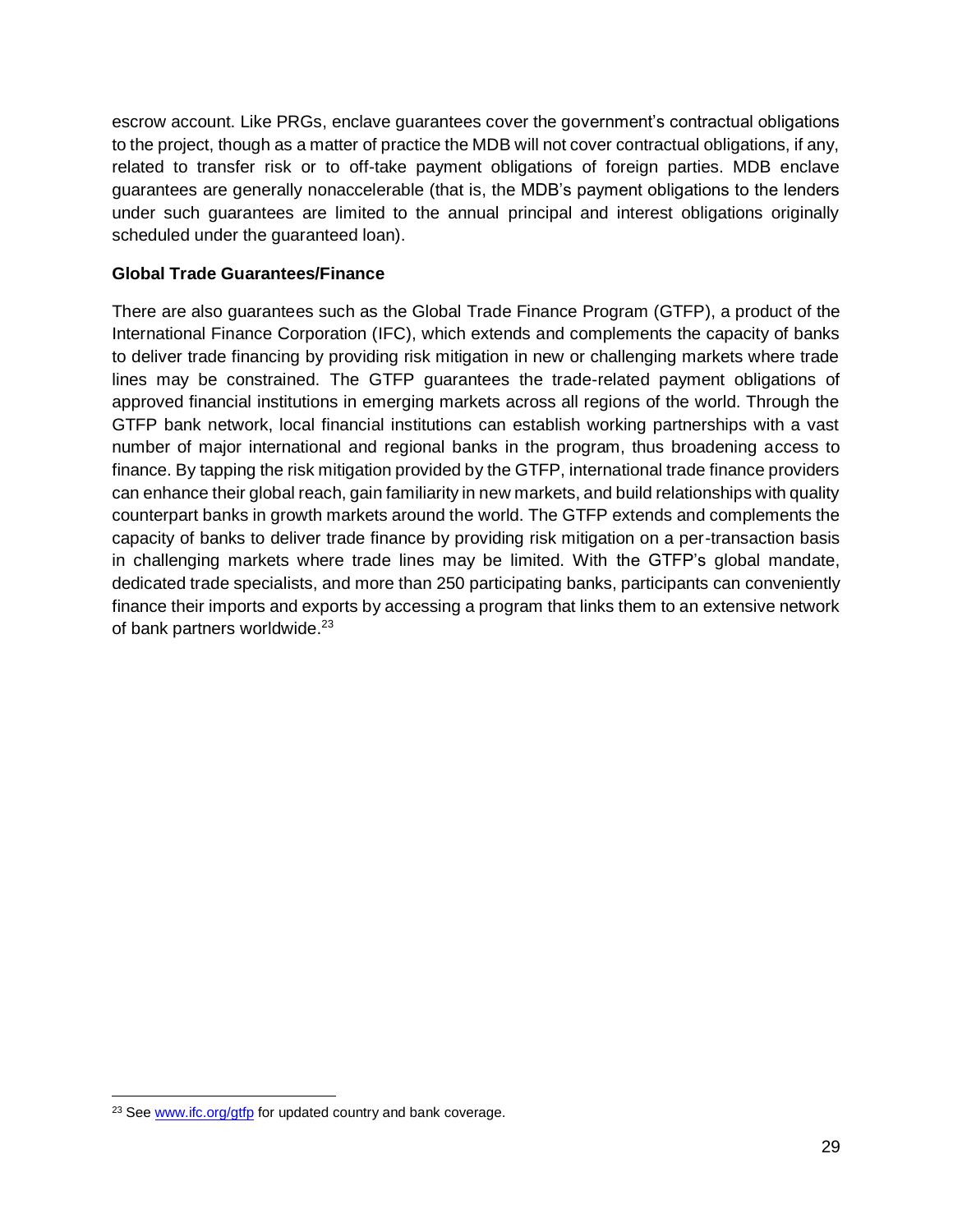## **Annex III: The Unique Characteristics of the Multilateral Investment Guarantee Agency**

Over half of the callable guarantees issued by MDBs over 2012–2016 were issued by the Multilateral Investment Guarantee Agency (MIGA) (see Table 1 in the main text). But the MIGA is not simply multilateral development bank (MDB) focusing on guarantees – it is an organization with a unique structure and it offers a unique financial product compared to the other MDBs.

Unique aspects of the MIGA structure:

- Focuses exclusively on issuing guarantees, not on structuring projects
- Mitigates guarantee exposures with reinsurance and other financial products extensively, while other MDBs do so minimally if at all
- Calls on guarantees are losses, rather than being converted into a sovereign-guaranteed loan
- Available lending amounts to countries (country envelope) are not affected
- Can liquidate portions of its portfolio, while other MDBs cannot.

Unique aspects of MIGA financial products:

- Offer only guarantees without a sovereign counter-guarantee
- Set price according to a risk assessment including country, sector, organizational, and other risks
- Focus on foreign direct investment (only cross-border investments are eligible for coverage)
- Call on the guarantee to trigger a claim process, which may take months before resulting in a payment
- Expedite safeguards policies
- More closely resemble insurance products
- May cover equity and debt, while other MDBs are restricted to debt.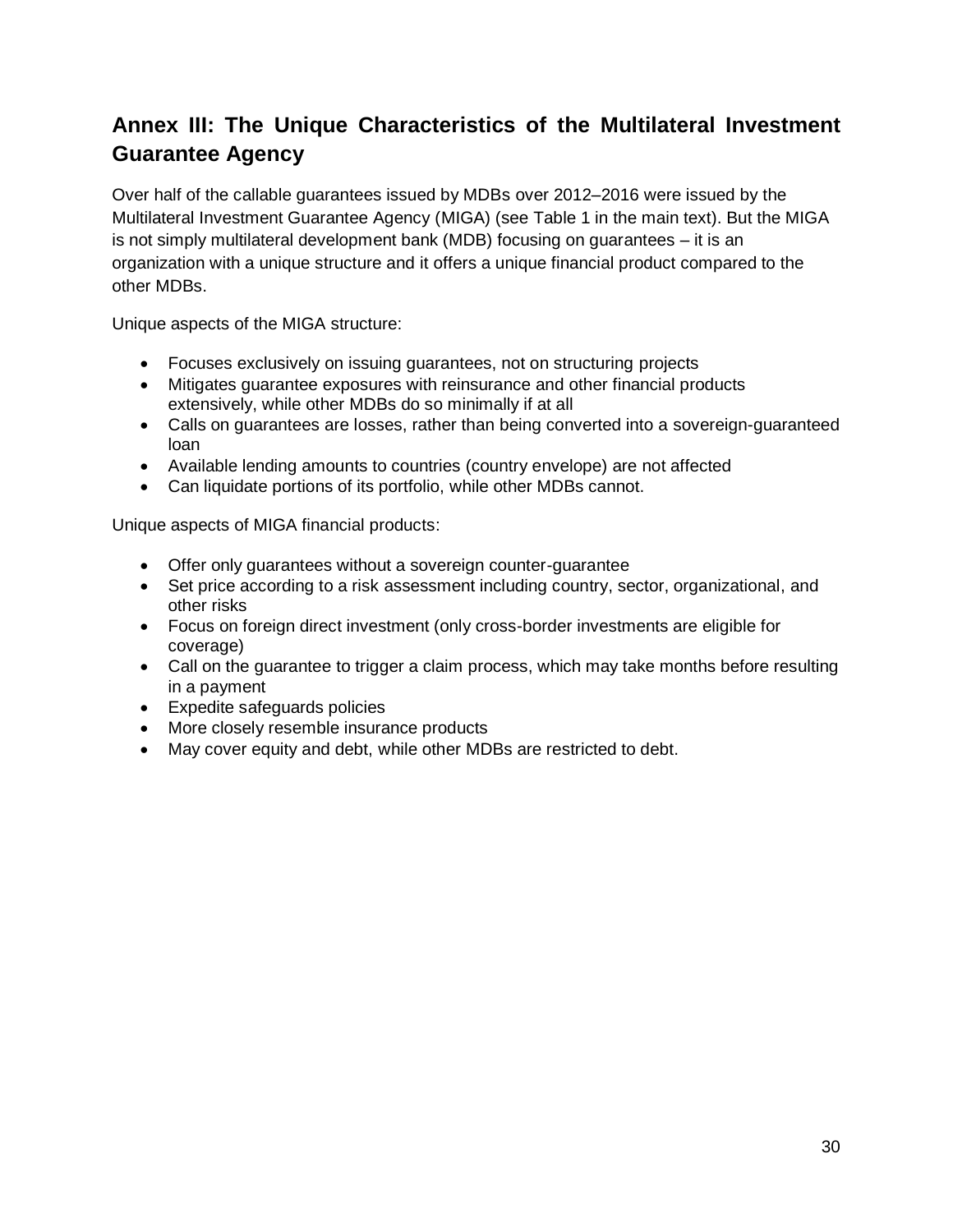## **Annex IV: Basel III Implications for Infrastructure Finance**

According to Garcia-Kilroy (2017), there are four key Basel III regulations under discussion that might impact infrastructure finance:

i) Liquidity coverage ratio (LCR)

This standard aims to ensure that a bank has an adequate stock of high-quality liquid assets (HQLA) (cash or cash equivalents) to meet its liquidity needs for a 30-calendar-day liquidity stress scenario (BIS 2013). The numerator is the stock of HQLA, while the denominator is the total expected cash outflows minus total expected cash inflows (net cash outflows). Lines of credit available to special-purpose vehicles should be accounted for as a 100 percent drawn over the 30-day stress period, while in the case of other types of credit, such as that extended to corporates, only a proportion of it (10 to 30 percent) should be reflected as a drawn. Since it is common business practice to create a specialpurpose vehicle for undertaking infrastructure projects, a LCR implies that banks need to hold significantly more HQLA to each dollar loaned to infrastructure than to corporates.

ii) Net stable funding requirement (NSFR)

Limits the ability of banks to hold significant volumes of more than one-year term loans by requiring that funding of at least one year be in place to match assets of one year's maturity or more. The NFSR affects infrastructure finance indirectly, as the tenure of infrastructure loans is typically long-term, i.e., more than 10 years.

iii) Large exposures

Establishes a "large exposure" limit of a bank at 25 percent of the bank's Tier 1 capital. A "large exposure" in turn is defined as the sum of all exposure values of a bank to a counterparty or a group of connected counterparties when it is equal to or greater than 10 percent of the bank's Tier 1 capital. Infrastructure projects generally involve the mobilization of very large sums concentrated in a few projects, which might lead to important restrictions for specialized banks, particularly mid-sized ones.

#### iv) Credit risk

Basel II established a specialized lending (project finance) class of investments that covered most investments by commercial banks' special-purpose vehicles (BCBS 2006). Entities using the internal-risk-based approach could generate their own risk weights, satisfying a set of conditions in the document for specialized lending. Under several proposed revisions to Basel (BCBS 2015, 2016), the committee is considering restrictions that include the imposition of a strict capital floor calculated under the standardized approach and limitations to the conditions under which specialized lending may be riskweighted under the internal-risk-based approach. These restrictions may significantly increase the capital cost of infrastructure for commercial banks.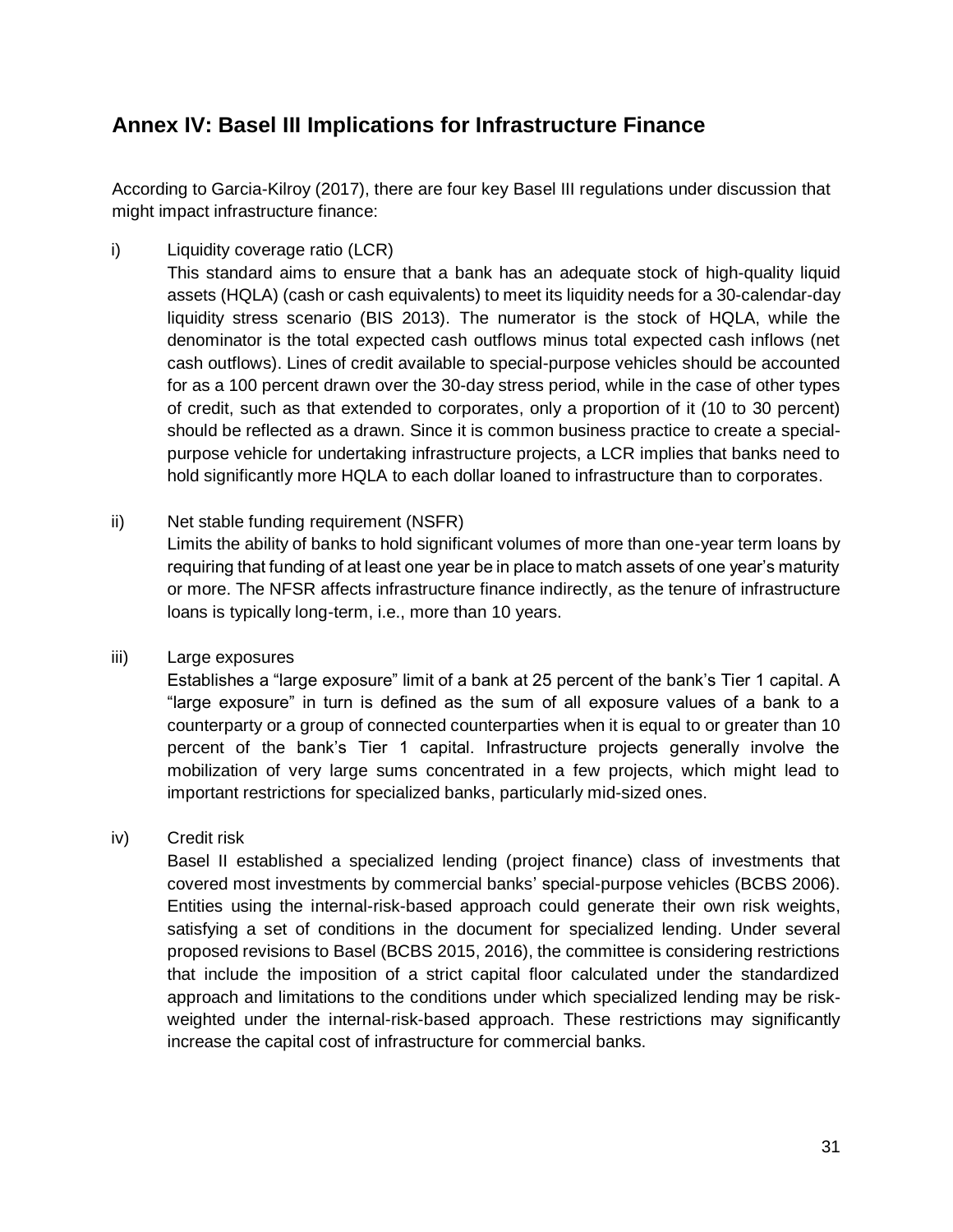## **Annex V: The MIGA-EBRD Guarantee to Fund the Elizag Hospital Public-Private Partnership in Turkey**

The Multilateral Investment Guarantee Agency (MIGA) and the European Bank for Reconstruction and Development (EBRD) provided guarantees to two bond issuances to fund the Elazig Hospital public-private partnership (PPP) in Turkey: a €83 million bond maturing in 2034 and a €125 million bond maturing in 2036. Moody's assigned these bond issuances a Baa2 (investment-grade) credit rating in November 2016 (Moody's Investors Service 2016b). Without the enhancement, both issuances would have been assigned at best a Ba1 (speculative-grade) rate, Turkey's sovereign rating at the time. The guarantee therefore resulted in a two-notch upgrade of the bonds' rating. In this case, the guarantee scheme was composed of two complementary instruments (Moody's Investors Service 2016a):

- i) A MIGA political risk insurance policy designed to mitigate a breach of contract by the Turkish Ministry of Health as off-taker; expropriation, and inconvertibility/nontransferability of currency but subject to applicable waiting periods for each of the insured events; and, in the case of breach of contract, an arbitral clause award on the basis of the underlying Funders' Direct Agreement prior to filing a claim.
- ii) EBRD subordinated liquidity facilities that provided credit support in the construction phase to increase resilience to delays and cost over-runs, and in the operational phase to keep debt payments current in the event the Turkish Ministry of Health missed payments or that there were protracted arbitral proceedings, and to enhance lenders' recovery prospects.

The combination of these two interventions created some desirable features for the guarantee scheme alluded to above, such as broader risk coverage and enhanced certainty and speed on claim payments. However, further rating upgrading was limited by some risks inherent to the operation such as the contractor's credit profile, the site exposure to seismic events, complex financing documents and a political risk insurance claims process dependent in part on arbitration and lender exposure to a protracted arbitral process in the event of termination during construction.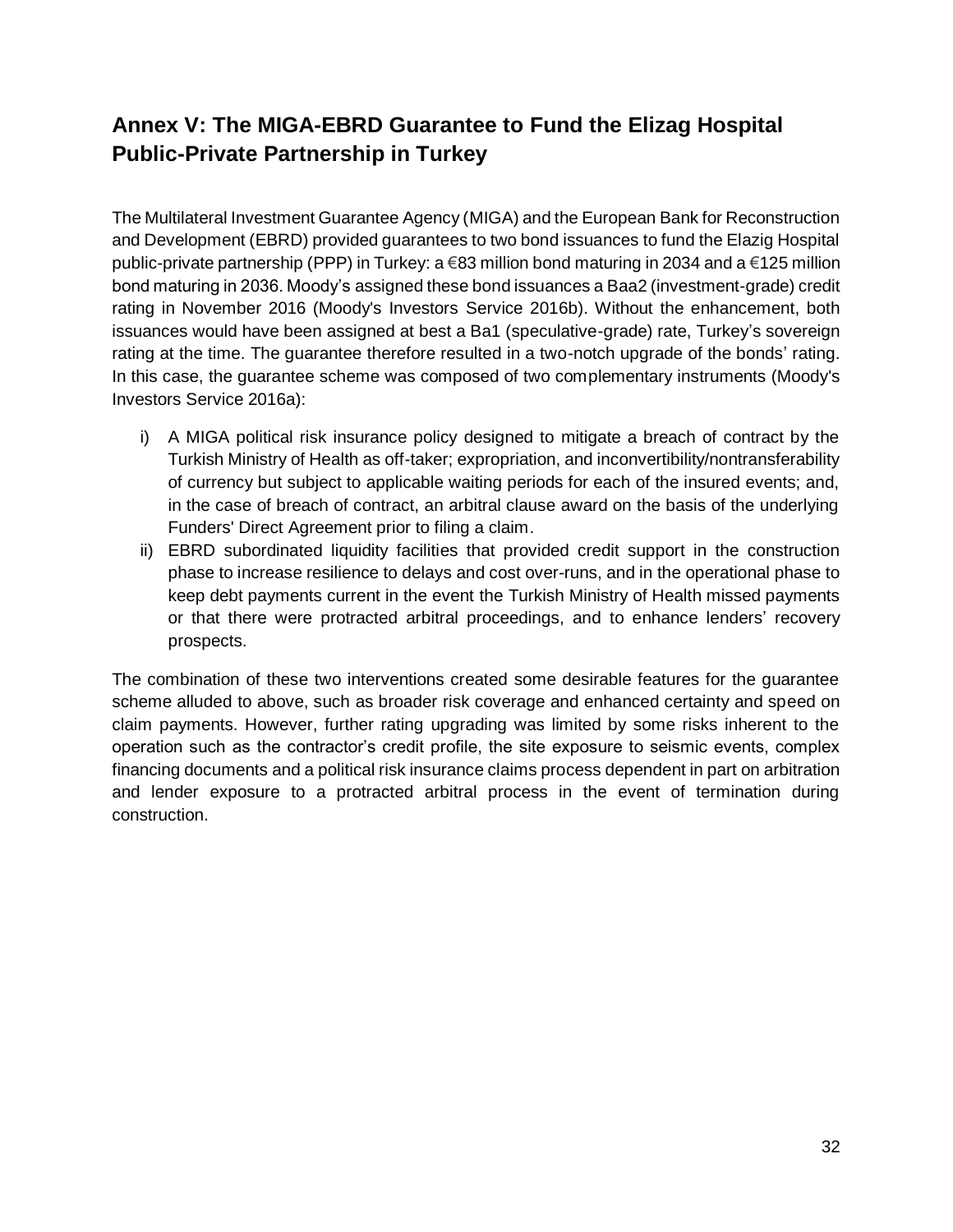### **References**

- African Development Bank (AfDB). Undated. "African Development Bank: Bank Policy on Guarantees." Available at: [https://www.afdb.org/fileadmin/uploads/afdb/Documents/Policy-Documents/10000026-](https://www.afdb.org/fileadmin/uploads/afdb/Documents/Policy-Documents/10000026-EN-BANK-POLICY-ON-GUARANTEES.PDF) [EN-BANK-POLICY-ON-GUARANTEES.PDF](https://www.afdb.org/fileadmin/uploads/afdb/Documents/Policy-Documents/10000026-EN-BANK-POLICY-ON-GUARANTEES.PDF)
- African Development Bank (AfDB). 2002. "African Development Bank, Agreement of Establishment." July 5. Available at: <https://www.afdb.org/fileadmin/uploads/afdb/Documents/Legal-Documents/Agreement>
- African Development Bank (AfDB). 2016. "Financial Report 2016." Available at: [https://www.afdb.org/fileadmin/uploads/afdb/Documents/Generic-](https://www.afdb.org/fileadmin/uploads/afdb/Documents/Generic-Documents/AfDB_Financial_Report_2016_EN.pdf)[Documents/AfDB\\_Financial\\_Report\\_2016\\_EN.pdf.](https://www.afdb.org/fileadmin/uploads/afdb/Documents/Generic-Documents/AfDB_Financial_Report_2016_EN.pdf)
- Ashoka, M. 1995. "Methods of Loan Guarantee Valuation and Accounting." Cofinancing and Financial Advisory Services Paper No. 116. World Bank, Washington, DC.
- Asian Development Bank (ADB). 1966. "Asian Development Bank, Agreement of Establishment." August 22. Available at: <https://www.adb.org/sites/default/files/institutional-document/32120/charter.pdf>
- Asian Development Bank (ADB). 2016. "Financial Report 2016." Asian Development Bank, Manila.
- Asian Infrastructure Investment Bank (AIIB). 2015. "Asian Infrastructure Investment Bank, Articles of Agreement." June 29. Available at: [https://www.aiib.org/en/about-aiib/basic](https://www.aiib.org/en/about-aiib/basic-documents/articles-of-agreement/index.html)[documents/articles-of-agreement/index.html](https://www.aiib.org/en/about-aiib/basic-documents/articles-of-agreement/index.html)
- Bank for International Settlements (BIS). 2006*.* "International Convergence of Capital Measurement and Capital Standards" (paragraphs 219-222)*.* June. Available at: <https://www.bis.org/publ/bcbs128.pdf>
- Bank for International Settlements (BIS). 2013. "Bank for International Settlements, Annex I Liquidity Coverage Ratio: Summary Description of the LCR." Available at: <https://www.bis.org/press/p130106a.pdf>
- Basel Committee on Banking Supervision (BCBS). 2006. "Basel II: International Convergence of Capital Measurement and Capital Standards: A Revised Framework - Comprehensive Version" (Section 83). Available at: [https://www.bis.org/publ/bcbs128.htm.](https://www.bis.org/publ/bcbs128.htm)
- Basel Committee on Banking Supervision (BCBS). 2013. "Basel III: The Liquidity Coverage Ratio and Liquidity Risk Monitoring Tools."
- Basel Committee on Banking Supervision (BCBS). 2015. "Second Consultative Document Revision to the Standardised Approach for Credit Risk." Available at: <https://www.bis.org/bcbs/publ/d347.pdf>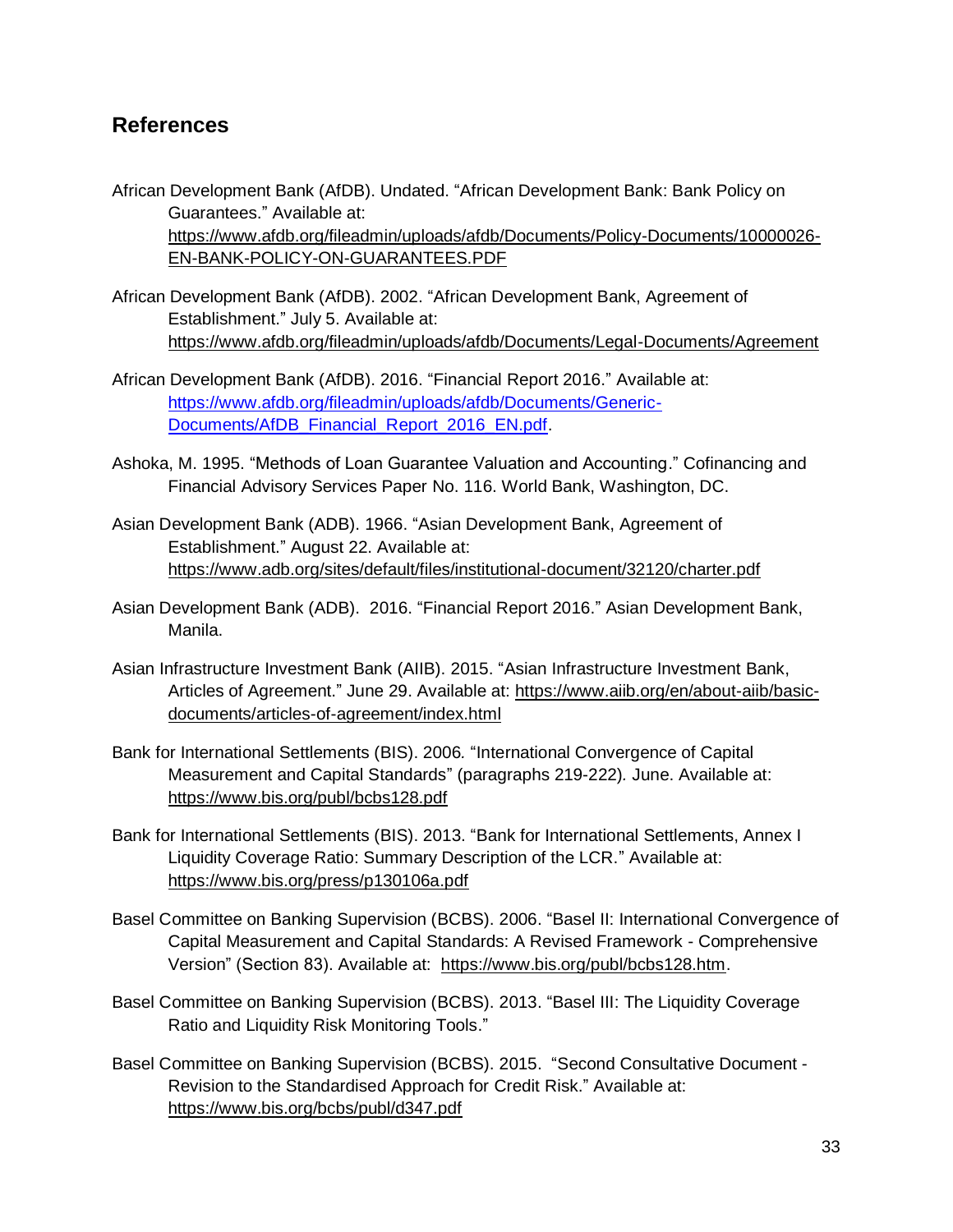- Basel Committee on Banking Supervision (BCBS). 2016. "Consultative Document Reducing Variation in Credit Risk-weighted Assets: Constraints on the Use of Internal Model Approaches." June 24. Available at: <https://www.bis.org/bcbs/publ/d362.pdf>
- Betru, A. 2017. *Clearing a Path for Global Development Finance: Enabling Basel and Development Guarantees to Deliver on Sustainable Development Goals.* Milken Institute.
- Dell, S. 1972. *The Inter-American Development Bank: A Study in Development Financing.* New York: Praeger Publishers.
- European Bank for Reconstruction and Development (EBRD). 2013. "Articles of Agreement." September 30. Available at: [http://www.ebrd.com/news/publications/institutional](http://www.ebrd.com/news/publications/institutional-documents/basic-documents-of-the-ebrd.html)[documents/basic-documents-of-the-ebrd.html](http://www.ebrd.com/news/publications/institutional-documents/basic-documents-of-the-ebrd.html)
- European Bank for Reconstruction and Development (EBRD). 2016. "financial Report 2016." Available at: [http://www.ebrd.com/documents/comms-and-bis/pdf-financial-report-](http://www.ebrd.com/documents/comms-and-bis/pdf-financial-report-2016.pdf)[2016.pdf.](http://www.ebrd.com/documents/comms-and-bis/pdf-financial-report-2016.pdf)
- European Investment Bank (EIB). 2013. "Statute*."* July 13. Available at: <http://www.eib.org/infocentre/publications/all/statute.htm>
- EDHECinfra. 2016. "Towards Better Infrastructure Investment Products? A Survey of Infrastructure Asset Owners and Managers." Available at: [http://edhec.infrastructure.institute/?p=2409.](http://edhec.infrastructure.institute/?p=2409)
- Fay, Marianne. 2016. "It's Time to Change the Way We Talk about the 'Infrastructure Gap'." April 13. Available at: http://blogs.worldbank.org/ppps/it-s-time-change-way-we-talkabout-infrastructure-gap.
- Financial Stability Board (FSB). 2014. "Update on Financial Regulatory Factors Affecting the Supply of Long-term Investment Finance." Report to G20 Finance Ministers and Central Bank Governors." Available at: [http://www.fsb.org/wp-content/uploads/r\\_140916.pdf.](http://www.fsb.org/wp-content/uploads/r_140916.pdf)
- Garcia-Kilroy, C. and H.P. Rudolph. 2017. *Private Financing of Public Infrastructure through PPPs in Latin America and the Caribbean.* Washington, DC: World Bank Group.
- Global Infrastructure Hub (GIH). 2017. "Global Infrastructure Needs to 2040." Global Infrastructure Hub and Oxford Economics. May (draft). Available at [https://outlook.gihub.org](https://outlook.gihub.org/)
- Humphrey, C and A. Prizzon. 2014. *Guarantees for Development: A Review of Multilateral Development Bank Operations.* London: Overseas Development Institute.
- Inter-American Development Bank (IDB). 2015. "Inter-American Development Bank, Agreement of Establishment." July 31. Available at: [http://www.iadb.org/en/about](http://www.iadb.org/en/about-us/mandates,6280.html)[us/mandates,6280.html](http://www.iadb.org/en/about-us/mandates,6280.html)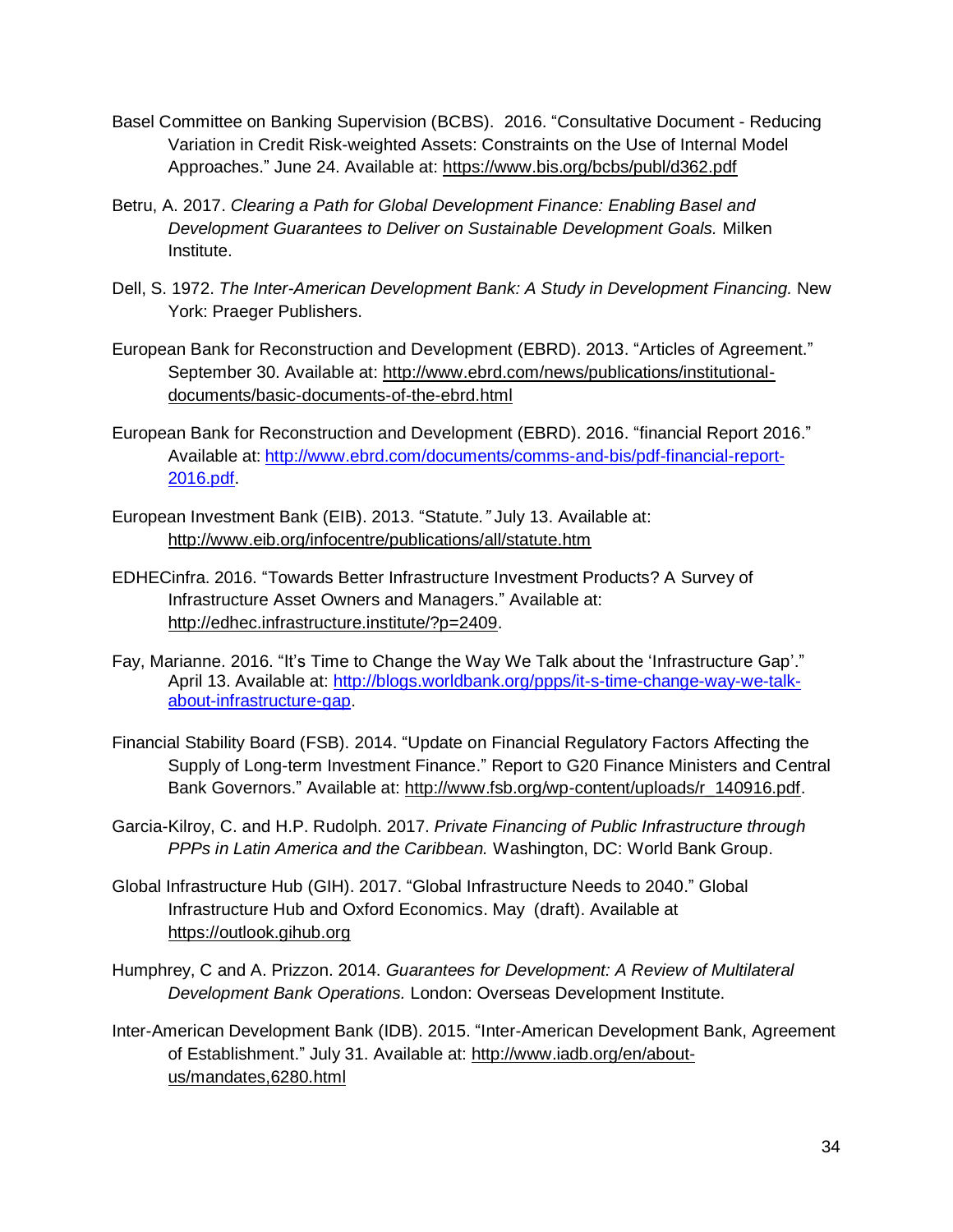- Inter-American Development Bank (IDB). 2016. "IDB Information Statement." Available at: <http://www.iadb.org/document.cfm?id=40855217>
- International Bank for Reconstruction and Development. 1989. "International Bank for Reconstruction and Development, Articles of Agreement." February. Available at: <https://www.ndb.int/data-and-documents/policies/>
- International Finance Corporation (IFC). 2012. "International Finance Corporation, Articles of Agreement." June 27. Available at: [http://www.ifc.org/wps/wcm/connect/corp\\_ext\\_content/ifc\\_external\\_corporate\\_site/about](http://www.ifc.org/wps/wcm/connect/corp_ext_content/ifc_external_corporate_site/about+ifc_new/ifc+governance/articles/about+ifc+-+ifc+articles+of+agreement) [+ifc\\_new/ifc+governance/articles/about+ifc+-+ifc+articles+of+agreement](http://www.ifc.org/wps/wcm/connect/corp_ext_content/ifc_external_corporate_site/about+ifc_new/ifc+governance/articles/about+ifc+-+ifc+articles+of+agreement)
- Inter-American Investment Corporation (IIC). 2002. "Inter-American Investment Corporation, Articles of Agreement." June 12. Available at: [http://www.iic.org/sites/default/files/iicdocs-](http://www.iic.org/sites/default/files/iicdocs-113199-v2-agreement_establishing_the_iic_-_english.pdf)[113199-v2-agreement\\_establishing\\_the\\_iic\\_-\\_english.pdf](http://www.iic.org/sites/default/files/iicdocs-113199-v2-agreement_establishing_the_iic_-_english.pdf)
- International Monetary Fund (IMF). 2014. *World Economic Outlook.* October. Washington, DC: IMF.
- International Monetary Fund (IMF). 2017. *Global Financial Stability Report.* October. Washington, DC: IMF.
- Islamic Development Bank (IsDB). 2001. "Articles of Agreement." October 24. Available at: [http://www.isdb.org/irj/go/km/docs/documents/IDBDevelopments/Internet/English/IDB/C](http://www.isdb.org/irj/go/km/docs/documents/IDBDevelopments/Internet/English/IDB/CM/About%20IDB/Articles%20of%20Agreement/IDB_Articles-of-Agreement.pdf) M/About [IDB/Articles of Agreement/IDB\\_Articles-of-Agreement.pdf](http://www.isdb.org/irj/go/km/docs/documents/IDBDevelopments/Internet/English/IDB/CM/About%20IDB/Articles%20of%20Agreement/IDB_Articles-of-Agreement.pdf)
- McKinsey Center for Business and Environment. 2016. *Financing Change: How to Mobilize Private Sector Financing for Sustainable Infrastructure.*

McKinsey Global Institute. 2016. *Bridging Global Infrastructure Gaps.* June.

- Moody's Investors Service. 2016a. "ELZ Finance S.A Pre-sale Report: Elaziğ Hospital PPP Exceeds Turkey's Sovereign Rating with Strong Multilateral Support."
- Moody's Investors Service. 2016b. "Moody's Assigns Baa2 Rating to Turkish Hospital Project Benefitting from Multilateral Support; Outlook Stable." November 25. Available at: [https://www.moodys.com/research/Moodys-assigns-Baa2-rating-to-Turkish-hospital](https://www.moodys.com/research/Moodys-assigns-Baa2-rating-to-Turkish-hospital-project-benefitting-from--PR_358542)[project-benefitting-from--PR\\_358542](https://www.moodys.com/research/Moodys-assigns-Baa2-rating-to-Turkish-hospital-project-benefitting-from--PR_358542)
- New Development Bank (NDB). 2013. *"*Agreement*."* Available at: [https://www.ndb.int/data-and](https://www.ndb.int/data-and-documents/policies/)[documents/policies/](https://www.ndb.int/data-and-documents/policies/)
- Organisation for Economic Co-operation and Development (OECD). 2015. "Annual Survey of Large Pension Funds and Public Pension Reserve Funds: Report on Pension Funds' Long-Term Investment." OECD, Paris.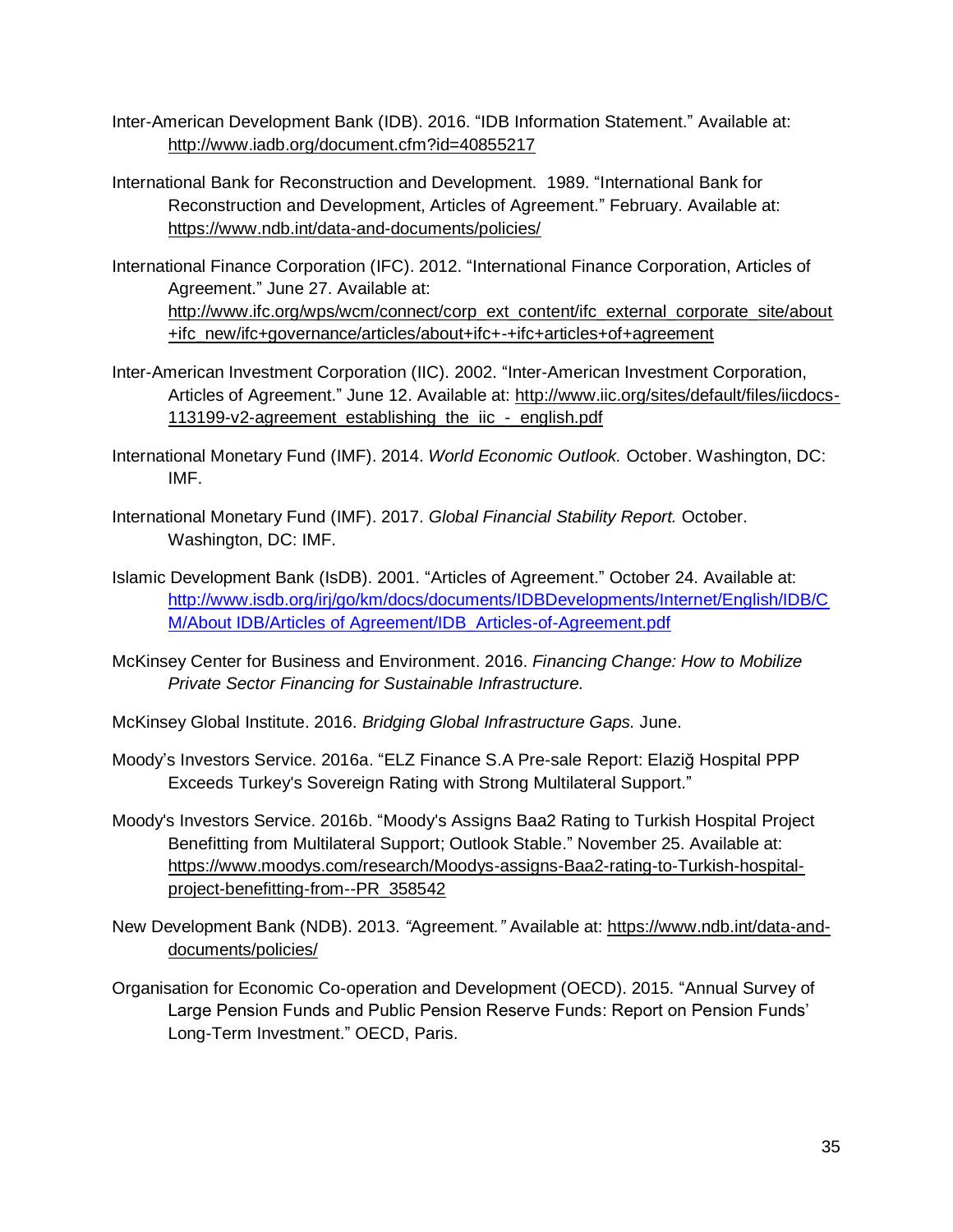- Organisation for Economic Co-operation and Development (OECD). 2016. "Official Development Finance for Infrastructure: With a Special Focus on Multilateral Development Banks." OECD, Paris.
- Standard & Poor's (S&P). 2011. "Banks: Rating Methodology and Assumptions." Global Credit Portal: RatingsDirect. November 9. Available at: [http://www.maalot.co.il/publications/MCP20141207101332.pdf.](http://www.maalot.co.il/publications/MCP20141207101332.pdf)
- Standard & Poor's (S&P). 2013. "Legal Criteria: Guarantee Criteria--Structured Finance." RatingsDirect. May. Available at: <http://maalot.co.il/publications/GMT20141120110915.pdf>
- Standard & Poor's (S&P). 2017. *Supranationals: Special Edition 2017.*
- United Nations Conference on Trade and Development (UNCTAD). 2014. *World Investment Report 2014 - Investing in the SDGs: An Action Plan.* Geneva: UNCTAD.
- World Bank. 2003. "Financial Statements and Appendixes." *World Bank Annual Report 2003: Volume 2.* Washington, DC: World Bank.
- World Bank. 2008a. "World Bank Guarantee Products: IDA Partial Risk Guarantee (PRG)." Available at: [http://siteresources.worldbank.org/INTGUARANTEES/Resources/IDA\\_PRG.pdf](http://siteresources.worldbank.org/INTGUARANTEES/Resources/IDA_PRG.pdf)
- World Bank. 2008b. "World Bank Guarantee Products: IBRD Partial Risk Guarantee (PRG)." Available at: [http://siteresources.worldbank.org/INTGUARANTEES/Resources/IBRD\\_PRG.pdf](http://siteresources.worldbank.org/INTGUARANTEES/Resources/IBRD_PRG.pdf)
- World Bank. 2009. "Review of the IDA Guarantees Pilot Program." World Bank, Washington, DC.
- World Bank. 2012. "Modernizing the Operational Policy on Guarantees: Public Consultations." March. Available at: [https://consultations.worldbank.org/consultation/modernizing](https://consultations.worldbank.org/consultation/modernizing-operational-policy-guarantees-public-consultations)[operational-policy-guarantees-public-consultations](https://consultations.worldbank.org/consultation/modernizing-operational-policy-guarantees-public-consultations)
- World Bank. 2013. "Enhancing the World Bank´s Operational Policy Framework on Guarantees. Operations Policy and Country Services." Available at: [http://documents.worldbank.org/curated/en/995421468155965700/pdf/827410BR0R201](http://documents.worldbank.org/curated/en/995421468155965700/pdf/827410BR0R2013080Box379876B00OUO090.pdf) [3080Box379876B00OUO090.pdf](http://documents.worldbank.org/curated/en/995421468155965700/pdf/827410BR0R2013080Box379876B00OUO090.pdf)
- World Bank. 2017a. *Private Financing of Public Infrastructure through PPPs in Latin America and the Caribbean.* Available at: <https://openknowledge.worldbank.org/handle/10986/26406>
- World Bank. 2017b. "Management's Discussion & Analysis and Financial Statements." June 30. Available at: [http://siteresources.worldbank.org/EXTABOUTUS/Resources/29707-](http://siteresources.worldbank.org/EXTABOUTUS/Resources/29707-1280852909811/IBRD_Jun_17.pdf) [1280852909811/IBRD\\_Jun\\_17.pdf](http://siteresources.worldbank.org/EXTABOUTUS/Resources/29707-1280852909811/IBRD_Jun_17.pdf)